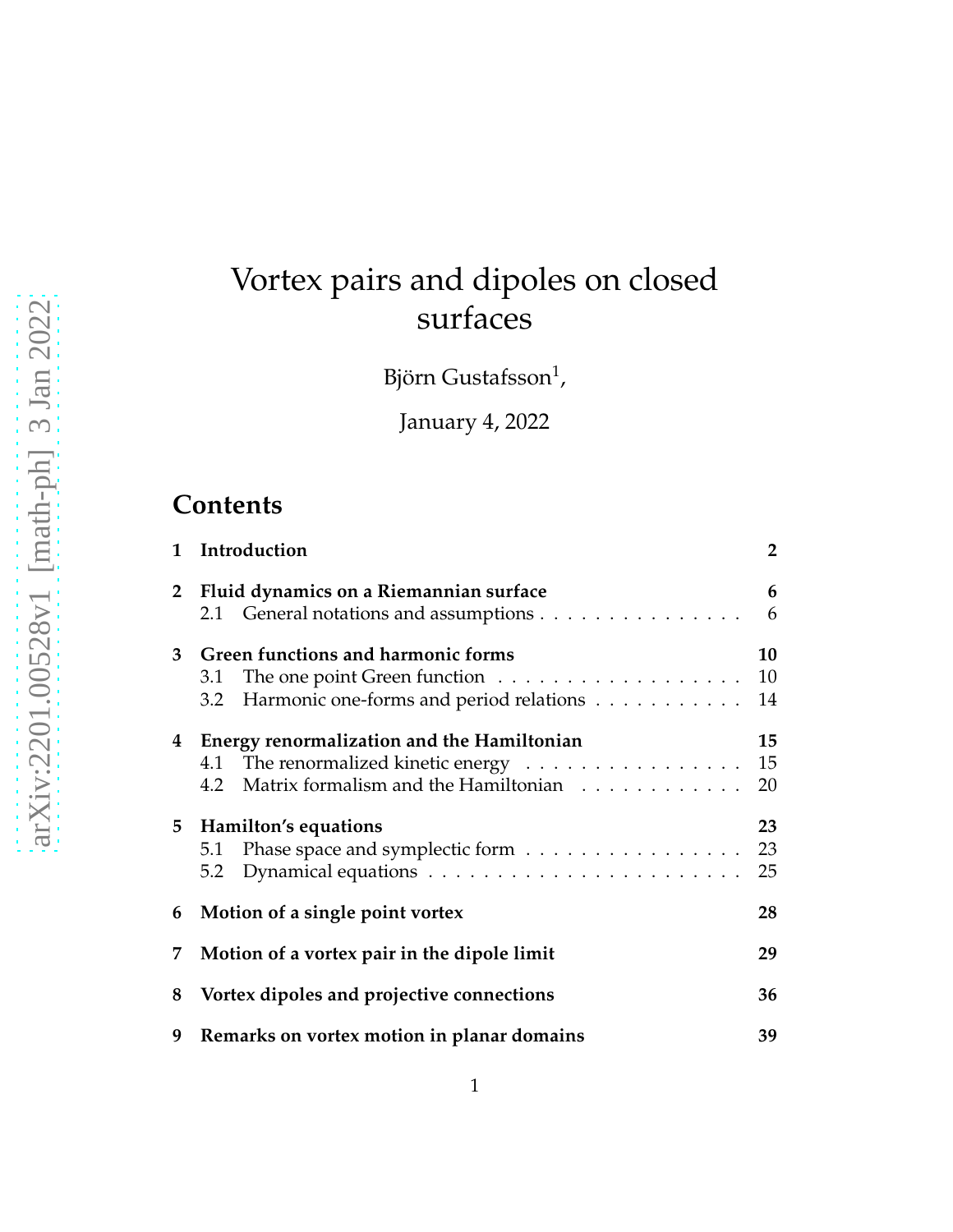#### **10 Appendix 1: Affine and projective connections 44**

#### **11 Appendix 2: Behavior of singular parts under changes of coordinates 48**

#### **Abstract**

We set up general equations of motion for point vortex systems on closed Riemannian surfaces, allowing for the case that the sum of vorticities is not zero and there hence must be counter-vorticity present. The dynamics of global circulations which is coupled to the dynamics of the vortices is carefully taken into account.

Much emphasis is put to the study of vortex pairs, having the Kimura conjecture in focus. This says that vortex pairs move, in the dipole limit, along geodesic curves, and proofs for it have previously been given by S. Boatto and J. Koiller by using Gaussian geodesic coordinates. In the present paper we reach the same conclusion by following a slightly different route, leading directly to the geodesic equation with a reparametrized time variable.

In a final section we explain how vortex motion in planar domains can be seen as a special case of vortex motion on closed surfaces, and in two appendices we give some necessary background on affine and projective connections.

*Keywords:* Point vortex, vortex pair, vortex dipole, geodesic curve, affine connection, projective connection, Robin function, Hamiltonian function, symplectic form, Green function.

*MSC:* 76B47, 53B05, 53B10, 30F30

*Acknowledgements:* The author has been inspired by discussions with Stefanella Boatto, Jair Koiller, Nikolai Nadirashvili, and Jesper Göransson.

# **1 Introduction**

This paper extends previous results in [24] on multiple point vortex motion on closed Riemannian surfaces of arbitrary genus to cases in which the sum of the vorticities is not zero, and therefore a counter-vorticity must be present. This occurs for example when there is only one point vortex.

<sup>&</sup>lt;sup>1</sup>Department of Mathematics, KTH, 100 44, Stockholm, Sweden. Email: gbjorn@kth.se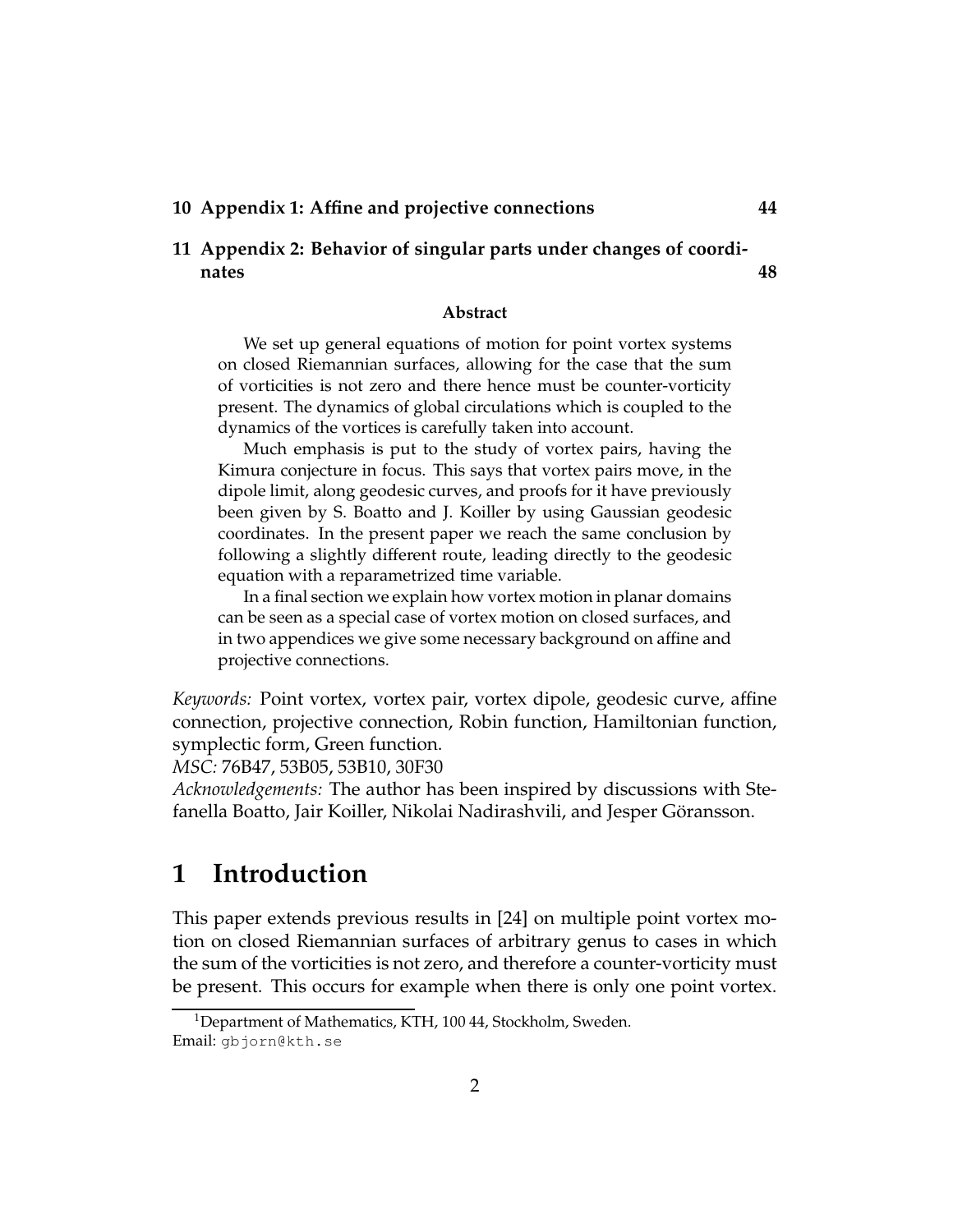For reasons dictated by a Hodge decomposition, the counter-vorticity is naturally chosen to be uniformly distributed on the surface.

Special for our investigations is that we, in the case of higher genus, carefully take the circulation around the holes into account and make sure that the Kelvin law of preservation of circulations is satisfied. This was done already in [24], but in the case of a counter-vorticity being present one has to take some extra steps. It is natural to choose fixed closed curves on the surface to make up a basis for the first homology group, but the circulation around such curves will in general not be conserved in time. In the present paper we handle the so arising problem by considering these circulations as free variables in the phase space, in addition to the locations of the vortices. If there are *n* vortices and the genus of the surface is g the phase space will thus have real dimension  $2n + 2q$ .

The Hamiltonian function will, as usual, be a renormalized kinetic energy for the flow, see (4.26), but in the presence of a counter-vorticity the symplectic form has to be accordingly adapted, see (5.1). With this done the dynamical equations come out to be the expected ones (Theorem 5.1). After having set up the vortex dynamics in general (Section 4 and 5) and after a short discussion of the single vortex case in genus zero (Section 6), we turn in Section 7 to the question of motion of vortex pairs, i.e. systems consisting of two point vortices of equal strength but rotating in opposite direction. In this case there is no counter-vorticity. The conjecture of Y. Kimura [28], saying that a vortex pair in the dipole limit moves along a geodesic curve, has been a major source of inspiration for the present paper. The same applies for papers [31, 3] by S. Boatto, J. Koiller. These latter papers actually contain a proof of Kimura's conjecture, and in the present paper we try to clarify the situation further by connecting the dipole trajectory directly to the geodesic equation associated to the metric.

Throughout this paper we think of a Riemannian surface (i.e. a Riemannian manifold of dimension two) as a Riemann surface provided with a metric which is compatible with the conformal structure. Therefore we are lead into more or less classical function theory on Riemann surfaces. Our treatment is based entirely on local holomorphic coordinates. For example, the logarithmic singularities in the stream function will look like  $\log|z-w|$  near a vortex, z and w being complex coordinates, w representing the location of a vortex. When such a singular term is removed from a local series expansion (with respect to  $z$ ) around  $w$  in the necessary renormalization process and z is set equal to  $w$ , then the quantity which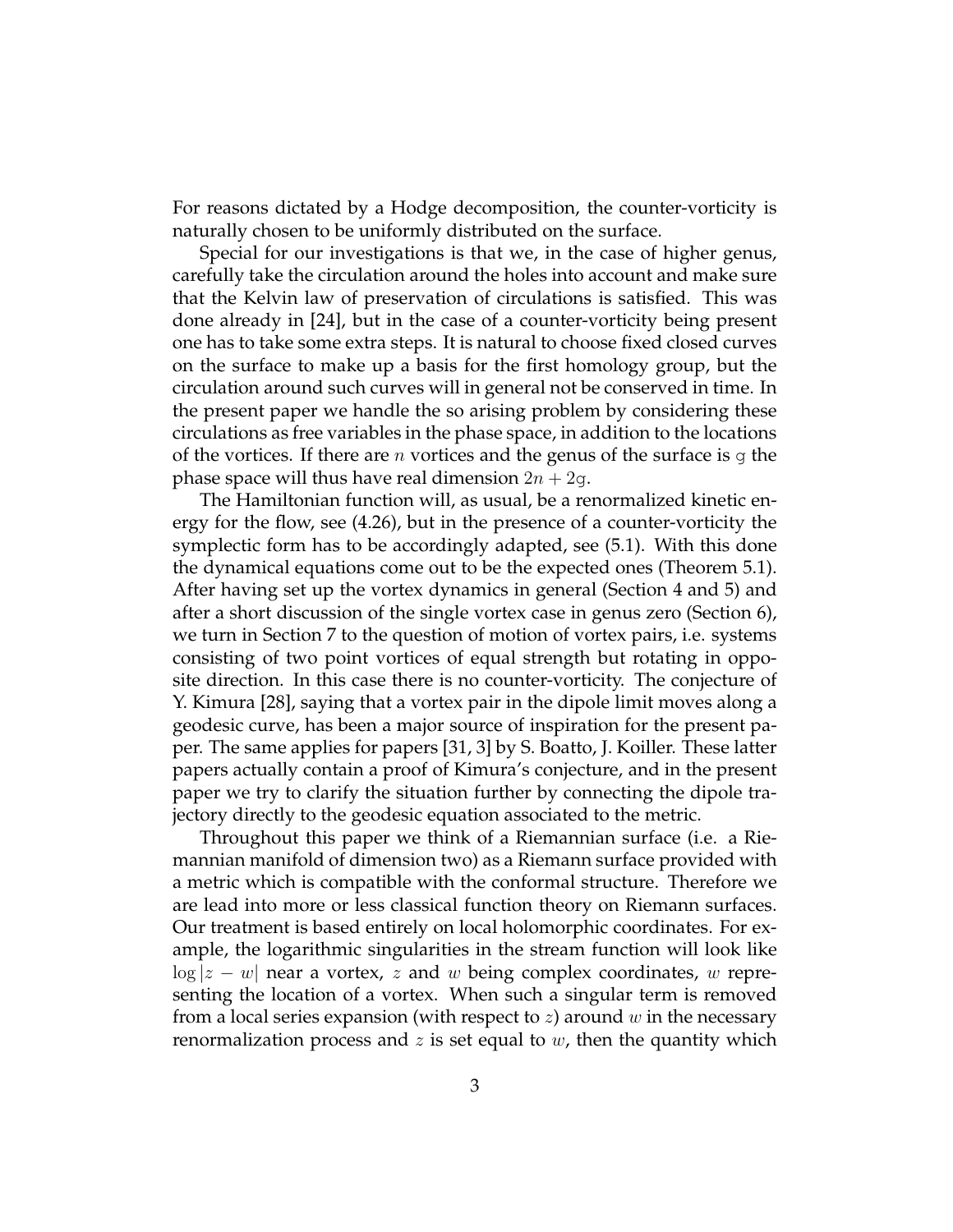remains behaves no longer as a function under changes of coordinates. Instead it is a kind of "connection". For such reasons we run into differential geometric considerations involving different kinds of connections: affine connections (or 1-connections) and projective, or Schwarzian, connections (2-connections). The metric itself can be viewed as the exponential of a 0 connection. The necessary definitions and background material are summarized in two appendices, Sections 10 and 11. Affine connections appear in many areas of mathematical physics, and as a mathematical tool they show up in expressions for covariant derivatives, and in particular in the equation (10.5) for geodesic curves. Also projective connections are regularly used, for example in conformal field theory.

The Kimura conjecture and other matters related to dipole motion has been discussed also in [37, 38, 41, 30, 32], and from slightly different points of view in [7, 33, 27, 6]. As mentioned, the analysis in the present paper leads to a new confirmation of Kimura's conjecture, although in a rather weak form: expanding all quantities in Taylor series and keeping only the leading terms, the dynamical equations for a vortex pair reduce to the geodesic equation in the dipole limit. See Theorem 7.1. It seems likely that stronger forms of the conjecture (convergence of the trajectories, for example) can be formulated and proved, but we leave such matters for possible future investigations.

It may be remarked that Kimura's conjecture is counter-intuitive. The reason to think so is that vortex motion in general is governed by global laws on the manifold, like the structure of Green functions and other harmonic functions, whereas the geometry of geodesics is an entirely local matter. If the geometry of the manifold is changed at one place then this will not affect what geodesics look like at another place. It will however change the structure of Green functions and the general vortex dynamics everywhere. The solution of this paradox is that vortex dipoles are highly singular. A vortex pair is partly governed by the global harmonic structure, but in the limit, when the vortex pair becomes a dipole, this harmonic structure is completely overruled by the differential geometric structure. In that limit, all terms in the dynamical equations containing harmonic functions become negligible compared to those terms depending on the metric only. See Section 7.

In Section 8 we make some attempts to treat vortex dipoles directly by starting from the dynamical equation for a single vortex and taking the distributional derivative with respect to the coordinate  $w$  which gives the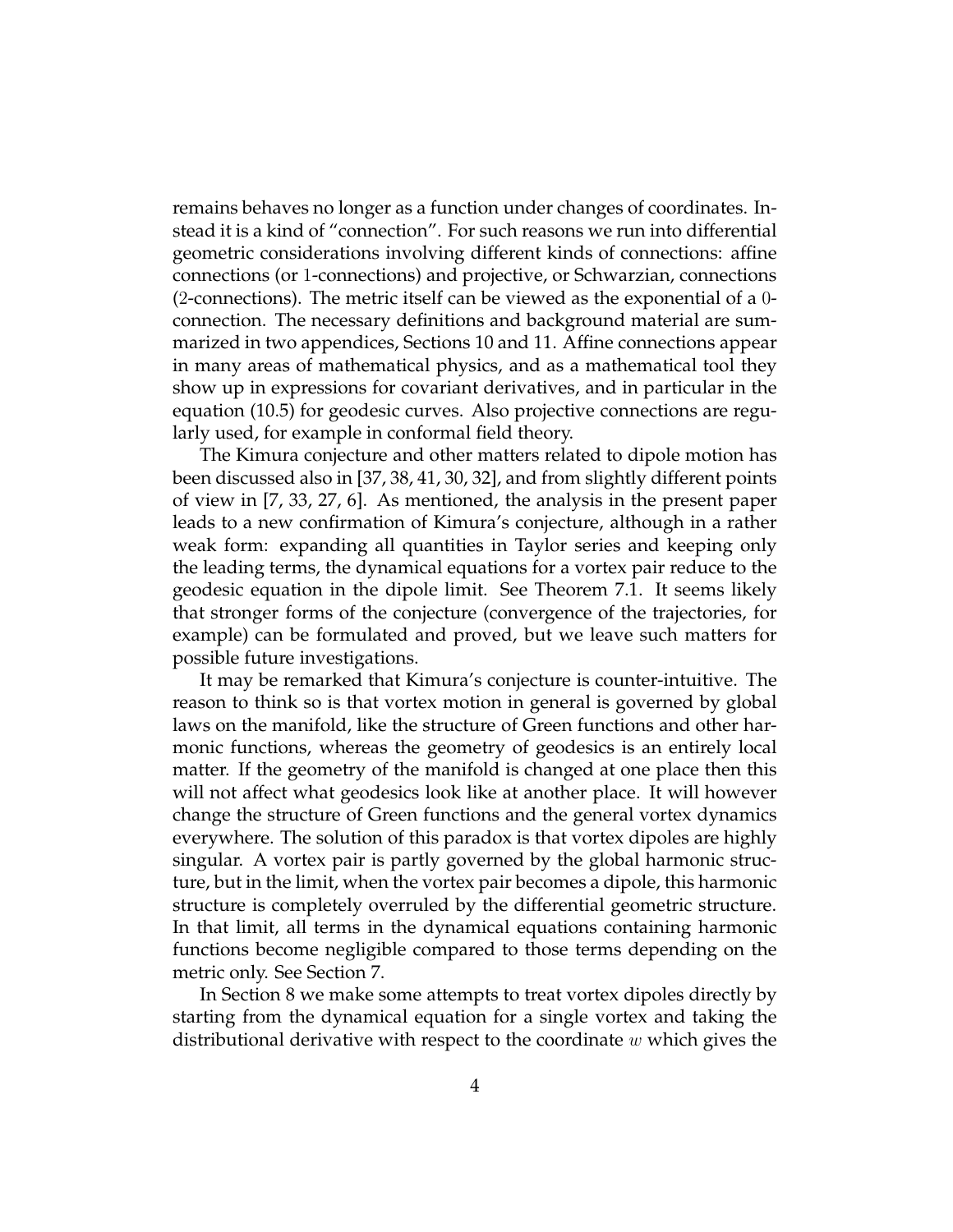location of the vortex. The local stream function for the flow near a single vortex at w is something like (we ignore constant factors below)

$$
\psi(z) = \log|z - w| + \text{regular terms},
$$

and the corresponding flow, when considered as a one-form (or covariant vector field) looks like

$$
\nu(z) = \frac{dz}{z - w} + \text{complex conjugate} + \text{regular terms}.
$$

The term named "complex conjugate" is inserted to make possible for  $\nu$  to be real-valued. For the dipole we accordingly have

$$
d_w \nu(z) = \frac{dzdw}{(z-w)^2} + \text{complex conjugates} + \text{regular terms}.
$$

The differential  $dw$  shall then be thought of as containing information of the orientation of the dipole.

The constant term (i.e. the first term in the Taylor series of the regular terms) are in the above three expressions a 0-connection, a 1-connection, and a 2-connection, respectively (again up to constant factors). See Lemma 11.1 for a precise statement. The 0-connection for the stream function is the Routh's stream function, or Robin function when  $\psi$  is thought of as a Green function. And the 1-connection for  $\nu$  is what gives the speed of the vortex, after subtraction (in case of a curved manifold) of the affine connection coming from the metric. The result will then be a covariant vector field.

For  $d_w \nu(z)$  the constant term is similarly a 2-connection, or projective connection, but it is more unclear what influence it has on the motion of the dipole. Indeed, the dipole singularity is very strong and it has a definite direction at  $w$ , and it seems that all finite terms should be negligible in comparison. Therefore it is difficult to figure out any dynamics from this picture, only that the dipole should move with infinite speed in the direction dictated by the singularity, presumably (and as have been confirmed) along a geodesic with respect to the metric.

In the last section (not counting the appendices) of the paper we discuss briefly how point vortex motion in planar domains can be considered as a special case of vortex motion on surfaces. This is done by doubling the domain to a compact Riemann surface (the Schottky double), which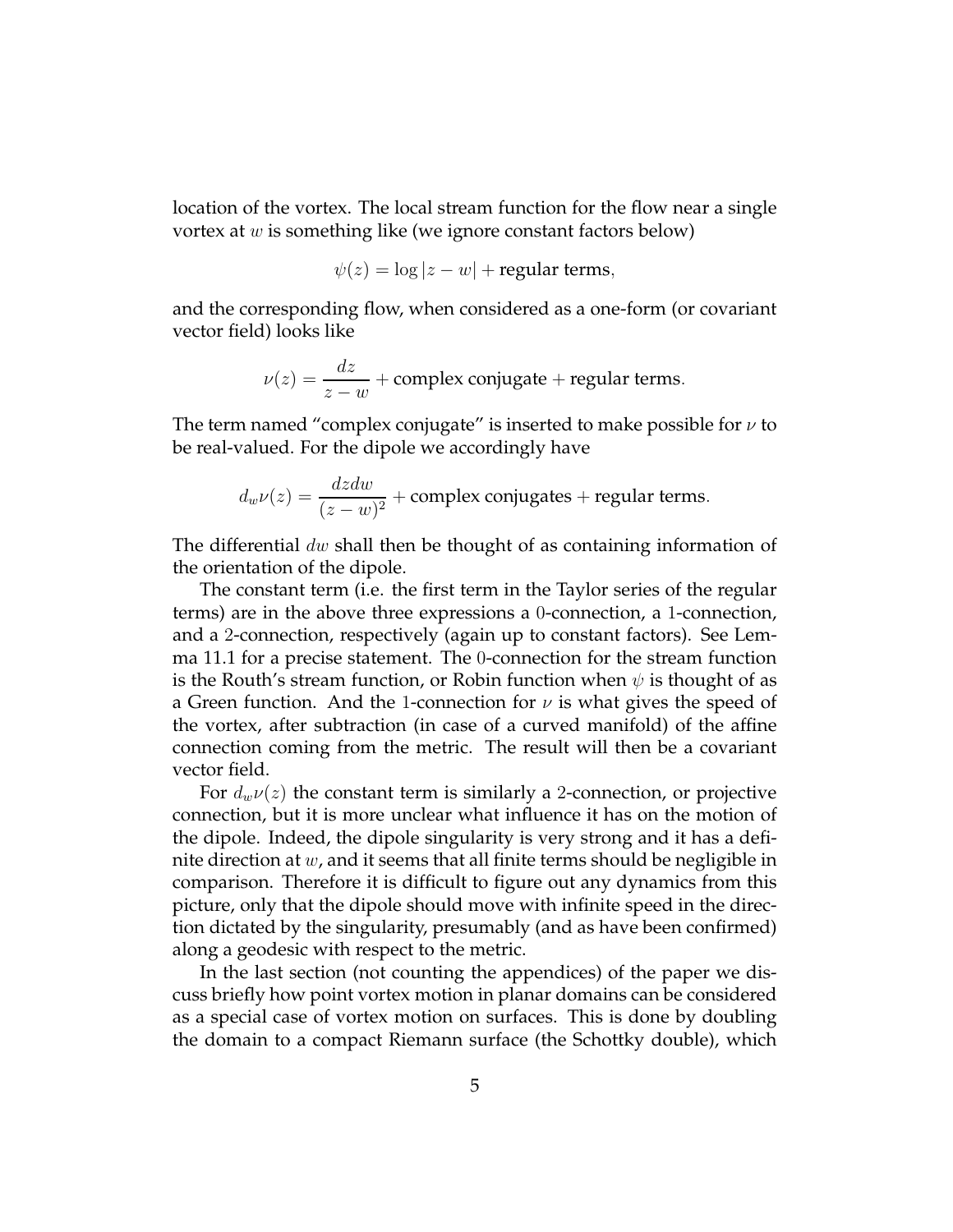is a standard tool as far as the conformal structure is concerned. What is special in our case is that we have to take the metric structure into account, and this becomes non-smooth in the doubling procedure. An interesting observation is that the boundary of the domain becomes a geodesic curve with respect to the natural planar metric (on each of the halves) of the Schottky double.

In general the present paper is, in addition to the papers by S. Boatto and J. Koiller already mentioned, much in spirit of papers [37, 38, 18, 19, 49] by S. G. Llewellyn Smith, R. J. Nagem, C. Grotta Ragazzo, H. Viglioni, and Q. Wang. The paper [4] by A. Bogatskiy contains ideas concerning the higher genus case which are somewhat similar to those in the present paper, see in particular Section A.3 in [4]. We wish to mention also the work [5] by A. V. Borisov and I. S. Mamaev, and the very early article [16] (cited in [5, 38]) by A. A. Fridman and P. Ya. Polubarinova. That work, from 1928, may be one of the first papers on motion of dipoles and other higher singularities. Fridman was a famous cosmologist and Pelageya Yakolevna Polubarinova (or Polubarinova-Kochina, after marriage) was a young (at that time) disciple of Fridman. This remarkable woman wrote her first paper in 1924, and was scientifically active throughout her life. Her published papers and books span a period of 75 years, the last paper appearing the same year as she died, one hundred years of age. See [48] for a short biography related to her work on Hele-Shaw flows.

## **2 Fluid dynamics on a Riemannian surface**

#### **2.1 General notations and assumptions**

We consider the dynamics of a non-viscous incompressible fluid on a compact Riemannian manifold of dimension two. We follow the treatments in [46, 1, 15] in the respects of treating the fluid velocity field as a one-form and in extensively using the Lie derivative. These sources also provide the standard notions and notations for differential geometry to be used. Other treatises in fluid dynamics, suitable for our purposes, are [39, 40].

Traditionally, non-viscous fluid dynamics is discussed in terms of the fluid velocity vector field v, the density  $\rho$ , and the pressure p of the fluid. The basic equations are the equation of continuity (expressing conserva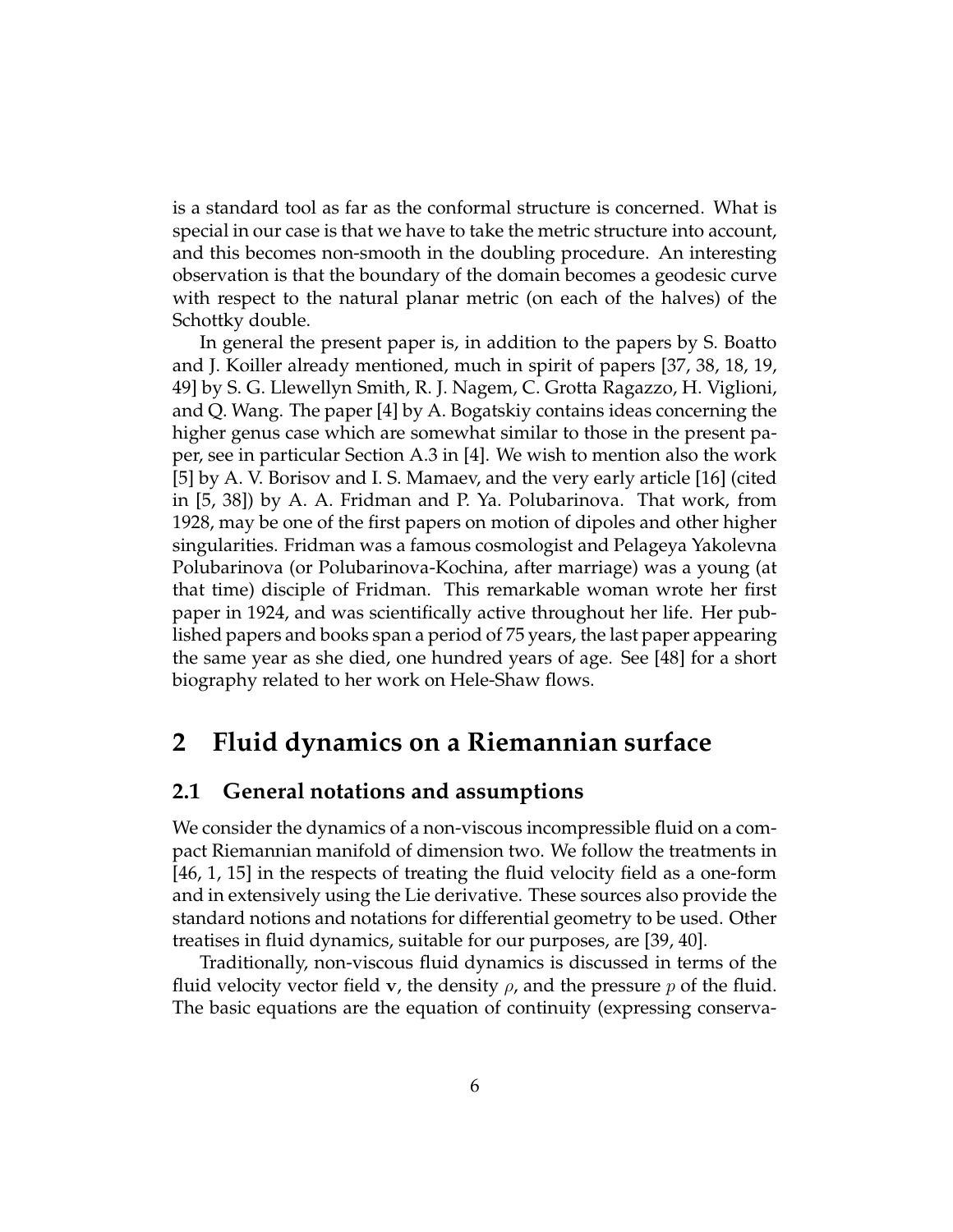tion of mass) and Euler's equation (conservation of momentum):

$$
\frac{\partial \rho}{\partial t} + \nabla \cdot (\rho \mathbf{v}) = 0, \tag{2.1}
$$

$$
\frac{\partial \mathbf{v}}{\partial t} + (\mathbf{v} \cdot \nabla) \mathbf{v} = -\frac{1}{\rho} \nabla p.
$$
 (2.2)

These are to be combined with a constitutive law giving a relationship between  $p$  and  $\rho$ .

The above equations are already simplified versions of the general Navier-Stokes equations (which allow for viscosity terms), but we shall simplify further by working only in two dimensions and by taking the constitutive law to be the simplest possible:

$$
\rho = 1. \tag{2.3}
$$

Thus  $\rho$  disappears from discussion, and the equation of continuity becomes

$$
\nabla \cdot \mathbf{v} = 0. \tag{2.4}
$$

One can get rid also of p, because when  $\rho$  is constant then p appears only as a scalar potential in Euler's equation, this equation effectively saying that

$$
\frac{\partial \mathbf{v}}{\partial t} + (\mathbf{v} \cdot \nabla) \mathbf{v} = \nabla(\text{something}),\tag{2.5}
$$

where this "something"  $= p$  afterwards can be recovered, up to a (time dependent) constant.

So everything is extremely simple (in theory), and even more so in two dimensions. As is well-known [44], every (oriented) Riemannian manifold of dimensions two can be made into a Riemann surface by choosing isothermal local coordinates  $(x, y) = (x^1, x^2)$ , by which  $z = x + iy$  becomes a holomorphic coordinate and the metric takes the form

$$
ds^{2} = \lambda(z)^{2} |dz|^{2} = \lambda(z)^{2} (dx^{2} + dy^{2})
$$
 (2.6)

with  $\lambda > 0$ . Thus the metric tensor  $g_{ij}$ , as appearing in general in  $ds^2 =$  $g_{ij}dx^idx^j$ , becomes  $g_{ij}=\lambda^2\delta_{ij}$  in these coordinates. It turns out to be convenient to work with the fluid velocity 1-form (or covariant vector)

$$
\nu = \nu_x \, dx + \nu_y \, dy
$$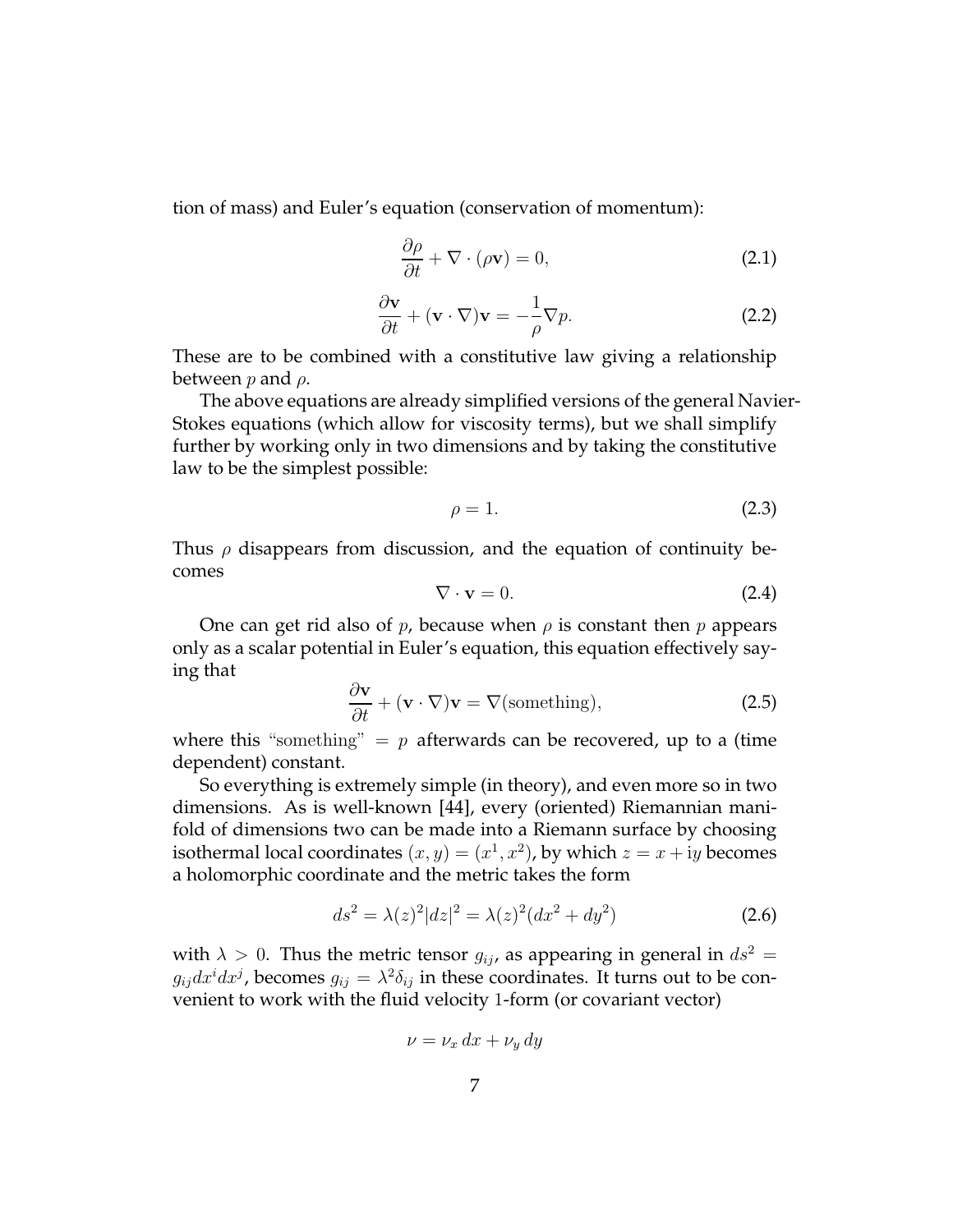rather than with the corresponding vector field, which then becomes

$$
\mathbf{v} = \frac{1}{\lambda^2} (\nu_x \frac{\partial}{\partial x} + \nu_y \frac{\partial}{\partial y}).
$$

The Hodge star operator takes 0-forms into 2-forms and vice versa, and takes 1-forms to 1-forms. It acts on basic differential forms as

$$
*1 = \lambda^2(dx \wedge dy) = \text{vol} = \text{the volume (area) form},
$$

$$
*dx = dy, \quad *dy = -dx, \quad *(dx \wedge dy) = \lambda^{-2}.
$$

Thus, for 1-forms,

$$
*\nu = -\nu_y \, dx + \nu_x \, dy,
$$

which can be interpreted as a rotation by ninety degrees of the corresponding vector.

In addition to the Hodge star it is useful to introduce the Lie derivative  $\mathcal{L}_{\mathbf{v}}$  of a vector field v. When acting on differential forms this is related to interior derivation (or "contraction")  $i(\mathbf{v})$  and exterior derivation d by the homotopy formula

$$
\mathcal{L}_{\mathbf{v}} = d \circ i(\mathbf{v}) + i(\mathbf{v}) \circ d. \tag{2.7}
$$

The Hodge star and interior derivation are related by

$$
i(\mathbf{v})\text{vol} = *\nu,\tag{2.8}
$$

where v and  $\nu$  are linked via the metric tensor as above. Thus

$$
d * \nu = d(i(\mathbf{v})\text{vol}) = \mathcal{L}_{\mathbf{v}}(\text{vol}) = (\nabla \cdot \mathbf{v})\text{vol}.
$$

See [15] for this identity, and for further details in general. We conclude that (2.4) is equivalent to the statement that  $*\nu$  is a closed form:

$$
d * \nu = 0. \tag{2.9}
$$

Locally we can therefore write

$$
*\nu = d\psi \tag{2.10}
$$

for some (locally defined) *stream function* ψ. The *vorticity* 2-*form* for a fluid is, in terms of the flow 1-form  $\nu$ ,

$$
\omega = d\nu = \left(\frac{\partial \nu_y}{\partial x} - \frac{\partial \nu_x}{\partial y}\right) dx \wedge dy. \tag{2.11}
$$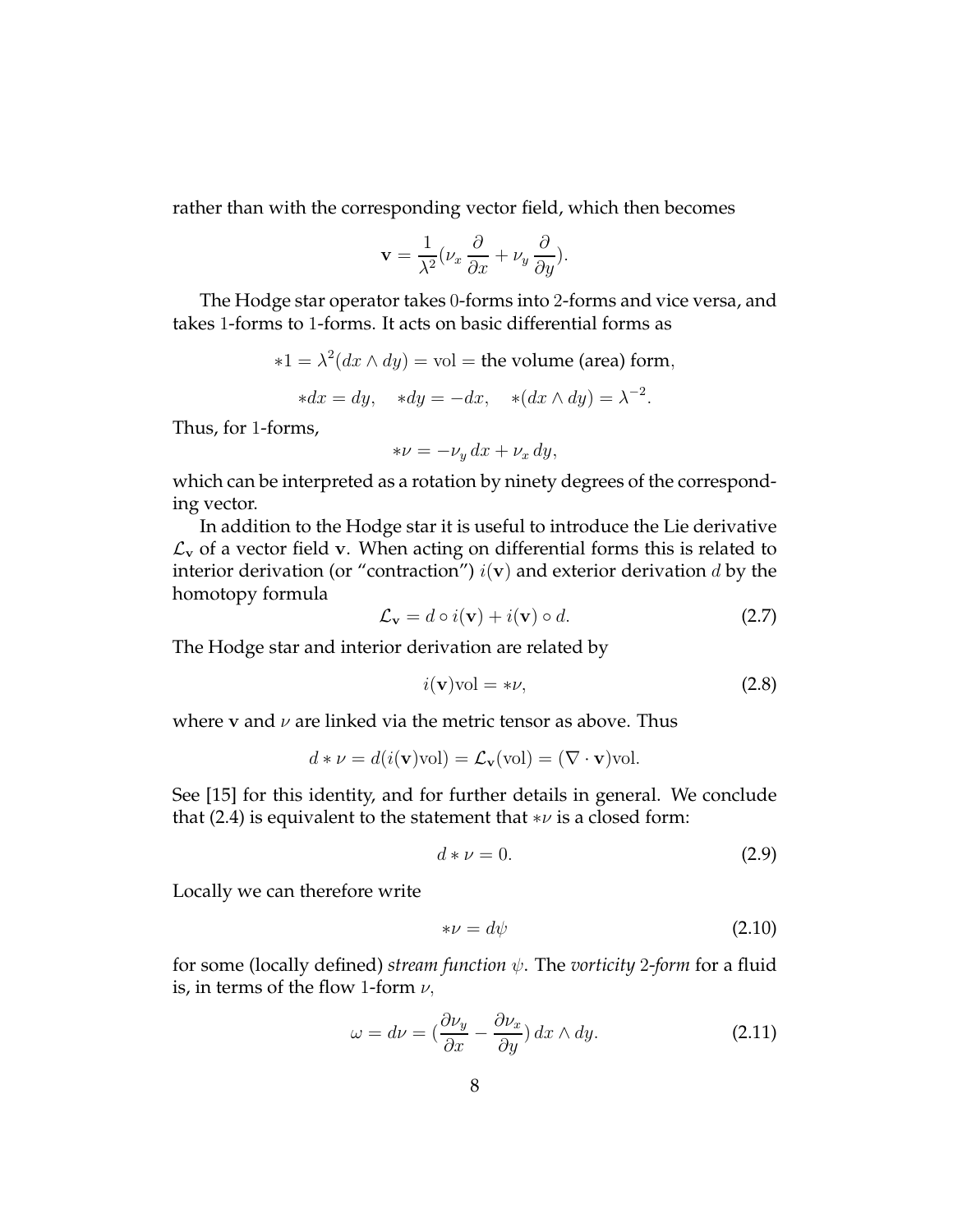The Euler equation (2.2) can be written

$$
(\frac{\partial}{\partial t} + \mathcal{L}_{\mathbf{v}})(\nu) = d(\frac{1}{2}|\mathbf{v}|^2 - p).
$$
 (2.12)

Note that the left member involves the fluid velocity both as a vector field and as a form. The combination  $\frac{\partial}{\partial t} + \mathcal{L}_{\mathbf{v}}$  can be viewed as a counterpart, for forms, to the more traditional "convective derivative" (or material derivative)  $\frac{\partial}{\partial t} + \mathbf{v} \cdot \nabla$ , implicitly used in (2.5), for vector fields. However, the two derivatives are not the same. The equivalence between (2.12) and (2.2) (when  $\rho = 1$ ) is a consequence of the identity

$$
\mathcal{L}_{\mathbf{v}}\nu = d(\frac{1}{2}|\mathbf{v}|^2) + (\mathbf{v} \cdot \nabla)\nu,
$$

which can be directly verified by coordinate computations. See [46, 15] for details.

Since the pressure  $p$  does not appear in any other equation, the Euler equation on the form (2.12) only expresses, in analogy with (2.5), that the left member is an exact 1-form:

$$
(\frac{\partial}{\partial t} + \mathcal{L}_{\mathbf{v}})(\nu) = \text{exact} = d\phi.
$$
 (2.13)

From the scalar  $\phi$  the pressure p then can be recovered via

$$
\phi = \frac{1}{2}|\mathbf{v}|^2 - p + \text{constant.} \tag{2.14}
$$

On acting by d on (2.13), the local form of Helmholtz-Kirchhoff-Kelvin law of conservation of vorticity follows:

$$
(\frac{\partial}{\partial t} + \mathcal{L}_{\mathbf{v}})(\omega) = 0.
$$
 (2.15)

Since the right member of (2.13) is not only a closed differential form, but even an exact form, a stronger, global, version of the Helmholtz-Kirchhoff-Kelvin law actually follows. This can be expressed by saying that

$$
\frac{d}{dt} \oint_{\gamma(t)} \nu = 0
$$

for any closed curve  $\gamma(t)$  which moves with the fluid.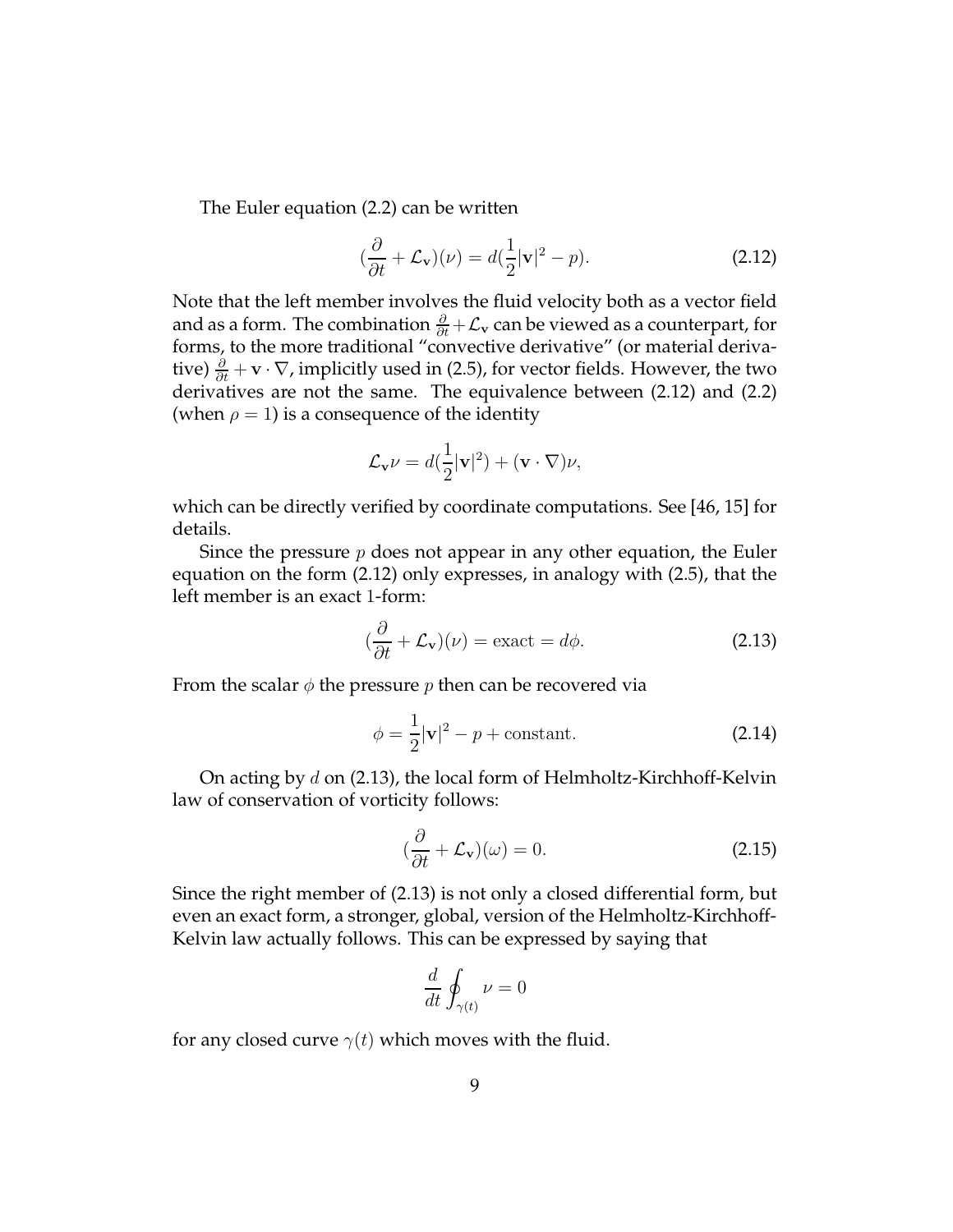# **3 Green functions and harmonic forms**

#### **3.1 The one point Green function**

In the sequel M will be a closed (compact) Riemann surface provided with a Riemannian metric on the form (2.6).

Given a 2-form  $\omega$  on M one can immediately obtain a corresponding Green potential  $G^{\omega}$  by Hodge decomposition, i.e. by orthogonal decomposition in the Hilbert space of square integrable 2-forms. The inner product for such forms is

$$
(\omega_1, \omega_2)_2 = \int_M \omega_1 \wedge * \omega_2. \tag{3.1}
$$

The given 2-form  $\omega$  then decomposes as the orthogonal decomposition of an exact form and a harmonic form:

 $\omega = d(\text{something}) + \text{harmonic}.$ 

This Hodge decomposition can more precisely be written as

$$
\omega = -d * dG^{\omega} + \text{constant} \cdot \text{vol}, \tag{3.2}
$$

where  $G^{\omega}$  is normalized to be orthogonal to all harmonic 2-forms, namely satisfying

$$
\int_{M} G^{\omega} \,\mathrm{vol} = 0. \tag{3.3}
$$

The constant in (3.2) necessarily equals the mean value of  $\omega$ ,

$$
constant = \frac{1}{V} \int_{M} \omega,
$$
\n(3.4)

where  $V$  denotes the total volume (=area) of  $M$ :

$$
V = \int_M \text{vol}.
$$

When  $\omega$  is exact, as in (2.11), the second term in the right member of (3.2) disappears, hence

$$
-d * dG^{\omega} = \omega \tag{3.5}
$$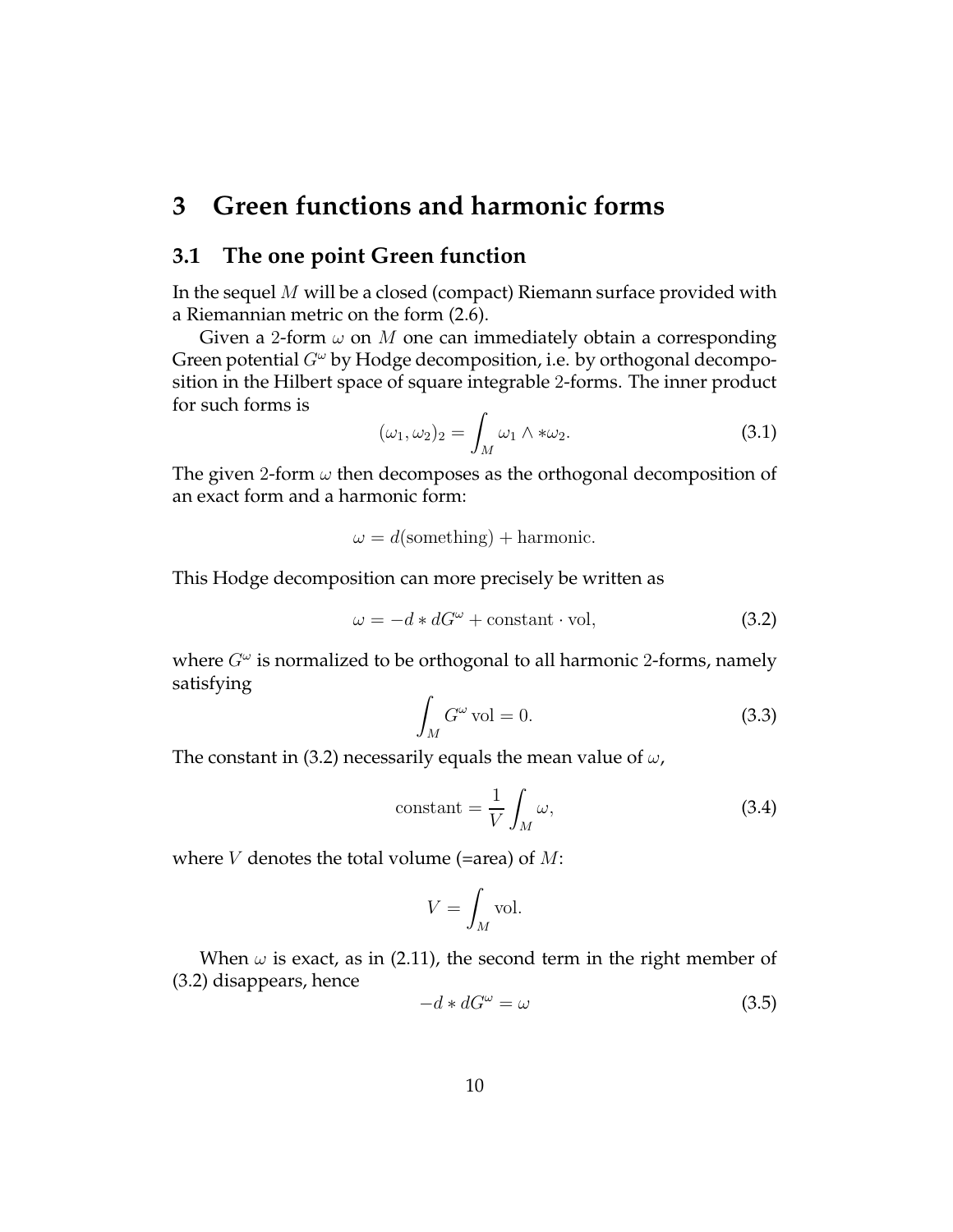in this case. In the other extreme, when  $\omega$  is harmonic, i.e. is a constant multiple of vol, the first term disappears. Indeed, the whole Green function disappears:

$$
G^{\text{vol}} = 0. \tag{3.6}
$$

For 1-forms the inner product has the same expression as for 2-forms:

$$
(\nu_1, \nu_2)_1 = \int_M \nu_1 \wedge * \nu_2. \tag{3.7}
$$

If  $\nu$  represents a fluid velocity, then  $(\nu, \nu)_1$  has the interpretation of being (twice) the kinetic energy of the flow. For a function (potential)  $u$  we consider the Dirichlet integral  $(du, du)_1$  to be its energy. Thus constant functions have no energy.

The energy  $\mathcal{E}(\omega,\omega)$  of any 2-form  $\omega$  is defined to be the energy of its Green potential  $G^{\omega}$ . Thus, for the mutual energy,

$$
\mathcal{E}(\omega_1, \omega_2) = (dG^{\omega_1}, dG^{\omega_2})_1 = \int_M G^{\omega_1} \wedge \omega_2.
$$
 (3.8)

It follows, from (3.3) for example, that the volume form has no energy:

$$
\mathcal{E}(\text{vol}, \text{vol}) = 0.
$$

It was tacitly assumed above that the forms under discussion belong to the  $L^2$ -space defined by the inner product. However, the mutual energy sometimes extends to circumstances in which source distributions have infinite energy. This applies in particular to the Dirac current  $\delta_a$ , which we consider as a 2-form with distributional coefficient, namely defined by the property that

$$
\int_M \delta_a \wedge \varphi = \varphi(a)
$$

for every smooth function  $\varphi$ . Certainly  $\delta_a$  has infinite energy, but if  $a \neq b$ , then  $\mathcal{E}(\delta_a, \delta_b)$  is still finite and has a natural interpretation: it is the *(onepoint) Green function*, or "monopole" Green function:

$$
G(a,b) = G^{\delta_a}(b) = \mathcal{E}(\delta_a, \delta_b).
$$
 (3.9)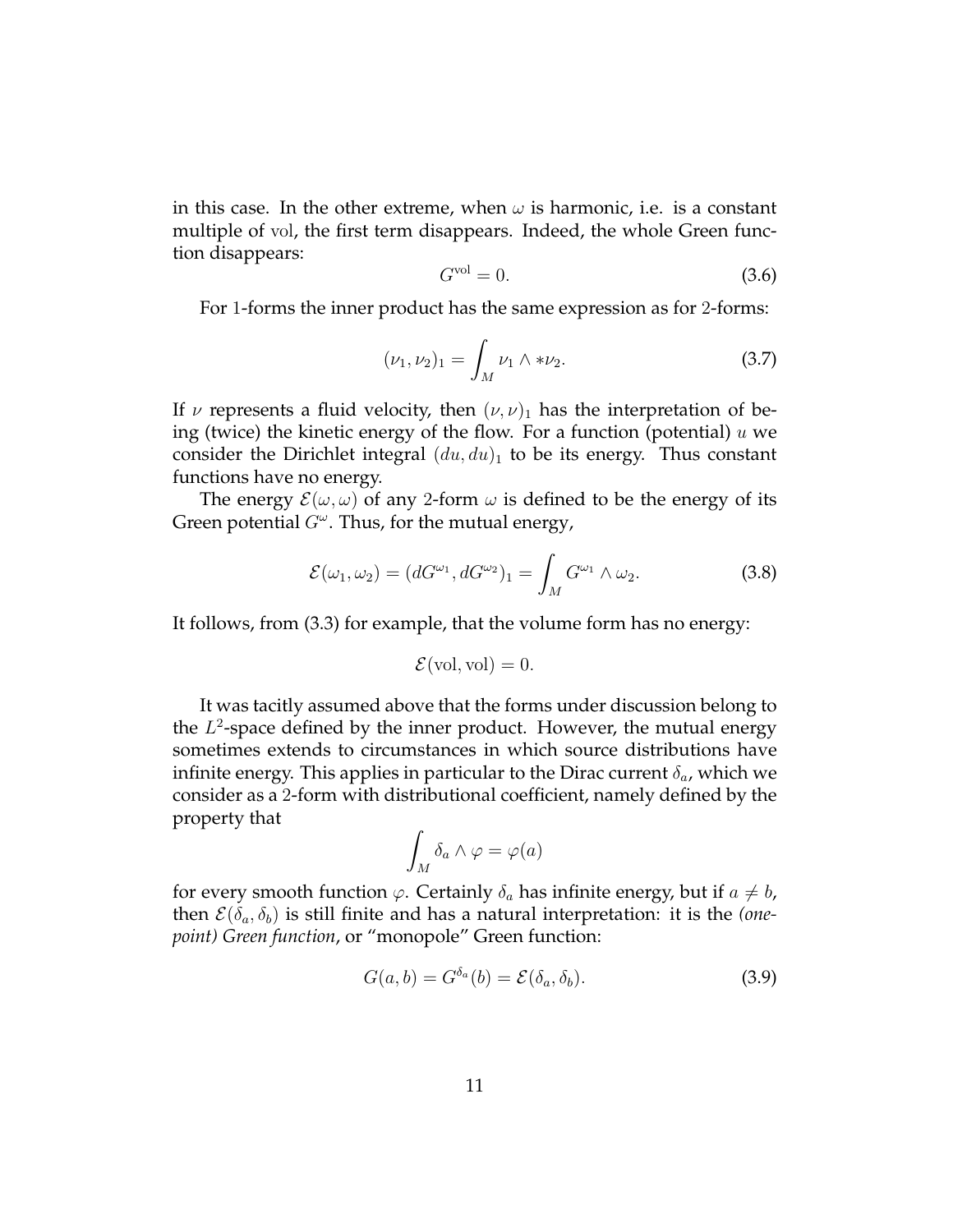Here the first equality can be taken as a definition, and then the second equality follows on using (3.2), (3.3):

$$
\mathcal{E}(\delta_a, \delta_b) = \int_M dG^{\delta_a} \wedge *dG^{\delta_b} = -\int_M G^{\delta_a} \wedge d * dG^{\delta_b}
$$
  
= 
$$
\int_M G^{\delta_a} \wedge \left(\delta_b - \frac{1}{V} \text{vol}\right) = G^{\delta_a}(b) = G(a, b).
$$

This shows in addition that  $G(a, b)$  is symmetric.

Changing now notations from  $a, b$  to  $z, w$ , where later w will have the role of being the location of a point vortex, the Green function  $G(z, w)$ , as a function of z, has just one pole (at  $z = w$ ). Its Laplacian, as a 2-form, is then

$$
-d * dG(\cdot, w) = \delta_w - \frac{1}{V} \text{vol.}
$$
\n(3.10)

It is interesting to notice that among the two terms in the right member of (3.10), one has infinite energy and one has zero energy ( $\mathcal{E}(\delta_w, \delta_w) = +\infty$ ,  $\mathcal{E}(\text{vol}, \text{vol}) = 0$ .

**Remark 3.1.** It is more common to treat the Dirac delta and the Laplacian (denoted  $\Delta$ ) as "densities" with respect to the volume form. However, we find our usage convenient. In any case, the relationships are

$$
\delta_a = (\text{delta}''\text{function}'') \text{ vol}, \quad d * d\varphi = (\Delta \varphi) \text{ vol}.
$$

**Remark 3.2** (Notational remark)**.** Letters like z, w will have the double roles of being complex-valued local coordinates on parts of the Riemann surface and of denoting the points on the surface for which the coordinates have the values in question. A more formal treatment could use, for example,  $P \in M$  for a point and  $z(P) \in \mathbb{C}$  for the corresponding coordinate value.

**Remark 3.3** (Real versus complex notation)**.** For future needs we wish to clarify the relationship between real and complex coordinates in the context of tangent and cotangent vectors.

Let  $z = x + iy$  be a complex coordinate on M and consider a curve  $t \mapsto z(t)$  in M (for example the trajectory of a vortex). Set  $\dot{z} = dz/dt$ , and similarly for x and y, so that  $\dot{z} = \dot{x} + i\dot{y}$ . The velocity of this moving point is primarily to be considered as a vector in the (real) tangent space of M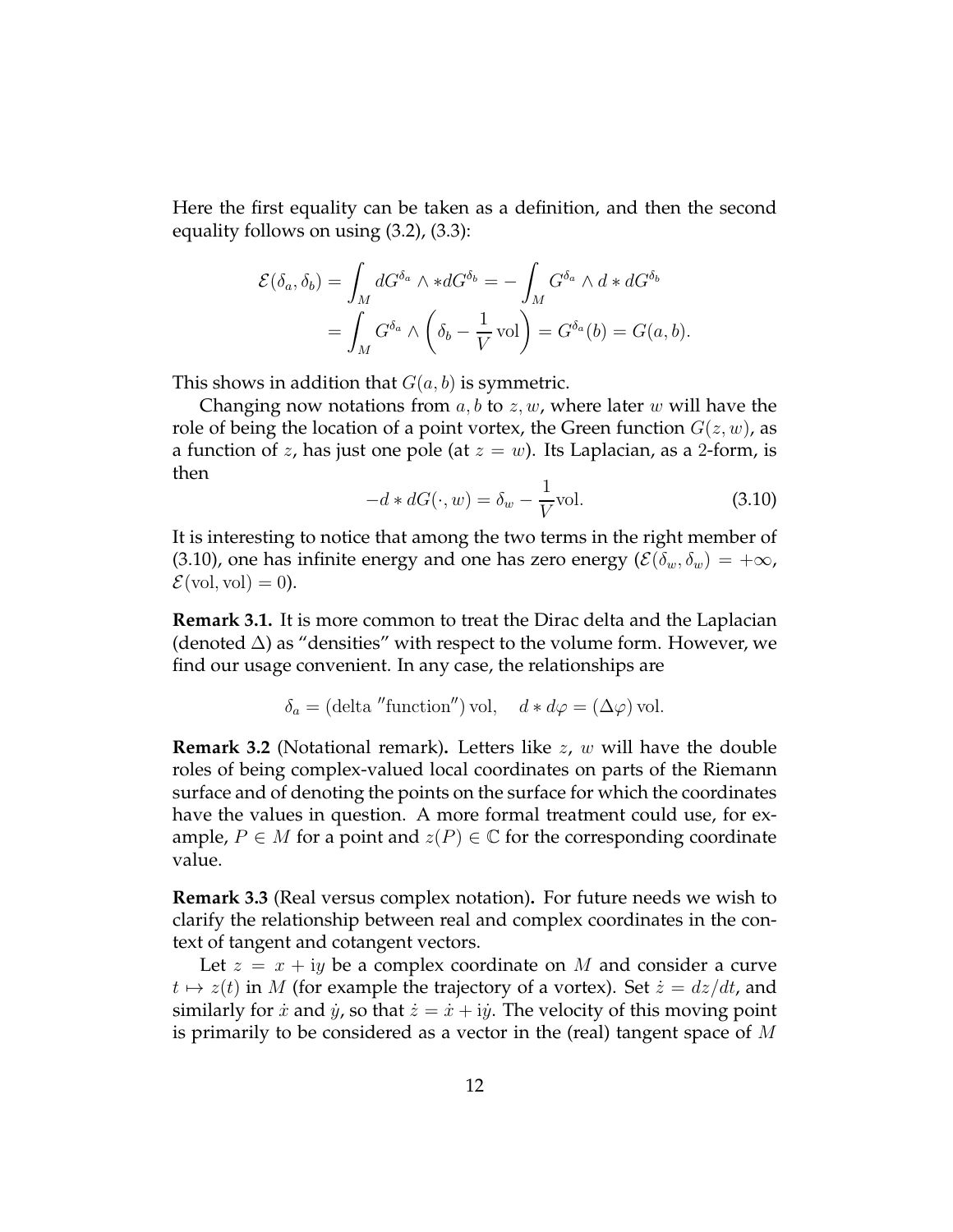(at the point under consideration). This gives, in the picture of viewing tangent vectors as derivations, the velocity vector

$$
\mathbf{V} = \dot{x}\frac{\partial}{\partial x} + \dot{y}\frac{\partial}{\partial y} = \dot{z}\frac{\partial}{\partial z} + \dot{\bar{z}}\frac{\partial}{\partial \bar{z}},\tag{3.11}
$$

where it is understood that  $\dot{\overline{z}} = \overline{\overline{z}}$ .

The real tangent space used above can in a next step be complexified, which means that one breaks the connection between  $\dot{z}$  and  $\dot{\bar{z}}$  and consider them as independent complex variables. Equivalently, one allows  $\dot{x}$ and  $\dot{y}$  to be complex-valued. The so obtained complex tangent space can be decomposed as a direct sum of its holomorphic and anti-holomorphic subspaces, and then

proj: 
$$
\mathbf{V} = \dot{z}\frac{\partial}{\partial z} + \dot{\overline{z}}\frac{\partial}{\partial \overline{z}} \mapsto \dot{z}\frac{\partial}{\partial z}
$$

is a natural and useful identification of the real tangent space with the holomorphic part of the complex tangent space. See [17], in particular Section 2 of Chapter 0, for further discussions. With this identification  $\dot{z}$ represents the velocity of  $z(t)$ . Still one need to keep in mind that z is just a complex number and that it is rather the preimage under proj above that is the true velocity, as a real tangent vector.

The vector V above correspond, via the metric, to the covector

$$
\lambda^2(\dot{x}dx + \dot{y}dy) = \frac{\lambda^2}{2}(\dot{\bar{z}}dz + \dot{z}d\bar{z}),\tag{3.12}
$$

where  $\lambda = \lambda(x, y) = \lambda(z)$  (depending on context). Note that

$$
\frac{1}{2}\dot{\bar{z}} = \frac{1}{2}(\dot{x} - i\dot{y}), \quad \frac{1}{2}\dot{z} = \frac{1}{2}(\dot{x} + i\dot{y}),
$$

as coefficients of dz and  $d\bar{z}$  (respectively) have similar roles (and signs) as the Wirtinger derivatives  $\partial/\partial z$ ,  $\partial/\partial \bar{z}$ . For a covector  $\nu$  in general we therefore define

$$
\nu_z = \frac{1}{2}(\nu_x - i\nu_y), \quad \nu_{\bar{z}} = \frac{1}{2}(\nu_x + i\nu_y),
$$

so that

$$
\nu = \nu_x dx + \nu_y dy = \nu_z dz + \nu_{\bar{z}} d\bar{z}.
$$

The corresponding (contravariant) vector is then, as in our fluid dynamical contexts,

$$
\mathbf{v} = \frac{1}{\lambda^2} \left( \nu_x \frac{\partial}{\partial x} + \nu_y \frac{\partial}{\partial y} \right) = \frac{1}{\lambda^2} \left( \nu_z \frac{\partial}{\partial z} + \nu_{\overline{z}} \frac{\partial}{\partial \overline{z}} \right).
$$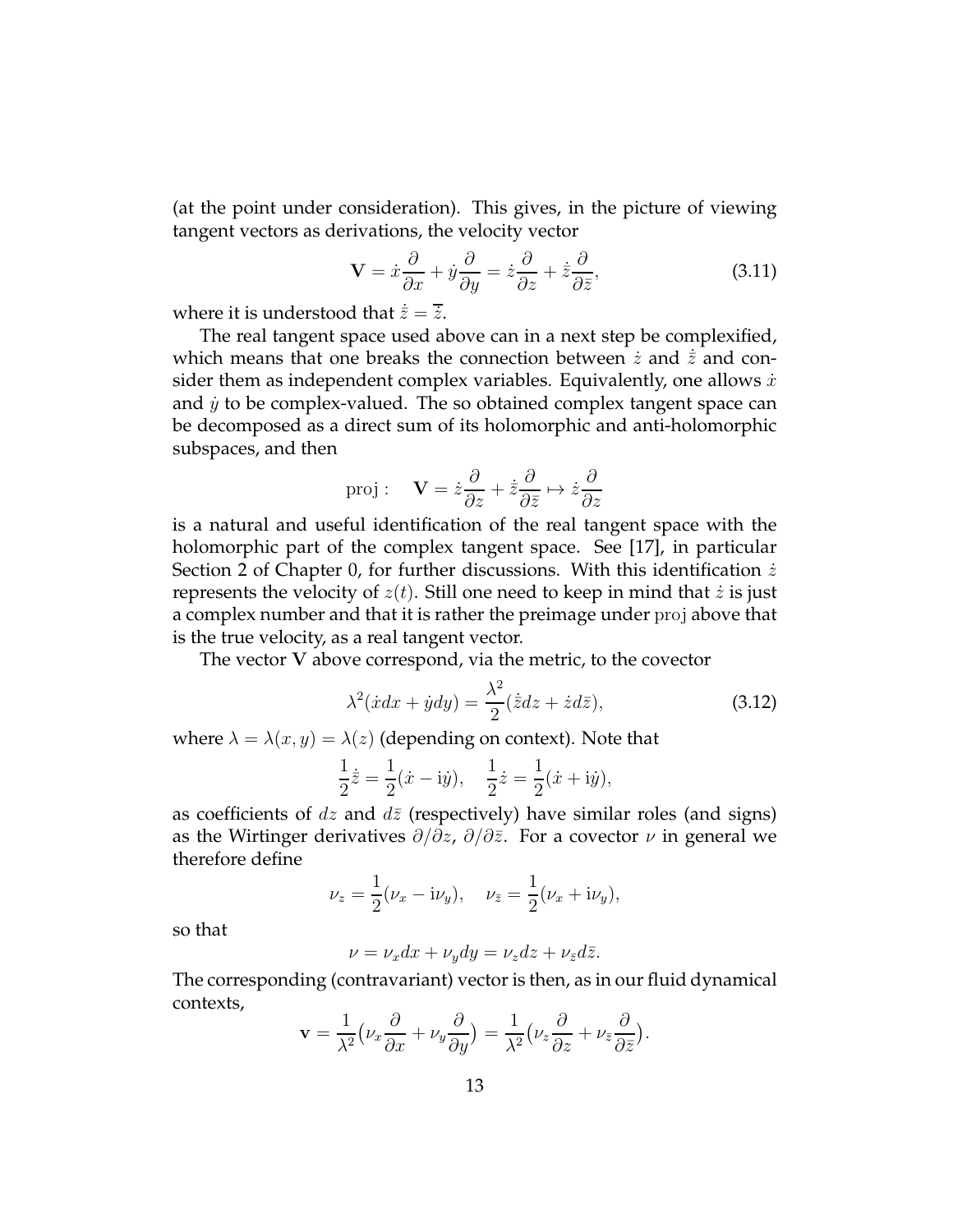#### **3.2 Harmonic one-forms and period relations**

For later use we record the formulas (differentiation with respect to  $z$ )

$$
dG(z, w) = \frac{\partial G(z, w)}{\partial z} dz + \frac{\partial G(z, w)}{\partial \bar{z}} d\bar{z} = 2 \operatorname{Re} \left( \frac{\partial G(z, w)}{\partial z} dz \right),
$$
  
\n
$$
*dG(z, w) = -i \frac{\partial G(z, w)}{\partial z} dz + i \frac{\partial G(z, w)}{\partial \bar{z}} d\bar{z} = 2 \operatorname{Im} \left( \frac{\partial G(z, w)}{\partial z} dz \right). \tag{3.13}
$$

If  $\gamma$  is any closed oriented curve in M then clearly  $\oint_{\gamma} dG(\cdot, w) = 0$ , while the conjugate period defines a function

$$
U_{\gamma}(w) = \oint_{\gamma} *dG(\cdot, w) = \oint_{\gamma} \left( -\mathrm{i} \frac{\partial G(z, w)}{\partial z} dz + \mathrm{i} \frac{\partial G(z, w)}{\partial \bar{z}} d\bar{z} \right) \tag{3.14}
$$

$$
= -2i \oint_{\gamma} \frac{\partial G(z, w)}{\partial z} dz = 2i \oint_{\gamma} \frac{\partial G(z, w)}{\partial \bar{z}} d\bar{z},
$$
(3.15)

which, away from  $\gamma$ , is harmonic in w and makes a unit additive jump as w crosses  $\gamma$  from the left to the right. The harmonicity of  $U_{\gamma}(w)$  is perhaps not obvious from outset since  $G(\cdot, w)$  is not itself harmonic, but the deviation from harmonicity, namely the extra term in  $(3.10)$ , is independent of w and therefore disappears under differentiation.

Differentiating  $(3.14)$  with respect to w gives

$$
dU_{\gamma}(w) = -2i \oint_{\gamma} \frac{\partial^2 G(z, w)}{\partial z \partial w} dz \otimes dw - 2i \oint_{\gamma} \frac{\partial^2 G(z, w)}{\partial z \partial \bar{w}} dz \otimes d\bar{w},
$$
  
\n
$$
*dU_{\gamma}(w) = -2 \oint_{\gamma} \frac{\partial^2 G(z, w)}{\partial z \partial w} dz \otimes dw + 2 \oint_{\gamma} \frac{\partial^2 G(z, w)}{\partial z \partial \bar{w}} dz \otimes d\bar{w}
$$

(integration with respect ot z, Hodge star and  $d$  with respect to  $w$ ). We have written out a tensor product sign to emphasize that the product between the  $dz$  and  $dw$  is not a wedge product. Adding and subtracting we obtain the analytic (respectively anti-analytic) differentials

$$
dU_{\gamma}(w) + \mathbf{i} * dU_{\gamma}(w) = 2\frac{\partial U_{\gamma}(w)}{\partial w} dw = -4\mathbf{i} \oint_{\gamma} \frac{\partial^2 G(z, w)}{\partial z \partial w} dz \otimes dw, \quad (3.16)
$$

$$
dU_{\gamma}(w) - \mathbf{i} * dU_{\gamma}(w) = 2 \frac{\partial U_{\gamma}(w)}{\partial \bar{w}} d\bar{w} = -4\mathbf{i} \oint_{\gamma} \frac{\partial^2 G(z, w)}{\partial z \partial \bar{w}} dz \otimes d\bar{w}.
$$
 (3.17)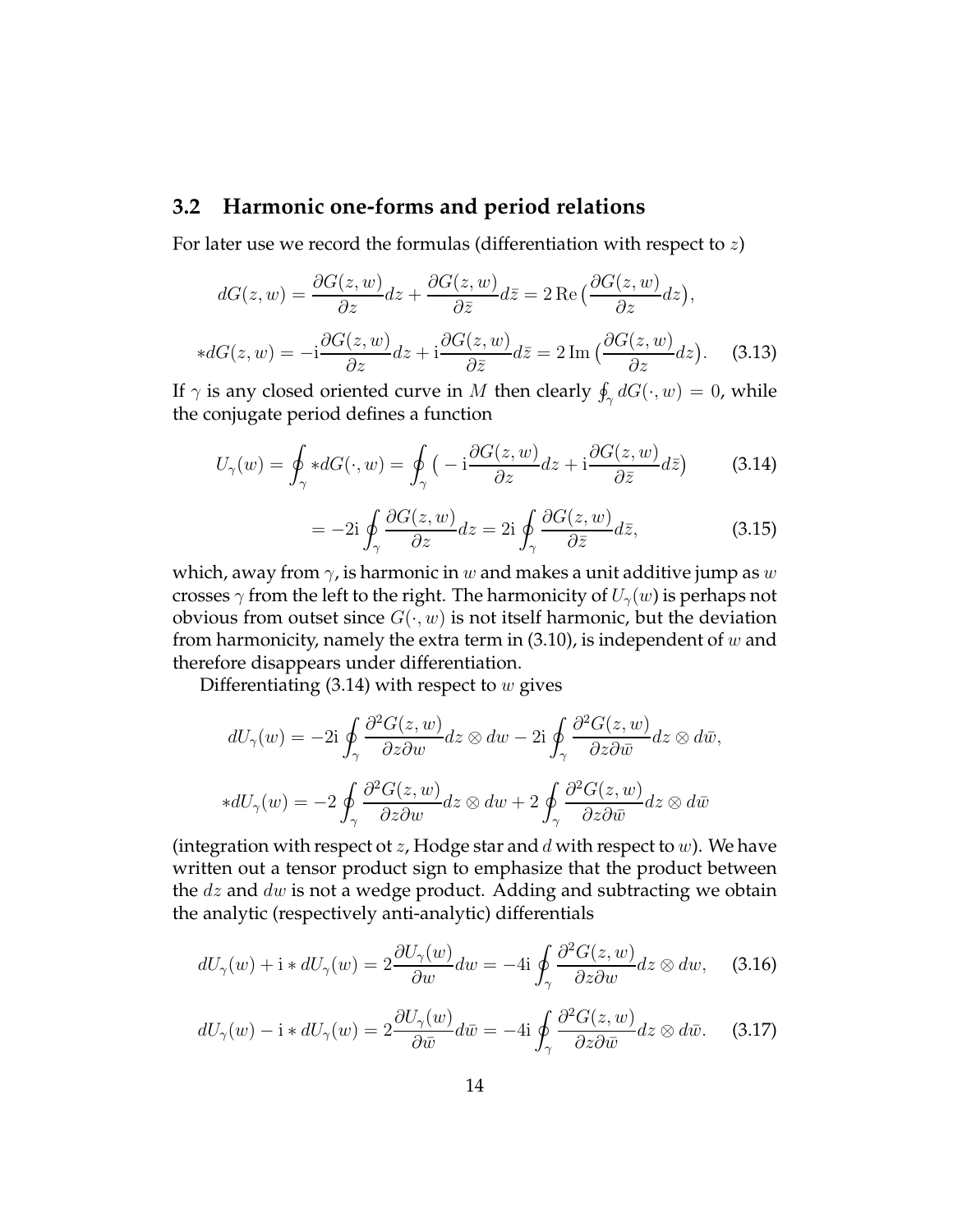Let now  $\{\alpha_1,\ldots,\alpha_{q},\beta_1,\ldots,\beta_{q}\}\$ be representing cycles for a canonical homology basis for  $M$  such that each  $\beta_j$  intersects  $\alpha_j$  once from the right to the left and no other intersections occur (see [12] for details). Then there are corresponding harmonic differentials  $dU_{\alpha_j}$ ,  $dU_{\beta_j}$  obtained on choosing  $\gamma = \alpha_j, \beta_j$  in the above construction, and these constitute a basis of harmonic differentials associated with the chosen homology basis. Precisely we have, for  $k, j = 1, \ldots, g$ ,

$$
\oint_{\alpha_k} (-dU_{\beta_j}) = \delta_{kj}, \quad \oint_{\beta_k} (-dU_{\beta_j}) = 0,
$$
\n(3.18)

$$
\oint_{\alpha_k} dU_{\alpha_j} = 0, \qquad \oint_{\beta_k} dU_{\alpha_j} = \delta_{kj}.
$$
\n(3.19)

The Kronecker deltas,  $\delta_{kj}$ , come from the discontinuity (jump) properties of  $U_{\gamma}$  mentioned after (3.14).

The integrals of the basic harmonic differentials along non-closed curves become periods of two point Green functions:

$$
\int_{b}^{a} dU_{\alpha_{j}} = \oint_{\alpha_{j}} *dG^{\delta_{a}-\delta_{b}}, \qquad (3.20)
$$

$$
\int_{b}^{a} dU_{\beta_{j}} = \oint_{\beta_{j}} *dG^{\delta_{a}-\delta_{b}}.
$$
\n(3.21)

Here the integration in the left member is to be performed along a path that does not intersect the curve in the right member. These formulas are immediate from the definition (3.14) of  $U_{\gamma}$ .

## **4 Energy renormalization and the Hamiltonian**

#### **4.1 The renormalized kinetic energy**

When  $\nu$  is the flow 1-form of an incompressible fluid, the equation of continuity says that  $d * \nu = 0$  (see (2.9)). The vorticity 2-form is  $\omega = d\nu$ , and (3.5) holds. Thus  $d(\nu + *dG^{\omega}) = 0$ , and setting

$$
\eta = \nu + *dG^{\omega} \tag{4.1}
$$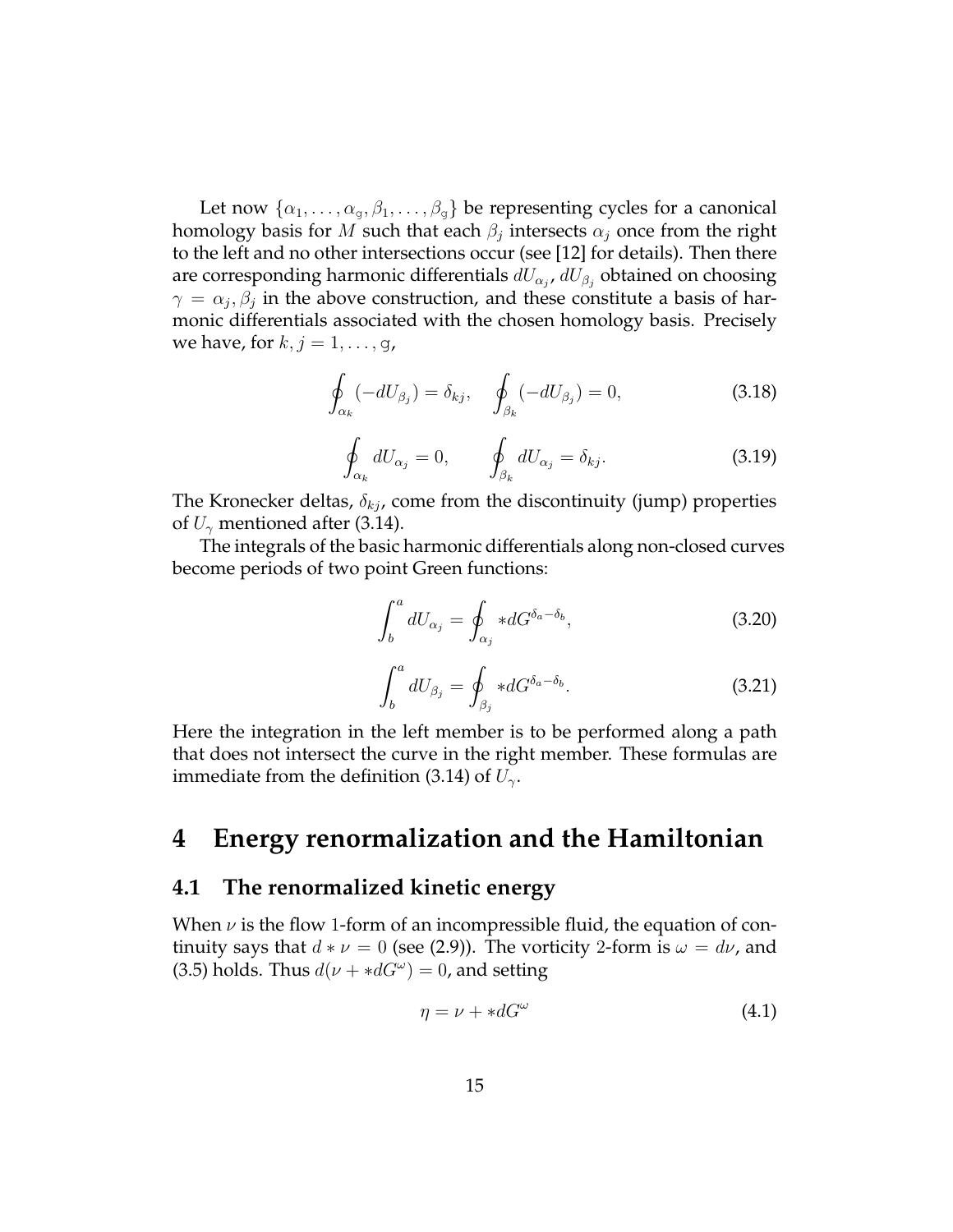it follows that  $\eta$  is harmonic:  $d\eta = 0 = d * \eta$ . Locally we can write  $*\eta = d\psi_0$ for some harmonic function  $\psi_0$ . Then

$$
\psi = G^{\omega} + \psi_0 \tag{4.2}
$$

becomes a locally defined stream function for the flow, so that

$$
*\nu = d\psi = dG^{\omega} + d\psi_0.
$$

Different local choices of  $\psi$  may differ by additive time dependent constants. The roles of the additional terms  $\eta$  and  $\psi_0$ , complementing the contribution from the Green function, will be somewhat clarified in the context of planar vortex motion and the hydrodynamic Green function in Section 9.

The relation (4.1) written on the form  $\nu = \eta - *dG^{\omega}$  is an orthogonal decomposition of the flow 1-form  $\nu$  with respect to the inner product (3.7). Indeed,

$$
(\eta, - * dG^{\omega})_1 = \int_M \eta \wedge dG^{\omega} = - \int_M d\eta \wedge G^{\omega} = 0,
$$

since  $\eta$  is harmonic. It follows that (twice) the *total (kinetic) energy*  $(\nu, \nu)_1$  of the flow is given by

$$
2(\nu, \nu)_{1} = \int_{M} \nu \wedge * \nu = \frac{i}{2} \int_{M} (\nu + i * \nu) \wedge (\nu - i * \nu) =
$$
  
= 
$$
\int_{M} dG^{\omega} \wedge * dG^{\omega} + \int_{M} \eta \wedge * \eta = \mathcal{E}(\omega, \omega) + \int_{M} \eta \wedge * \eta =
$$
  
= 
$$
\int_{M} G^{\omega} \wedge \omega + \sum_{j=1}^{g} (\oint_{\alpha_{j}} \eta \oint_{\beta_{j}} * \eta - \oint_{\alpha_{j}} * \eta \oint_{\beta_{j}} \eta).
$$

We shall now specialize on the point vortex case, with vortices of strengths  $\Gamma_k$  located at points  $w_k \in M$  ( $k = 1, \ldots, n$ ). However, we shall not assume that these strengths add up to zero. Hence the sum

$$
\Gamma = \sum_{k=1}^{n} \Gamma_k \tag{4.3}
$$

may be non-zero and there will then be a compensating uniform counter vorticity. The total vorticity  $\omega = d\nu$ , which satisfies  $\int_M \omega = 0$ , appears as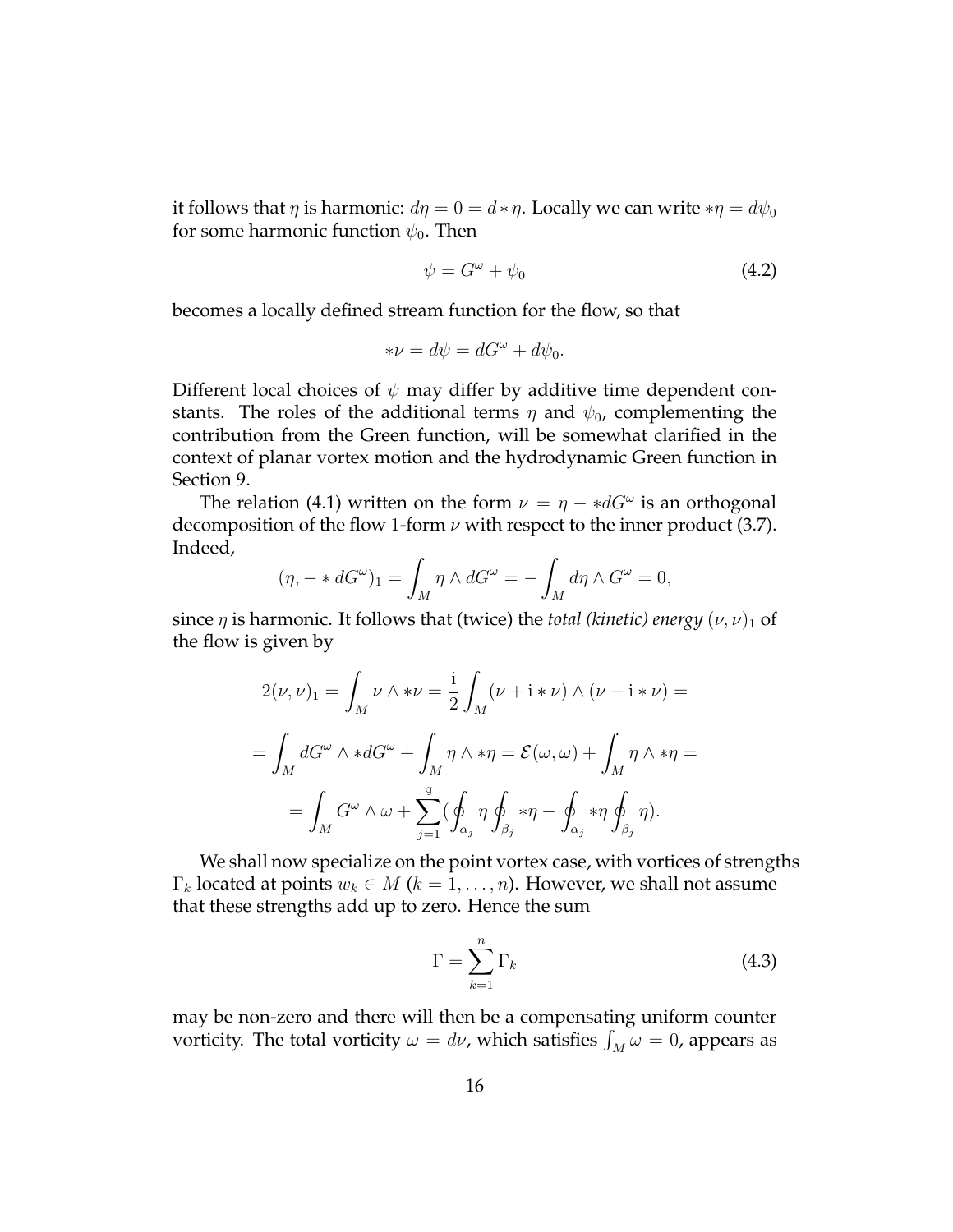the right member in

$$
-d * dG^{\omega} = \omega = \sum_{k=1}^{n} \Gamma_k \delta_{w_k} - \frac{\Gamma}{V} \text{vol.}
$$
 (4.4)

Explicitly we have, on recalling (3.6),

$$
G^{\omega}(z) = \sum_{k=1}^{n} \Gamma_k G(z, w_k).
$$
 (4.5)

On using (3.13) the conjugate  $\alpha$ -periods of  $G^\omega$  can be expressed as

$$
\oint_{\alpha_j} *dG^{\omega} = -\sum_{k=1}^n 2i\Gamma_k \oint_{\alpha_j} \frac{\partial G(z, w_k)}{\partial z} dz.
$$
\n(4.6)

By differentiation and using also (3.15), (3.16) we have

$$
\frac{\partial}{\partial w_k} \oint_{\alpha_j} *dG^{\omega} = \Gamma_k \frac{\partial U_{\alpha_j}(w_k)}{\partial w_k} = i\Gamma_k \frac{\partial U_{\alpha_j}^*(w_k)}{\partial w_k},\tag{4.7}
$$

$$
\frac{\partial}{\partial w_k} \Big( \oint_{\alpha_j} *dG^{\omega} \Big) dw_k = \frac{\Gamma_k}{2} (dU_{\alpha_j}(w_k) + \mathbf{i} * dU_{\alpha_j}(w_k)). \tag{4.8}
$$

Here  $U^*_{\alpha_j}$  denotes a harmonic conjugate of  $U_{\alpha_j}$ , whereby  $*dU_{\alpha_j} = d(U^*_{\alpha_j})$ . Similar relations hold for periods around  $\beta_j$ , and for  $\bar w_k$  derivatives.

The expression for the kinetic energy can in the point vortex case be written, at least formally,

$$
2(\nu,\nu)_1 = \sum_{k,j=1}^n \Gamma_k \Gamma_j G(w_k, w_j) + \sum_{j=1}^g \Big( \oint_{\alpha_j} \eta \oint_{\beta_j} \ast \eta - \oint_{\alpha_j} \ast \eta \oint_{\beta_j} \eta \Big).
$$

However, the presence of the terms  $\Gamma_k^2 G(w_k,w_k)$  makes the first term become infinite. In order to renormalize this singular behavior we isolate the logarithmic pole in the Green function by writing

$$
G(z, w) = \frac{1}{2\pi}(-\log|z - w| + H(z, w)),
$$
\n(4.9)

and expand, for a fixed  $w$ , the regular part in a power series in  $z$  as

$$
H(z, w) = h_0(w) + \frac{1}{2} \left( h_1(w)(z - w) + \overline{h_1(w)}(\bar{z} - \bar{w}) \right) +
$$
 (4.10)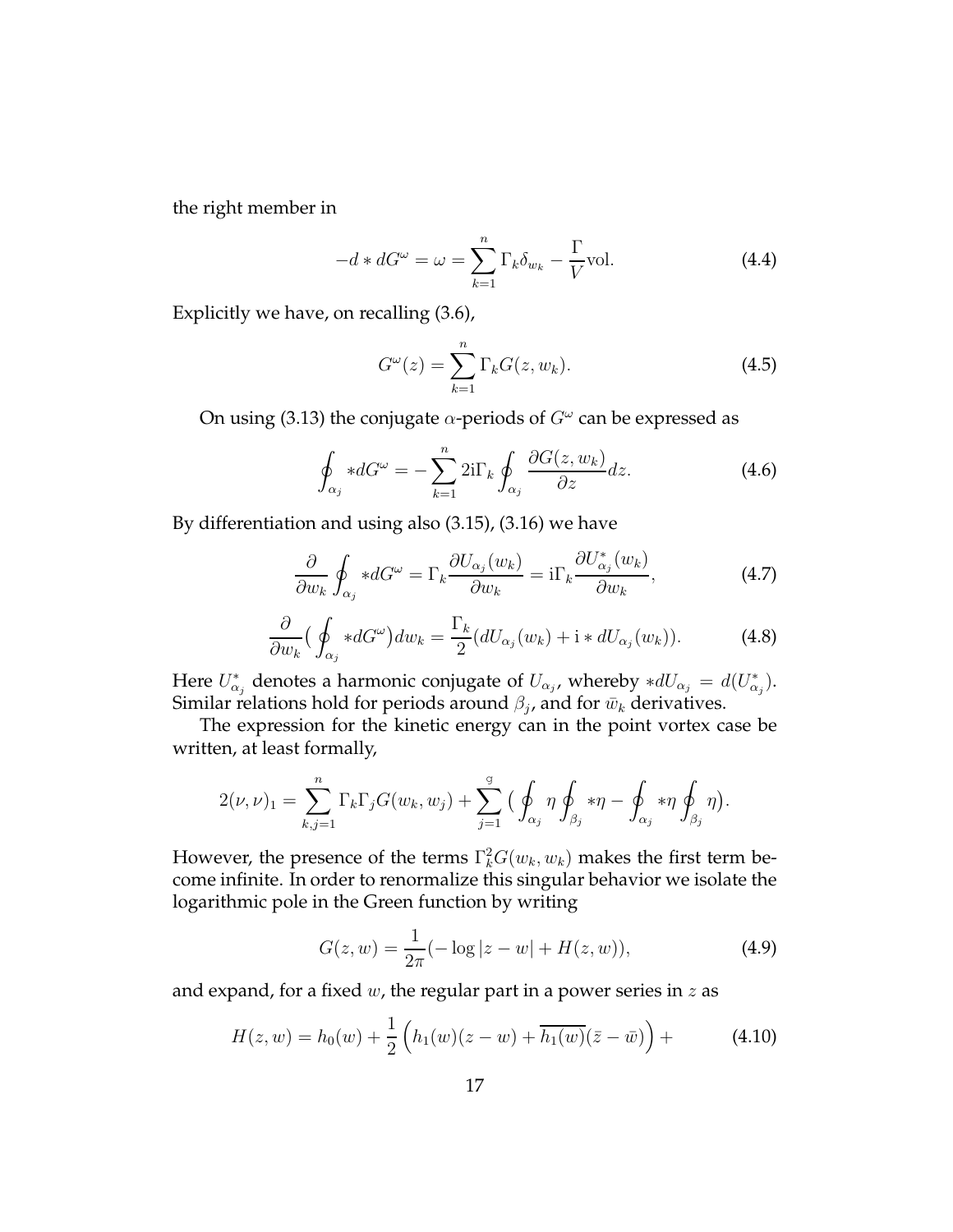$$
+\frac{1}{2}\left(h_2(w)(z-w)^2+\overline{h_2(w)}(\bar{z}-\bar{w})^2\right)+h_{11}(w)(z-w)(\bar{z}-\bar{w})+\mathcal{O}(|z-w|^3).
$$

In Appendix 2, Section 11, it is discussed how the coefficients in the expansion (4.10) behave under conformal mapping. For example, the coefficient  $h_{11}(w)$  transforms as the density of a metric, and it is indeed proportional to the given metric:

$$
h_{11}(w) = \frac{\pi}{2V} \lambda(w)^2.
$$
 (4.11)

See (11.5). The coefficients  $h_0(w)$ ,  $h_1(w)$  and  $h_2(w)$  transform, in certain combinations, as "connections" under conformal mappings. For  $h_0(w)$  this amounts to saying that it too defines a metric, namely the *Robin metric*, via

$$
ds = e^{-h_0(w)}|dw|.
$$
 (4.12)

Metrics of this kind are implicit in the theory of capacity functions, as exposed in [42]. It should be pointed out that our version of the Robin metric depends on the given metric, since the Green function itself depends on it. The Robin metric can also be adapted to various given circulations, and then it becomes more intrinsically hydrodynamic in nature. The coefficient  $h_0(w)$  is one example of a *(coordinate)* Robin function.

Now, letting  $w$  have the role of being a vortex point indicates that one could renormalize the kinetic energy by simply discarding the singular term  $\log|z-w|$ , as this seems at first sight to produce just a circular symmetric flow, not affecting the speed of the vortex. However, this is not fully correct in the case of curved surfaces. The term  $\log |z - w|$  cannot be just removed, it need be replaced by a term which counteracts the inhomogeneous transformation law of  $h_0(w)$  (see (11.8)). Such a term comes naturally from the given metric  $ds = \lambda(w)|dw| = e^{\log \lambda(w)}|dw|$ . We see that minus  $\log \lambda(w)$  has the right properties, and it combines with  $h_0(w)$  into

$$
R_{\text{robin}}(w) = \frac{1}{2\pi} (h_0(w) + \log \lambda(w)). \tag{4.13}
$$

This is indeed a function, the *Robin function*, and it appears naturally when writing the singularity of the Green function in terms of the distance with respect to the given Riemannian metric:

$$
G(z, w) = -\frac{1}{2\pi} \log \text{dist}(z, w) + R_{\text{robin}}(w) + \mathcal{O}(\text{dist}(z, w)).
$$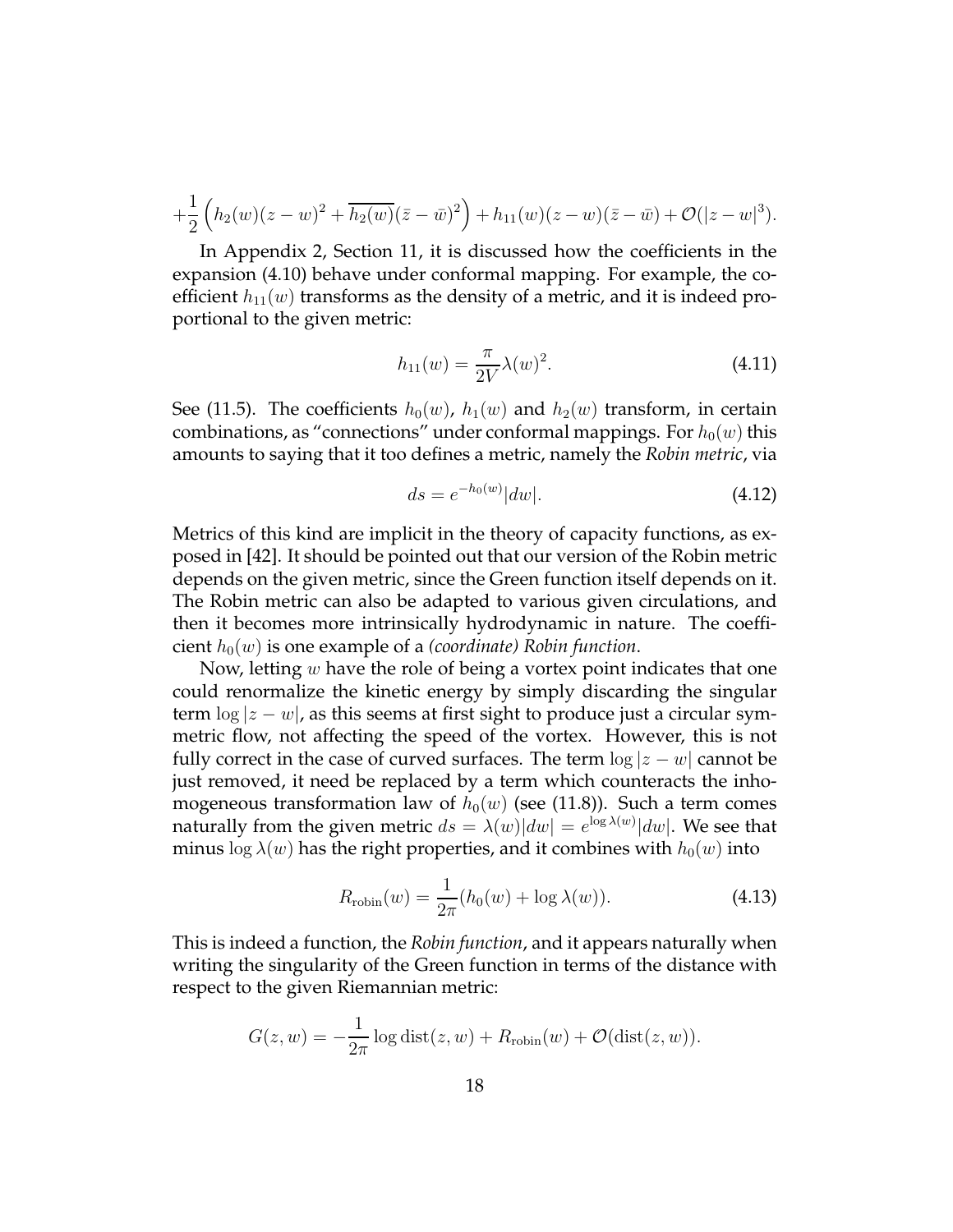As for the infinite kinetic energy, we conclude that it should be renormalized by replacing the diagonal terms  $G(w_k, w_k)$  by  $R_{\text{robin}}(w_k)$ . This gives the same equations of motion as more direct approaches, or those available in the literature, like [26, 3, 10]. Thus (twice) the *renormalized energy* is

$$
2(\nu, \nu)_{1, \text{renorm}} = \sum_{k=1}^{n} \Gamma_k^2 R_{\text{robin}}(w_k) + \sum_{k \neq j} \Gamma_k \Gamma_j G(w_k, w_j) +
$$

$$
+ \sum_{j=1}^{g} \Big( \oint_{\alpha_j} \eta \oint_{\beta_j} * \eta - \oint_{\alpha_j} * \eta \oint_{\beta_j} \eta \Big). \tag{4.14}
$$

This depends on the locations  $w_1, \ldots, w_n$  of the vortices (even the last term depends on these, although somewhat more indirectly).

Many authors start out directly with the Robin function (4.13), but there are some advantages with exposing the two terms in it as individual quantities. One is that it clarifies the structure of the vortex motion equations by separating harmonic contributions, such as  $h_0(w_k)$  and  $G(w_k, w_j)$ , from differential geometric contributions, like  $\log \lambda(w_k)$ . The first category of terms can be classified as nonlocal, coming from solutions of elliptic partial differential equations on the entire surface, whereas the second category are purely local in nature. There is also the contribution from global circulations, represented by the final term in (4.14), and this may be considered to be truly global. So the vortex motion is in principle governed by a balance between different categories of contributions, local, nonlocal, and global in nature. As we shall see later this balance is drastically changed in the more singular case of dipole motion (Sections 7 and 8). Then only the local terms survive.

We need to elaborate further the expression (4.1) and relate it to the global circulations. The 1-form  $\eta$  is harmonic and hence can be expanded as

$$
\eta = -\sum_{j=1}^{g} A_j dU_{\beta_j} + \sum_{j=1}^{g} B_j dU_{\alpha_j}.
$$
 (4.15)

The coefficients  $A_k$ ,  $B_k$  are in view of (3.18), (3.19) given by

$$
A_k = \oint_{\alpha_k} \eta, \quad B_k = \oint_{\beta_k} \eta.
$$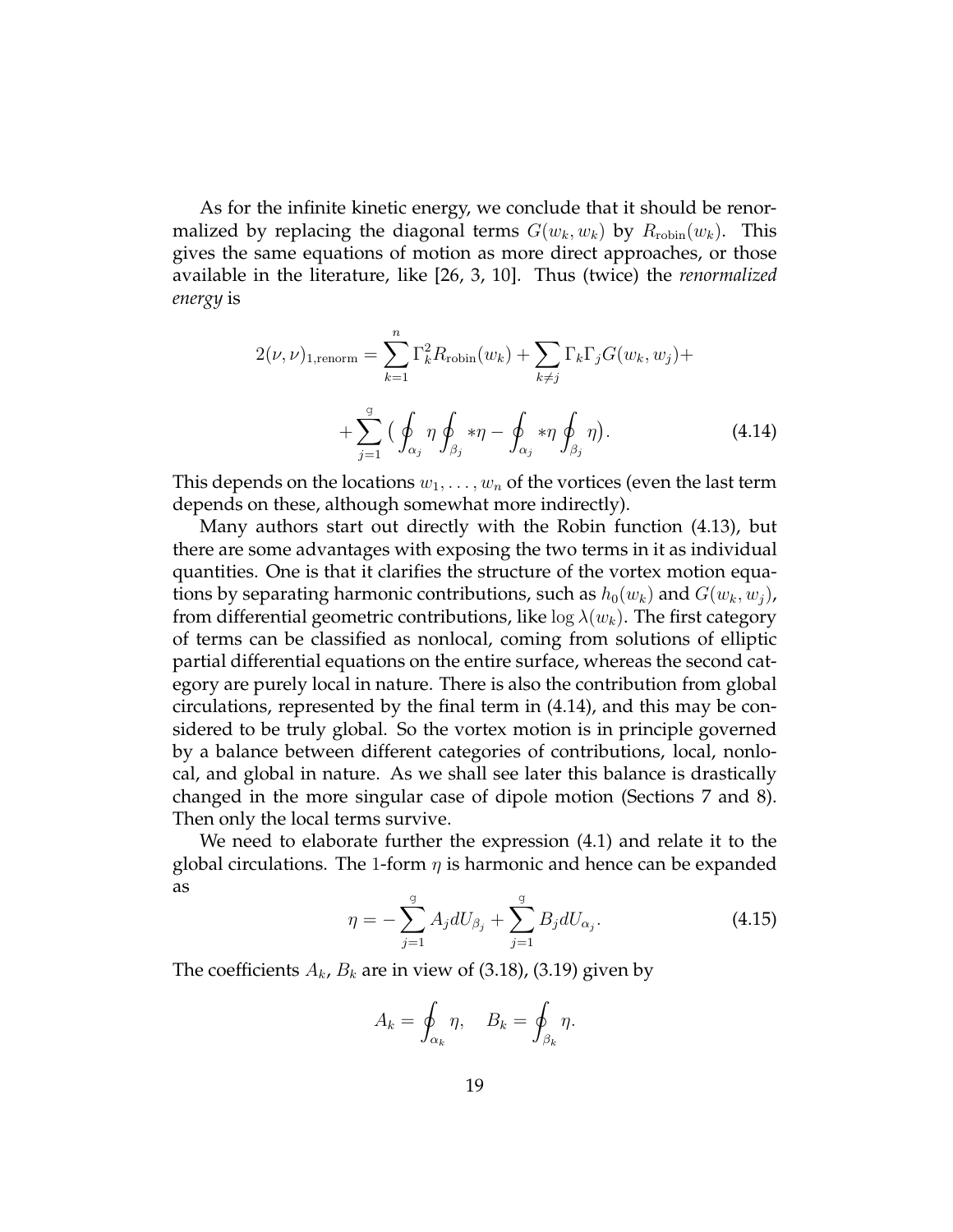The circulations of the total flow  $\nu = \eta - *dG^{\omega}$  then become

$$
a_k = \oint_{\alpha_k} \nu = A_k - \oint_{\alpha_k} *dG^{\omega},
$$
  

$$
b_k = \oint_{\beta_k} \nu = B_k - \oint_{\beta_k} *dG^{\omega}.
$$

We shall treat the circulations  $a_1, \ldots, a_g, b_1, \ldots, b_g$  as free (independent) variables, along with the locations  $w_1, \ldots, w_n$  of the vortices. These variables will be the coordinates of the phase space, and together they determine  $\eta$  and  $\nu$ . The locations of the vortices are complex variables, in contrast to the circulations which are real.

If  $\gamma$  is a closed oriented curve in M, fixed in time and avoiding the point vortices, then according to the Euler equation (2.13), and in the notation used there, the circulation of  $\nu$  around  $\gamma$  changes with speed

$$
\frac{d}{dt} \oint_{\gamma} \nu = \oint_{\gamma} \frac{\partial \nu}{\partial t} = \oint_{\gamma} (d\phi - \mathcal{L}_{\mathbf{v}} \nu) = -\oint_{\gamma} i(\mathbf{v}) d\nu =
$$
\n
$$
= -\oint_{\gamma} i(\mathbf{v}) \omega = \oint_{\gamma} i(\mathbf{v}) \left(\frac{\Gamma}{V} \text{vol}\right) = \frac{\Gamma}{V} \oint_{\gamma} * \nu.
$$

Here we used also (2.7), (2.8), (4.4). It follows in particular, on choosing  $\gamma = \alpha_k, \beta_k$ , that

$$
\frac{da_k}{dt} = \frac{\Gamma}{V} \oint_{\alpha_k} * \nu = \frac{\Gamma}{V} \oint_{\alpha_k} * \eta,\tag{4.16}
$$

$$
\frac{db_k}{dt} = \frac{\Gamma}{V} \oint_{\beta_k} * \nu = \frac{\Gamma}{V} \oint_{\beta_k} * \eta.
$$
 (4.17)

#### **4.2 Matrix formalism and the Hamiltonian**

The period matrix (written here in block form)

$$
\begin{pmatrix}\nP & R \\
R^T & Q\n\end{pmatrix} = \begin{pmatrix}\n(-\oint_{\beta_k} * dU_{\beta_j}) & (\oint_{\beta_k} * dU_{\alpha_j}) \\
(\oint_{\alpha_k} * dU_{\beta_j}) & (-\oint_{\alpha_k} * dU_{\alpha_j})\n\end{pmatrix} = \n= \begin{pmatrix}\n(\int_M dU_{\beta_k} \wedge * dU_{\beta_j}) & (-\int_M dU_{\beta_k} \wedge * dU_{\alpha_j}) \\
(-\int_M dU_{\alpha_k} \wedge * dU_{\beta_j}) & (\int_M dU_{\alpha_k} \wedge * dU_{\alpha_j})\n\end{pmatrix}
$$
\n(4.18)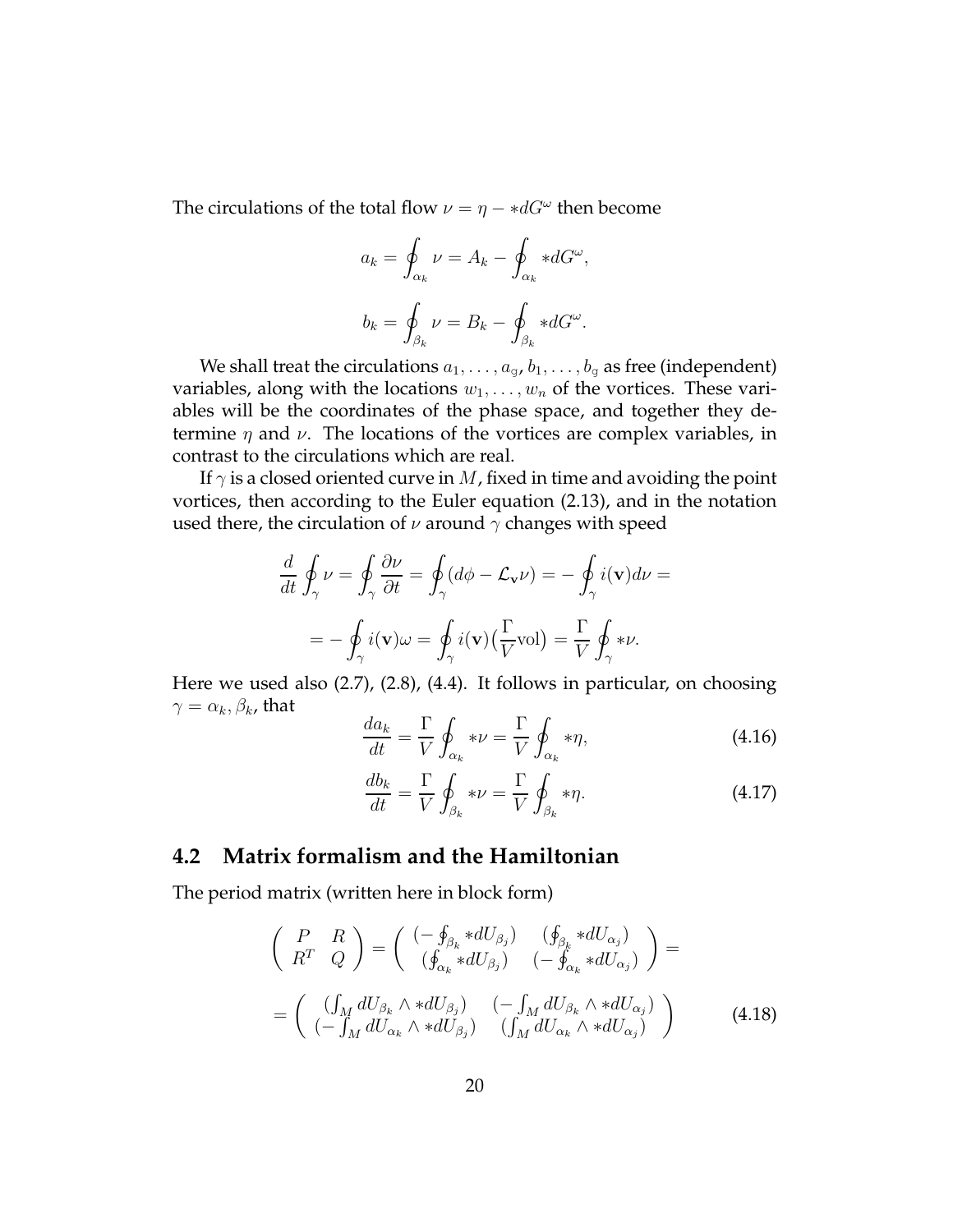is symmetric and positive definite (see [12] in general). In particular, P and Q are themselves symmetric and positive definite. As for R and  $R<sup>T</sup>$ we need to be explicit with what are row and column indices above: in all entries above,  $k$  is the row index,  $j$  the column index. Thus, for example,  $R_{kj} = \oint_{\beta_k} *dU_{\alpha_j}.$ 

Next we write

$$
dU_{\alpha} = \begin{pmatrix} dU_{\alpha_1} \\ \vdots \\ dU_{\alpha_g} \end{pmatrix}, \quad dU_{\beta} = \begin{pmatrix} dU_{\beta_1} \\ \vdots \\ dU_{\beta_g} \end{pmatrix}.
$$

As mentioned, these two column matrices together define a basis of the harmonic forms. Another basis is provided by the corresponding Hodge starred column vectors  $*dU_{\alpha}$ , ∗ $dU_{\beta}$ , in similar matrix notation. The relation between the bases is

**Lemma 4.1.** *The two bases*  $\{dU_{\alpha}, dU_{\beta}\}\$  *and*  $\{*dU_{\alpha}, *dU_{\beta}\}\$  *are related by* 

$$
\begin{pmatrix} *dU_{\alpha} \\ *dU_{\beta} \end{pmatrix} = \begin{pmatrix} R^T & Q \\ -P & -R \end{pmatrix} \begin{pmatrix} dU_{\alpha} \\ dU_{\beta} \end{pmatrix}.
$$
 (4.19)

*Proof.* One simply checks that the two members in (4.19) have the same periods with respect to the homology basis  $\{\alpha_j,\beta_j\}$ .  $\Box$ 

We arrange also the circulations of the flow  $\nu$  into column vectors:

$$
a = \begin{pmatrix} a_1 \\ \vdots \\ a_g \end{pmatrix} = \begin{pmatrix} \oint_{\alpha_1} \nu \\ \vdots \\ \oint_{\alpha_g} \nu \end{pmatrix}, \quad b = \begin{pmatrix} b_1 \\ \vdots \\ b_g \end{pmatrix} = \begin{pmatrix} \oint_{\beta_1} \nu \\ \vdots \\ \oint_{\beta_g} \nu \end{pmatrix},
$$

briefly written as

$$
a = \oint_{\alpha} \nu, \quad b = \oint_{\beta} \nu. \tag{4.20}
$$

Similarly for other vectors of circulations, for example

$$
A = \oint_{\alpha} \eta = \oint_{\alpha} \nu + \oint_{\alpha} *dG^{\omega} = a + \oint_{\alpha} *dG^{\omega}, \qquad (4.21)
$$

$$
B = \oint_{\beta} \eta = \oint_{\beta} \nu + \oint_{\beta} *dG^{\omega} = b + \oint_{\beta} *dG^{\omega}.
$$
 (4.22)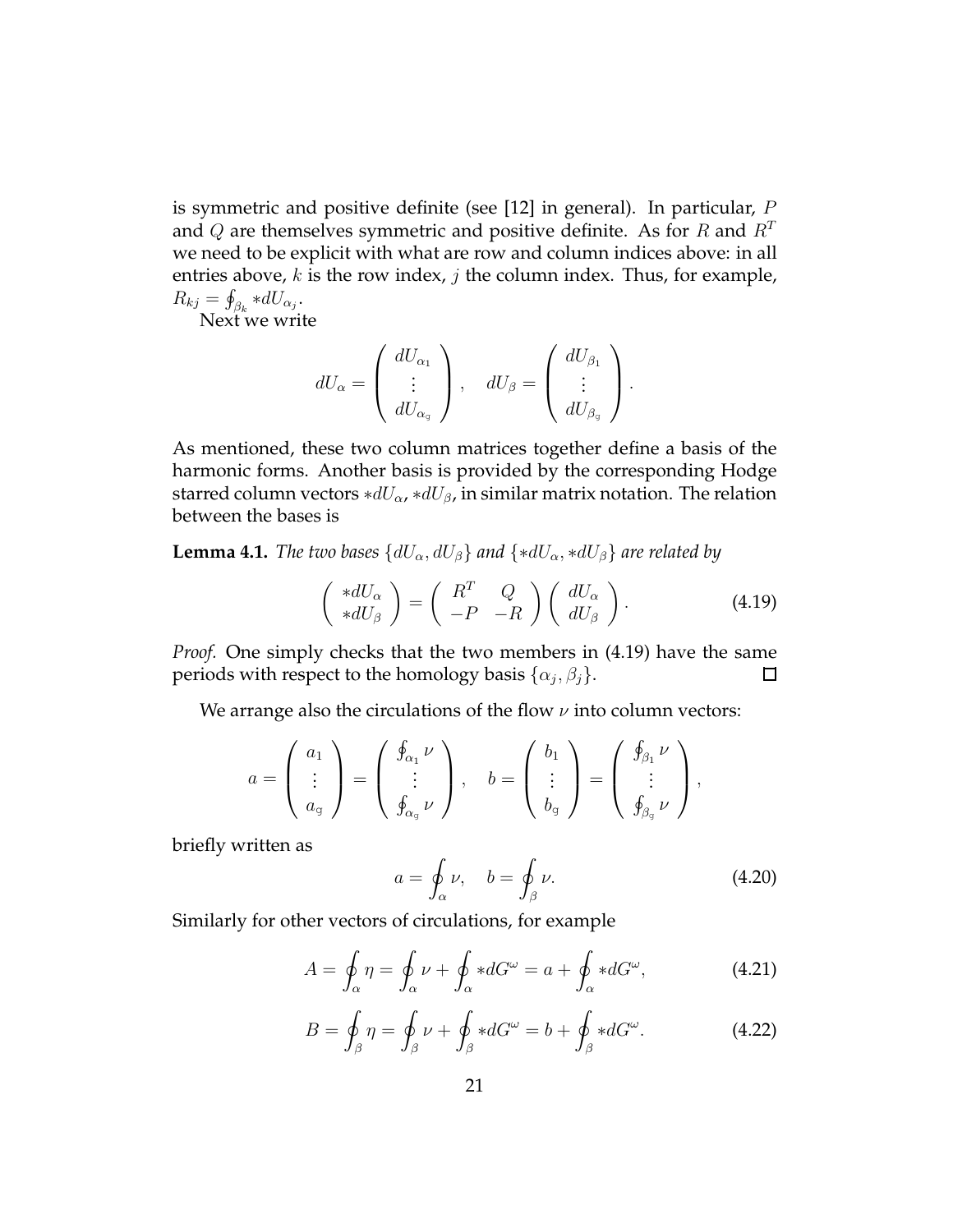The  $\alpha$ -periods of the conjugated Green function were computed in (4.6), and from (4.7), (4.8) it follows that

$$
\frac{\partial A}{\partial w_k} dw_k + \frac{\partial A}{\partial \bar{w}_k} d\bar{w}_k = \Gamma_k dU_{\alpha}(w_k).
$$

Taking into account also the dependence of  $a_1, \ldots, a_q$ , and doing the same for *B* and the  $\beta$ -periods, gives the total differentials

$$
dA = da + d \oint_{\alpha} *dG^{\omega} = da + \sum_{k=1}^{n} \Gamma_{k} dU_{\alpha}(w_{k}), \qquad (4.23)
$$

$$
dB = db + d \oint_{\beta} *dG^{\omega} = db + \sum_{k=1}^{n} \Gamma_{k} dU_{\beta}(w_{k}). \qquad (4.24)
$$

In matrix notation (4.15) becomes

$$
\eta = -A^T dU_\beta + B^T dU_\alpha = \begin{pmatrix} B^T, & -A^T \end{pmatrix} \begin{pmatrix} dU_\alpha \\ dU_\beta \end{pmatrix}, \tag{4.25}
$$

and the contribution from  $\eta$  to the kinetic energy is the quadratic form

$$
\int_M \eta \wedge * \eta = \sum_{k=1}^g (\oint_{\alpha_k} \eta \oint_{\beta_k} * \eta - \oint_{\beta_k} \eta \oint_{\alpha_k} * \eta) =
$$

$$
= (A^T, B^T) \left( \begin{array}{cc} P & R \\ R^T & Q \end{array} \right) \left( \begin{array}{cc} A \\ B \end{array} \right).
$$

The last equality is based on straight-forward computations. Note that  $P$ , Q, R are fixed matrices, while A and B depend on  $w_1, \ldots, w_n$ ,  $a_1, \ldots, a_g$ ,  $b_1, \ldots, b_q$  via (4.21), (4.22).

We now define the *Hamiltonian function*, *H*, as the renormalized kinetic energy of the flow considered as a function of the locations of the point vortices and of the circulations:

$$
2\mathcal{H}(w_1, \ldots, w_n; a_1, \ldots, a_g, b_1, \ldots, b_g) = 2(\nu, \nu)_{1, \text{renorm}} = (4.26)
$$
\n
$$
\begin{pmatrix}\nR_{\text{robin}}(w_1) & G(w_1, w_2) & \ldots & G(w_1, w_n) \\
G(w_2, w_1) & R_{\text{robin}}(w_2) & \ldots & G(w_2, w_n) \\
\vdots & \vdots & \ddots & \vdots \\
G(w_n, w_1) & G(w_n, w_2) & \ldots & R_{\text{robin}}(w_n)\n\end{pmatrix}\n\begin{pmatrix}\n\Gamma_1 \\
\Gamma_2 \\
\vdots \\
\Gamma_n\n\end{pmatrix} +
$$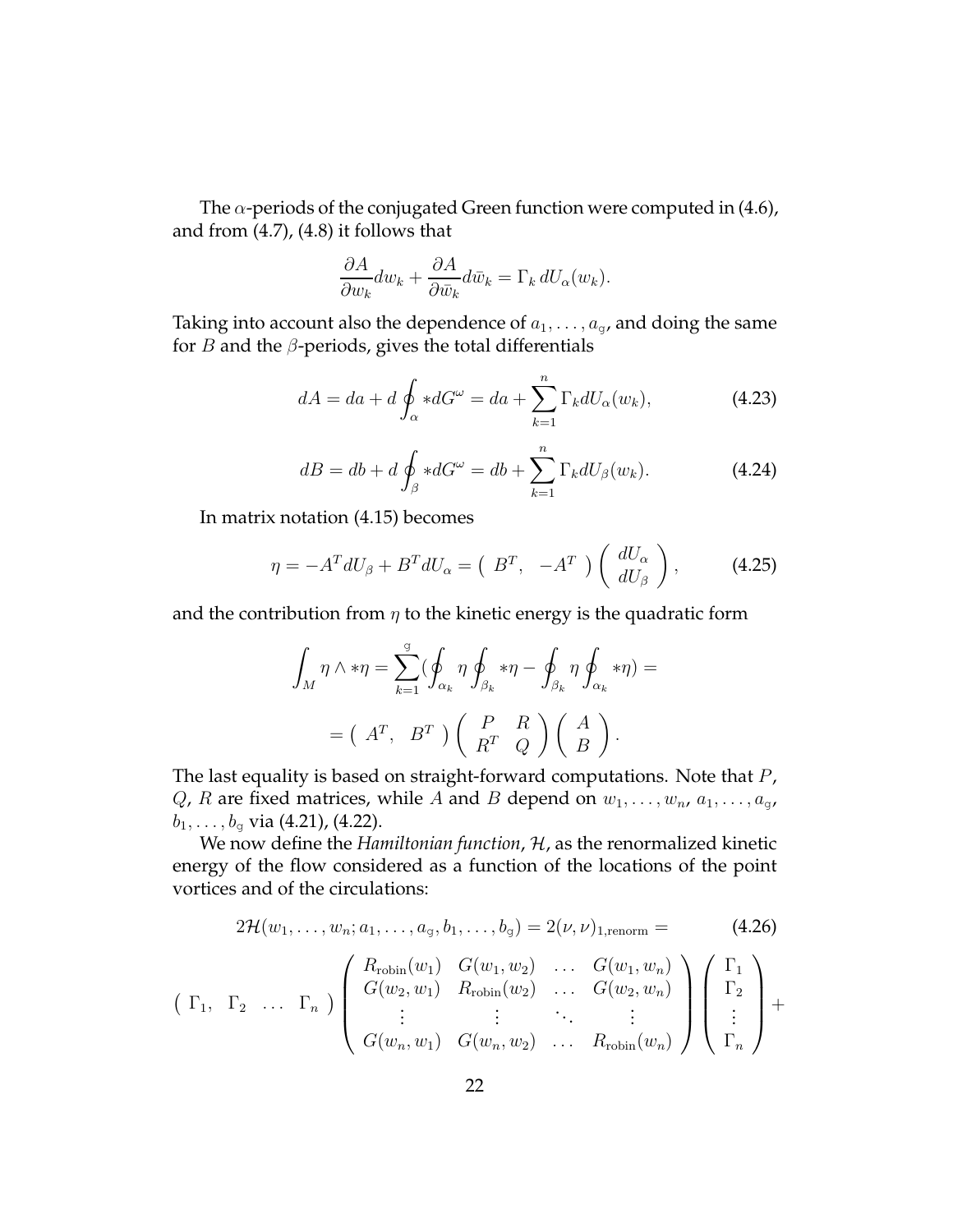$$
+\left(A^T,\ B^T\right)\left(\begin{array}{cc}P & R \\ R^T & Q\end{array}\right)\left(\begin{array}{c}A \\ B\end{array}\right).
$$

More formally one could consider the complex conjugates  $\bar{w}_j$  of the vortex positions as independent variables and write the Hamiltonian as

$$
\mathcal{H}(w_1,\ldots,w_n,\bar{w}_1,\ldots,\bar{w}_n;a_1,\ldots,a_g,b_1,\ldots,b_g).
$$

## **5 Hamilton's equations**

#### **5.1 Phase space and symplectic form**

To formulate Hamilton's equation one needs, besides the Hamiltonian function itself, a phase space and a symplectic form on it. The phase space will in our case consist of all possible configurations of the vortices, collisions not allowed, together with all possible circulations of the flow around the curves in the homology basis. Thus we take it to be

 $\mathcal{F} = \{(w_1, \ldots, w_n; a_1, \ldots, a_{\alpha}, b_1, \ldots, b_{\alpha}) : w_i \in M, w_k \neq w_j \text{ for } k \neq j\}.$ 

Here the  $w_i$  shall be interpreted as points on  $M$ , but in most equations below they will refer to complex coordinates for such points. Compare Remark 3.2.

Assuming that  $\Gamma \neq 0$  (recall (4.3)) the *symplectic form* on F is taken to be

$$
\Omega = \sum_{k=1}^{n} \Gamma_k \text{vol}(w_k) - \frac{V}{\Gamma} \sum_{j=1}^{g} da_j \wedge db_j =
$$

$$
= -\frac{1}{2i} \sum_{k=1}^{n} \Gamma_k \lambda (w_k)^2 dw_k \wedge d\bar{w}_k - \Gamma V \sum_{j=1}^{g} \frac{da_j}{\Gamma} \wedge \frac{db_j}{\Gamma}.
$$
(5.1)

The last expression makes sense also if  $\Gamma = 0$ , because by (4.16), (4.17) the factors  $da_j/\Gamma$  and  $db_j/\Gamma$  remain finite as  $\Gamma \to 0$ . Thus in both expressions above, the last term shall simply be removed if  $\Gamma = 0$ .

Let

$$
\xi = \sum_{k=1}^{n} (\dot{w}_k \frac{\partial}{\partial w_k} + \dot{\bar{w}}_k \frac{\partial}{\partial \bar{w}_k}) + \sum_{j=1}^{g} (\dot{a}_j \frac{\partial}{\partial a_j} + \dot{b}_j \frac{\partial}{\partial b_j})
$$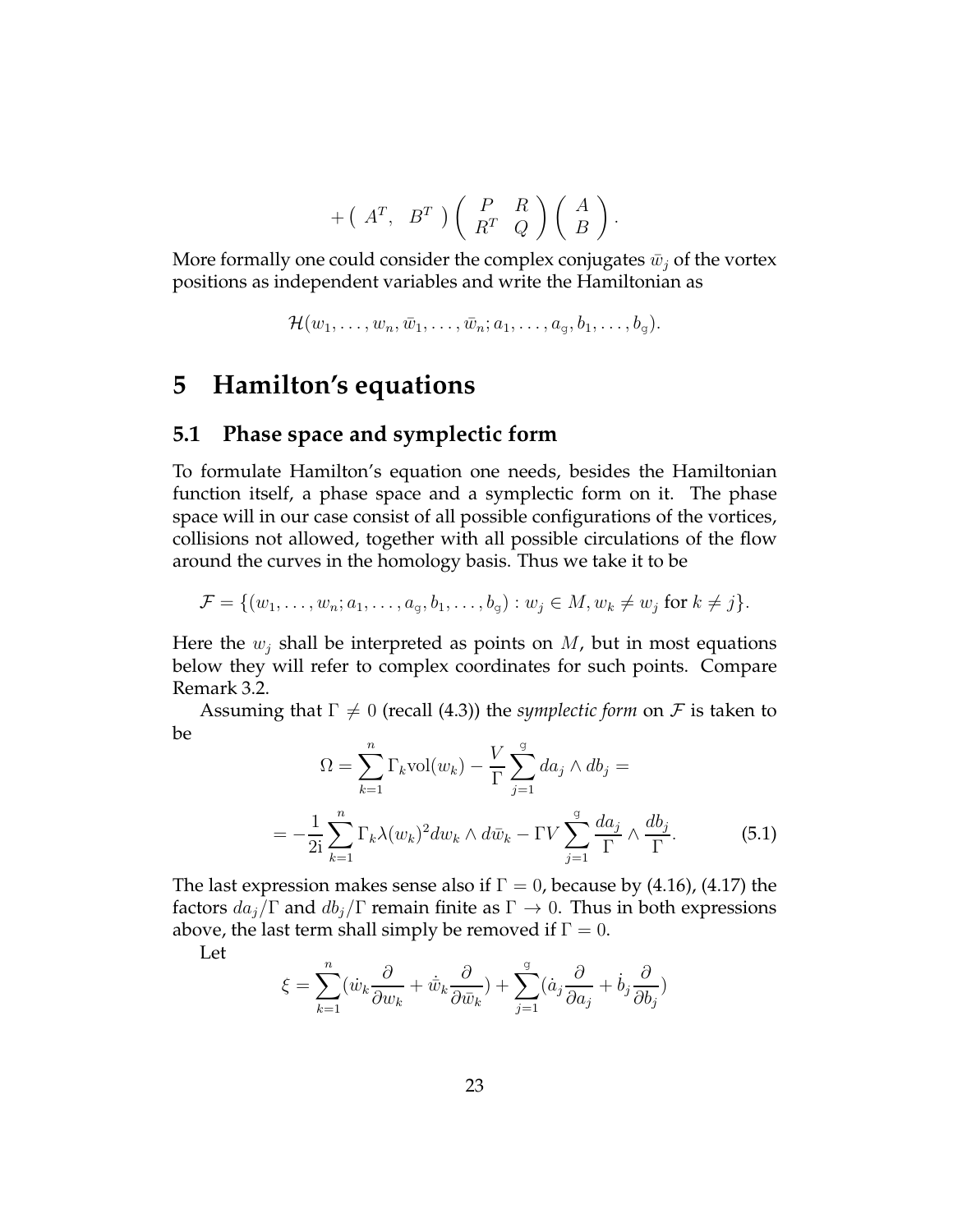denote a generic tangent vector of  $\mathcal F$  viewed as a derivation. As for the first term, recall the conventions in Remark 3.3. The *Hamilton equations* in general say that

$$
i(\xi)\Omega = d\mathcal{H}.\tag{5.2}
$$

One main issue then is to verify that with our choices of phase space, symplectic form and Hamiltonian function, the equations (5.2) really produce the expected vortex dynamics. This will be accomplished in Section 5.2.

To evaluate (5.2) we first compute the left member as

$$
i(\xi)\Omega = -\frac{1}{2i} \sum_{k=1}^{n} \Gamma_k \lambda(w_k)^2 \left( \dot{w}_k d\bar{w}_k - \dot{\bar{w}}_k dw_k \right) - \frac{V}{\Gamma} \sum_{j=1}^{g} (\dot{a}_j db_j - \dot{b}_j da_j). \tag{5.3}
$$

Explicitly (5.2) therefore says that

$$
\Gamma_k \lambda(w_k)^2 \dot{w}_k = -2i \frac{\partial \mathcal{H}}{\partial \bar{w}_k},\tag{5.4}
$$

$$
\dot{a}_j = -\frac{\Gamma}{V} \frac{\partial \mathcal{H}}{\partial b_j}, \quad \dot{b}_j = +\frac{\Gamma}{V} \frac{\partial \mathcal{H}}{\partial a_j}.
$$
 (5.5)

Here the partial derivatives in the right members are implicit in

$$
d\mathcal{H} = \sum_{k=1}^{n} \frac{\Gamma_k^2}{2} \left( \frac{\partial R_{\text{robin}}(w_k)}{\partial w_k} dw_k + \frac{\partial R_{\text{robin}}(w_k)}{\partial \bar{w}_k} d\bar{w}_k \right) +
$$
  
+ 
$$
\sum_{k,j=1, k \neq j}^{n} \frac{\Gamma_k \Gamma_j}{2} \left( \frac{\partial G(w_k, w_j)}{\partial w_k} dw_k + \frac{\partial G(w_k, w_j)}{\partial \bar{w}_k} d\bar{w}_k \right) +
$$
  
+ 
$$
\sum_{k,j=1, k \neq j}^{n} \frac{\Gamma_k \Gamma_j}{2} \left( \frac{\partial G(w_k, w_j)}{\partial w_j} dw_j + \frac{\partial G(w_k, w_j)}{\partial \bar{w}_j} d\bar{w}_j \right) +
$$
  
+ 
$$
\left( A^T, B^T \right) \left( \begin{array}{c} P & R \\ R^T & Q \end{array} \right) \left( \begin{array}{c} \sum_{k=1}^{n} \Gamma_k dU_{\alpha}(w_k) \\ \sum_{k=1}^{n} \Gamma_k dU_{\beta}(w_k) \end{array} \right) +
$$
  
+ 
$$
\left( A^T, B^T \right) \left( \begin{array}{c} P & R \\ R^T & Q \end{array} \right) \left( \begin{array}{c} d\alpha \\ R^T & Q \end{array} \right) \left( \begin{array}{c} da \\ db \end{array} \right).
$$
(5.6)

Recall here the expressions (4.23), (4.24) for  $A$ ,  $B$  in terms of the phase space variables a, b (as column matrices) and  $w_1, \ldots, w_n$ ,  $\bar{w}_1, \ldots, \bar{w}_n$ .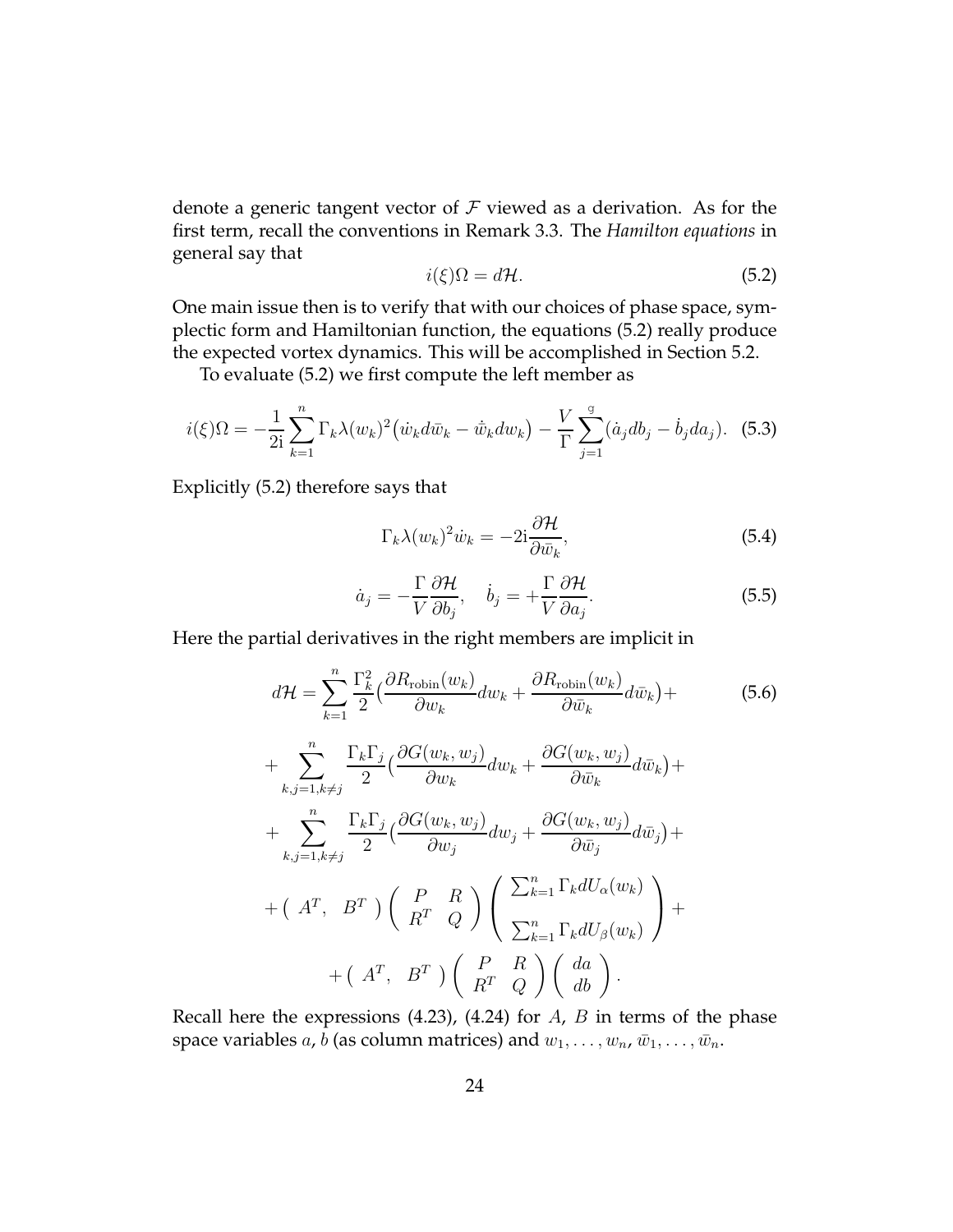In the partial derivatives of Rrobin we single out the two *affine connections*

$$
r_{\text{metric}}(w) = 2 \frac{\partial}{\partial w} \log \lambda(w), \tag{5.7}
$$

$$
r_{\text{robin}}(w) = -2h_1(w) = -2\frac{\partial}{\partial w}h_0(w),\tag{5.8}
$$

(see (11.3) for the last equality). Recalling (4.13) we then have the following alternative expressions for (ingredients of) the first term in  $d\mathcal{H}$ :

$$
\frac{\partial R_{\text{robin}}(w_k)}{\partial w_k} = \frac{1}{4\pi} \left( r_{\text{metric}}(w_k) - r_{\text{robin}}(w_k) \right) =
$$
\n
$$
= \frac{1}{2\pi} \left( h_1(w_k) + \frac{\partial}{\partial w_k} \log \lambda(w_k) \right).
$$
\n(5.9)

Similarly for the conjugated quantities.

### **5.2 Dynamical equations**

The following theorem now makes the Hamilton equations (5.2) explicit in the vortex dynamics case.

**Theorem 5.1.** *The dynamical equations for the vortices*  $w_k$  *and the circulations* aj *,* b<sup>j</sup> *are, in matrix notation,*

$$
\lambda(w_k)^2 \dot{w}_k = \frac{\Gamma_k}{2\pi i} \left( \overline{h_1(w_k)} + \frac{\partial}{\partial \bar{w}_k} \log \lambda(w_k) \right) - 2i \sum_{j=1, j \neq k}^n \Gamma_j \frac{\partial G(w_k, w_j)}{\partial \bar{w}_k} -
$$
  
+ 2 \left( B^T, -A^T \right) \left( \frac{\partial U\_{\alpha}(w\_k)}{\partial U\_{\beta}(w\_k)} / \partial \bar{w}\_k \right),  

$$
\begin{pmatrix} \dot{a} \\ \dot{b} \end{pmatrix} = \frac{\Gamma}{V} \begin{pmatrix} -R^T & -Q \\ P & R \end{pmatrix} \begin{pmatrix} A \\ B \end{pmatrix}.
$$

*Recall the column vectors (4.21), (4.22):*

$$
A = a + \oint_{\alpha} *dG^{\omega}, \quad B = b + \oint_{\beta} *dG^{\omega}.
$$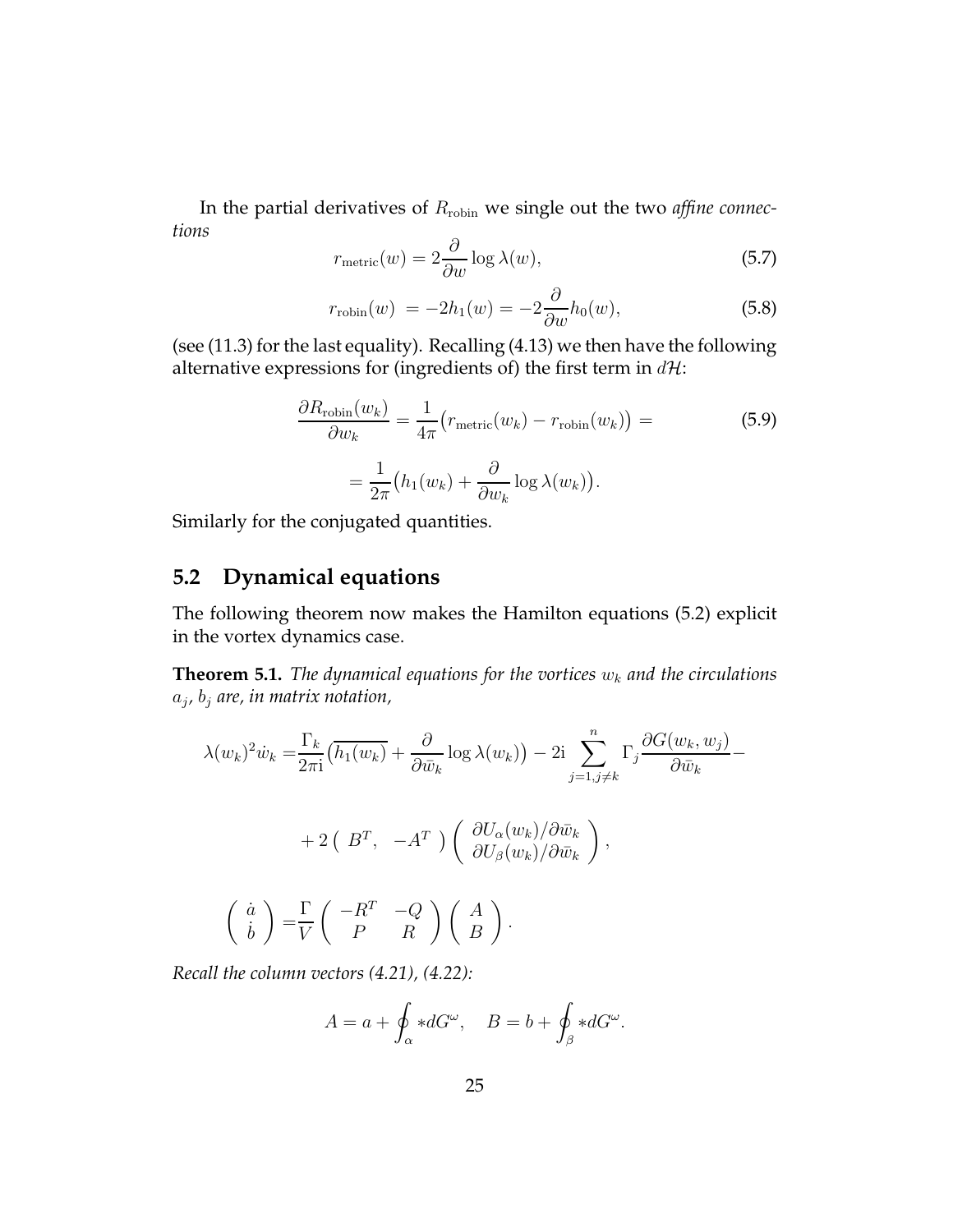*Proof.* The equations are obtained by identifying the expression (5.3) for  $i(\xi)\Omega$  with the expression (5.6) for  $d\mathcal{H}$ . Thus, in (5.3), the k:th term in the first sum,

$$
-\frac{1}{2i}\Gamma_k\lambda(w_k)^2\big(\dot{w}_k d\bar{w}_k - \dot{\bar{w}}_k dw_k\big),\tag{5.10}
$$

is to be identified with the corresponding parts in the right member of (5.6), namely the first three terms. Together with (5.9) this gives immediately the first two terms in the equation for  $\dot{w}_k$ .

The third term comes from the term

$$
\begin{pmatrix} A^T, & B^T \end{pmatrix} \begin{pmatrix} P & R \\ R^T & Q \end{pmatrix} \begin{pmatrix} \sum_{k=1}^n \Gamma_k dU_{\alpha}(w_k) \\ \sum_{k=1}^n \Gamma_k dU_{\beta}(w_k) \end{pmatrix}
$$

in equation (5.6). On using (4.19) this can be rewritten as

$$
\begin{pmatrix}\nB^T, & -A^T\n\end{pmatrix}\n\begin{pmatrix}\nR^T & Q \\
-P & -R\n\end{pmatrix}\n\begin{pmatrix}\n\sum_{k=1}^n \Gamma_k dU_{\alpha}(w_k) \\
\sum_{k=1}^n \Gamma_k dU_{\beta}(w_k)\n\end{pmatrix} =\n\begin{pmatrix}\nB^T, & -A^T\n\end{pmatrix}\n\begin{pmatrix}\n\sum_{k=1}^n \Gamma_k * dU_{\alpha}(w_k) \\
\sum_{k=1}^n \Gamma_k * dU_{\beta}(w_k)\n\end{pmatrix}.
$$

Identifying here the coefficient for  $d\bar{w}_k$  with the corresponding coefficient in (5.10) gives

$$
\lambda(w_k)^2 \dot{w}_k = 2 \left( B^T, -A^T \right) \left( \frac{\frac{\partial U_{\alpha}(w_k)}{\partial \bar{w}_k}}{\frac{\partial U_{\beta}(w_k)}{\partial \bar{w}_k}} \right),
$$

as desired.

Finally, the term

$$
\left(A^T, B^T\right)\left(\begin{array}{cc} P & R \\ R^T & Q \end{array}\right)\left(\begin{array}{c} da \\ db \end{array}\right).
$$

in (5.6) is to be identified with

$$
-\frac{V}{\Gamma} \left( \begin{array}{c} -\dot{b}, & \dot{a} \end{array} \right) \left( \begin{array}{c} da \\ db \end{array} \right)
$$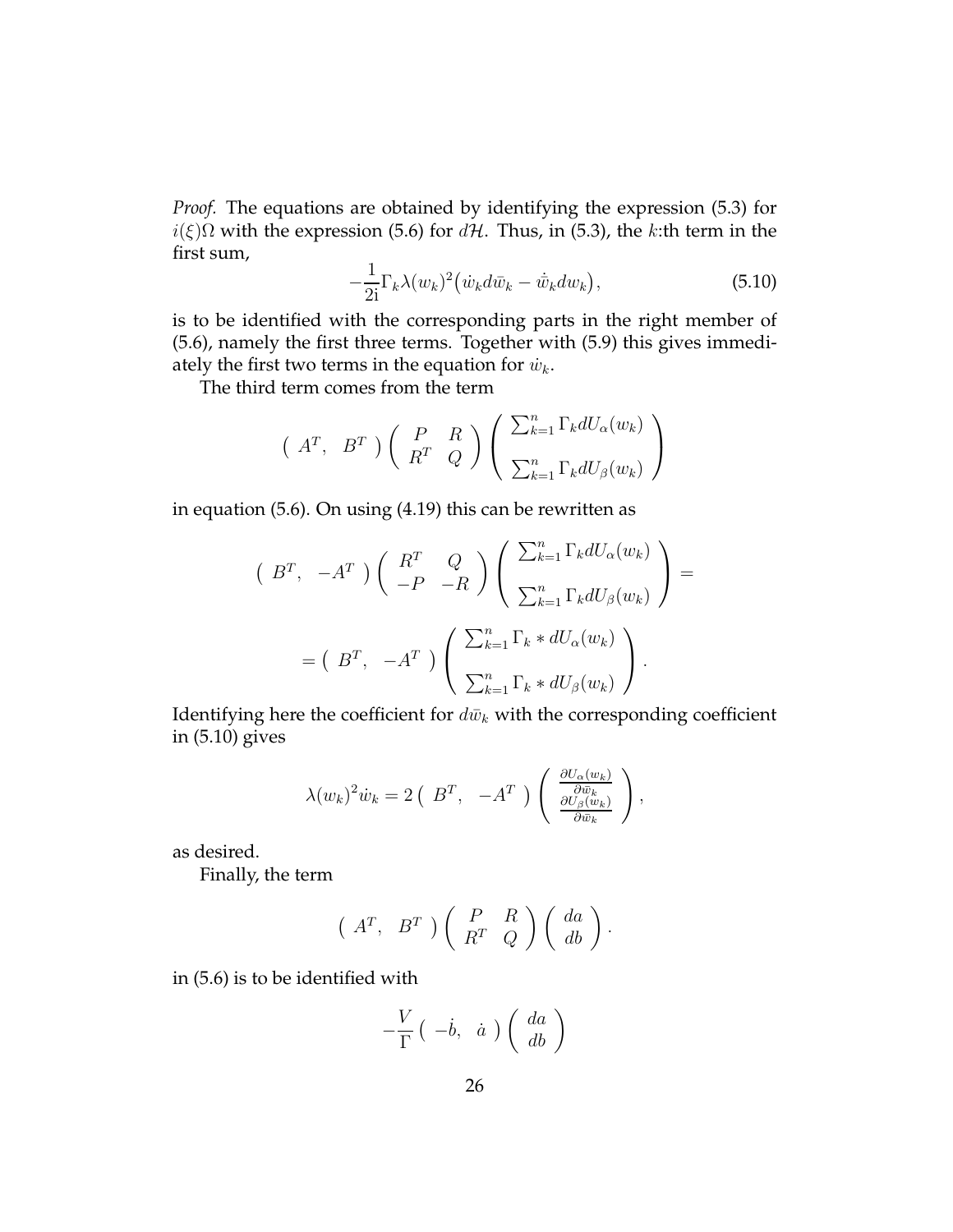in (5.3). This gives

$$
\left(\begin{array}{c} \dot{a} \\ \dot{b} \end{array}\right) = \frac{\Gamma}{V} \left(\begin{array}{cc} -R^T & -Q \\ P & R \end{array}\right) \left(\begin{array}{c} A \\ B \end{array}\right),
$$

as desired.

Besides the formal proof of the theorem it is essential to show that the dynamics given in Theorem 5.1 really is the "expected dynamics". For the vortices this expected dynamics is that each individual vortex, say  $w_k$ , moves with the speed of total flow, namely the 1-form  $\nu = \eta - *dG^{\omega}$  (see (4.1)) converted into a vector, however with the modification that the contribution to  $\nu$  from  $w_k$  itself shall be regularized according to standard procedures involving the Robin function.

In the notation of Remark 3.3, the velocity V of the k:th vortex  $w_k$  corresponds, with  $z = w_k$ , to the covector  $\frac{\lambda^2}{2}$  $\frac{\lambda^2}{2}(\dot{\bar{z}}dz + \dot{z}d\bar{z})$ , see equations (3.11), (3.12). Thus in the notation of the Theorem 5.1 the expected dynamics is expressed by the equation

$$
\eta - \{\ast dG^{\omega}\}_{\text{renormalized}} = \frac{1}{2}\lambda(w_k)^2 (\dot{\bar{w}}_k dw_k + \dot{w}_k d\bar{w}_k),
$$

the left member to be evaluated at  $w_k$ . Here the second term in the left member is the well-known [37, 3] contribution from the Green function, where (referring to (5.9), (4.5))

$$
{*dG^{\omega}}renormalized(z) = \Gammak * dRrobin(z) + \sum_{j=1, j \neq k}^{n} \Gamma_j * dG(z, w_j),
$$

evaluated at  $z = w_k$  and the Hodge star taken with respect to z. This gives

$$
-\{\ast dG^{\omega}\}_{\text{renormalized}}(w_k) = i\Gamma_k \left(\frac{\partial R_{\text{robin}}(w_k)}{\partial w_k} dw_k - \frac{\partial R_{\text{robin}}(w_k)}{\partial \bar{w}_k} d\bar{w}_k\right) +
$$

$$
+i\sum_{j=1,j\neq k}^{n} \Gamma_j \left(\frac{\partial G(w_k, w_j)}{\partial w_k} dw_k - \frac{\partial G(w_k, w_j)}{\partial \bar{w}_k} d\bar{w}_k\right)
$$

The above accounts for the first two terms in the right member of Theorem 5.1. The third term is the contribution from  $\eta$ , and can by (4.25) be directly identified as  $2\eta_{\bar{z}}$  evaluated at  $z = w_k$ .

 $\Box$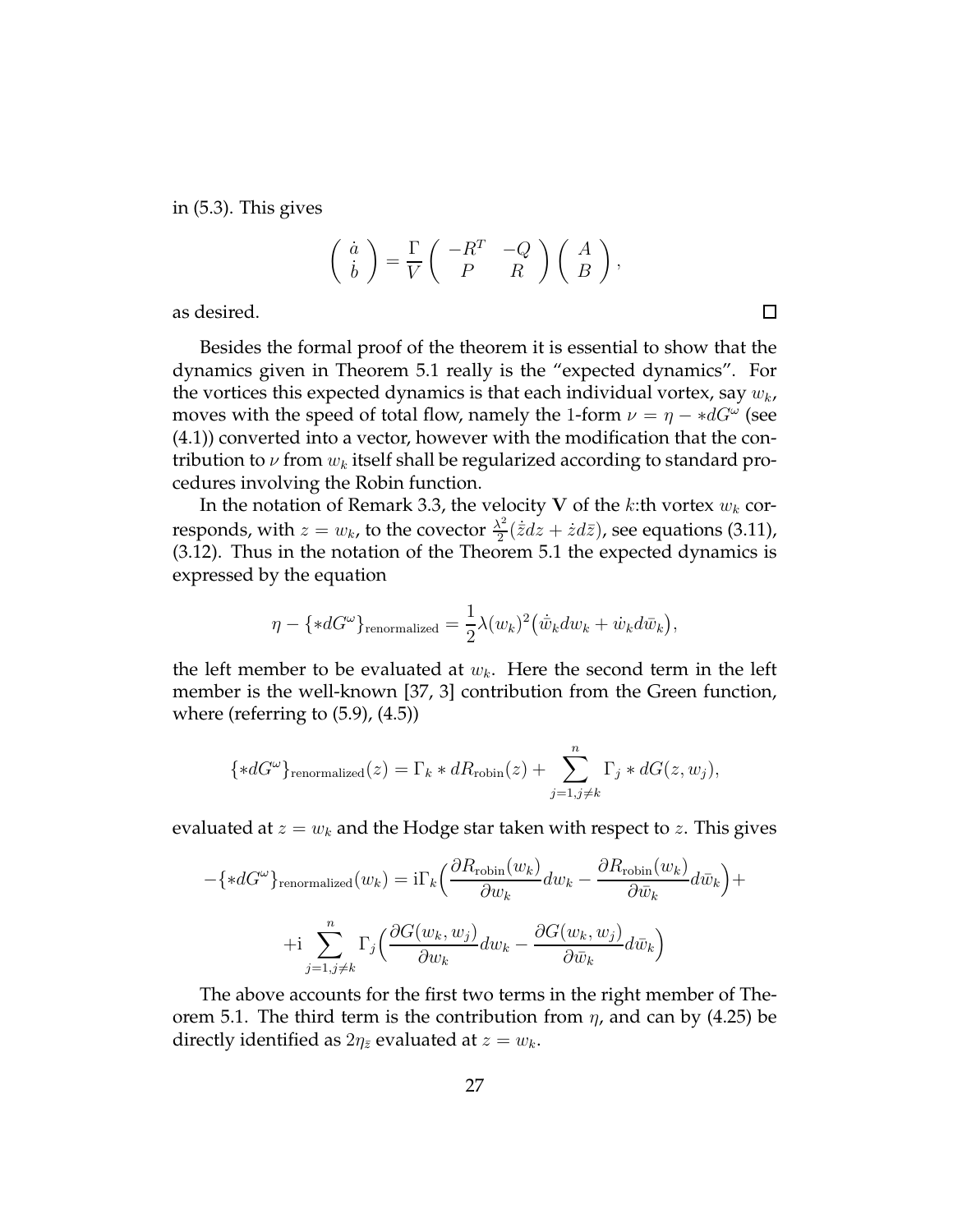Finally we verify that the periods change according to (4.16), (4.17). By (4.25), (4.19) we have

$$
*\eta = (B^T, -A^T) \begin{pmatrix} *dU_{\alpha} \\ *dU_{\beta} \end{pmatrix} = (B^T, -A^T) \begin{pmatrix} R^T & Q \\ -P & -R \end{pmatrix} \begin{pmatrix} dU_{\alpha} \\ dU_{\beta} \end{pmatrix} =
$$

$$
= ( (dU_{\alpha})^T, (dU_{\beta})^T) \begin{pmatrix} P & R \\ R^T & Q \end{pmatrix} \begin{pmatrix} A \\ B \end{pmatrix}.
$$

By (3.18), (3.19) integration of this gives

$$
\left(\begin{array}{c}\n\oint_{\alpha} * \eta \\
\oint_{\beta} * \eta\n\end{array}\right) = \left(\begin{array}{cc}\n-R^T & -Q \\
P & R\n\end{array}\right) \left(\begin{array}{c} A \\
B\n\end{array}\right).
$$

From this we see that the last equation in the theorem is in exact agreement with (4.16), (4.17), as claimed.

# **6 Motion of a single point vortex**

In the case of a single vortex Theorem 5.1 simplifies a little. We may then denote the vortex point  $w_1$  simply by  $w$ , and the strength  $\Gamma_1$  agrees with the total vorticity  $\Gamma$  for the point vortices. If in addition  $g = 0$  then everything simplifies considerable. There is only one free variable, the location  $w \in M$ for the vortex, and the dynamical equation for this is

$$
\lambda(w)^2 \frac{dw}{dt} = \frac{\Gamma}{2\pi i} \left( \overline{h_1(w)} + \frac{\partial}{\partial \bar{w}} \log \lambda(w) \right).
$$

The Hamiltonian and the symplectic form are

$$
\mathcal{H}(w) = \Gamma^2 R_{\text{robin}}(w) = \frac{\Gamma^2}{2\pi} (h_0(w) + \log \lambda(w)),
$$
  

$$
\Omega = \Gamma \text{ vol}(w) = -\frac{1}{2i} \Gamma \lambda(w)^2 dw \wedge d\bar{w}.
$$

It follows that if (and only if) the two metrics

$$
ds_{\text{metric}}^2 = \lambda(w)^2 |dw|^2 = \frac{2V}{\pi} h_{11}(w) |dw|^2, \tag{6.1}
$$

$$
ds_{\text{robin}}^2 = e^{-2h_0(w)}|dw|^2
$$
\n(6.2)

are identical, up to a constant factor, then the vortex will never move, whatever its initial position is. In [3, 19] this is referred to as  $ds_{\text{metric}}$  being a "steady vortex metric", or being "hydrodynamically neutral".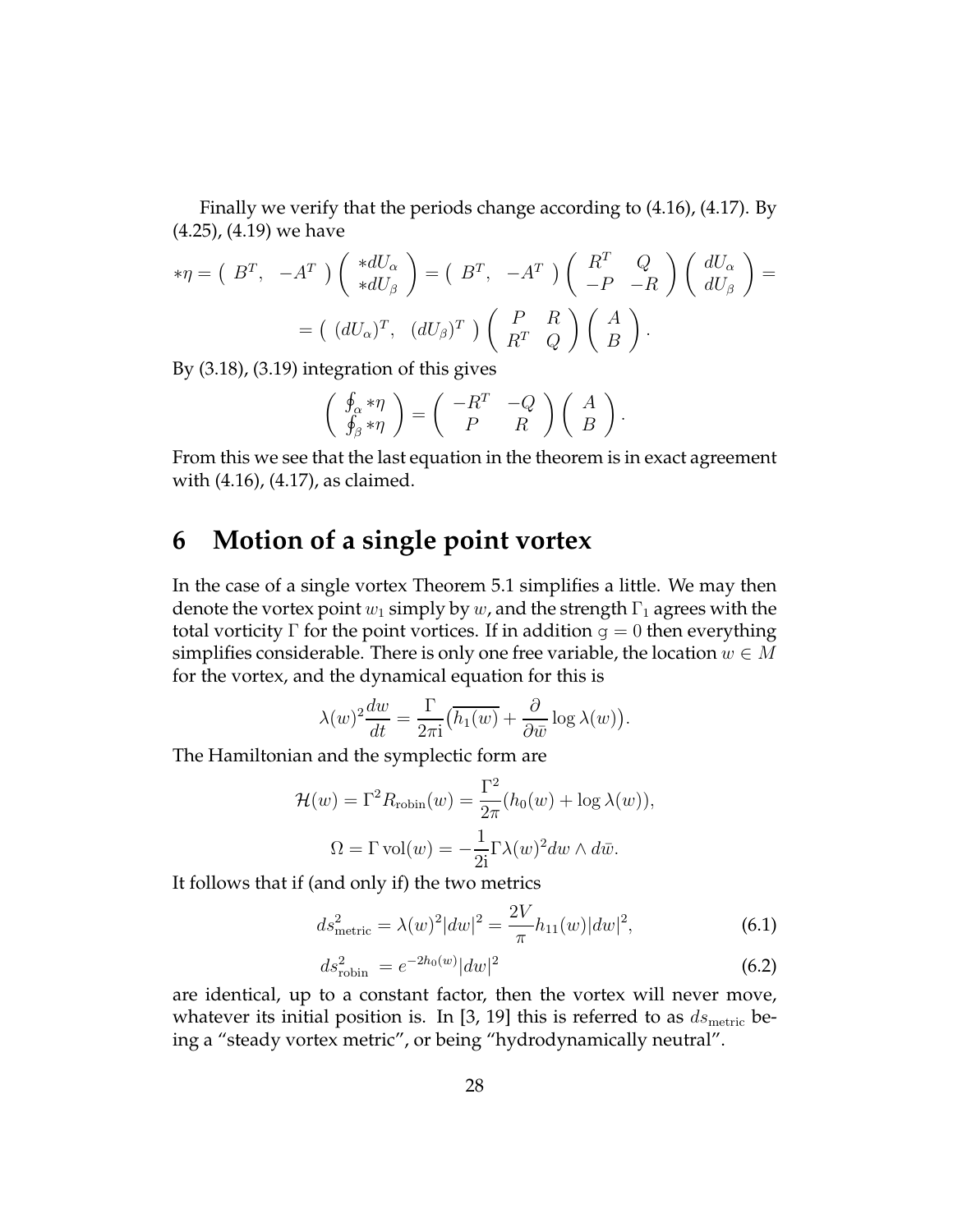**Example 6.1.** An obvious example is a homogenous sphere. Indeed, for a sphere of radius one we have, in coordinates obtained by stereographic projection into the complex plane, well-known formulas such as

$$
G(z, w) = -\frac{1}{4\pi} \Big( \log \frac{|z - w|^2}{(1 + |z|^2)(1 + |w|^2)} + 1 \Big),
$$
  

$$
h_0(w) = \log(1 + |w|^2) - \frac{1}{2}, \quad h_1(w) = \frac{\bar{w}}{1 + |w|^2}, \quad h_2(w) = \frac{\bar{w}^2}{2(1 + |w|^2)^2},
$$
  

$$
e^{-2h_0(w)} = \frac{e}{(1 + |w|^2)^2}, \quad \lambda(w)^2 = 8h_{11}(w) = \frac{4}{(1 + |w|^2)^2}.
$$

The Hamiltonian function is constant,

$$
\mathcal{H}(w) = \frac{\Gamma^2}{2\pi} \left( \log(1+|w|^2) - \frac{1}{2} + \log \frac{2}{1+|w|^2} \right) = \frac{\Gamma^2}{4\pi} (2\log 2 - 1),
$$

and there is no motion of the vortex.

When  $g > 0$  one has to include also the circulating flows in the picture, so that the dynamical equations become, by Theorem 5.1,

$$
\lambda(w)^{2} \dot{w} = \frac{\Gamma}{2\pi i} \left( \overline{h_{1}(w)} + \frac{\partial}{\partial \bar{w}} \log \lambda(w) \right) + 2 \left( B^{T}, -A^{T} \right) \left( \frac{\partial U_{\alpha}(w)}{\partial U_{\beta}(w)} / \partial \bar{w} \right),
$$
  

$$
\begin{pmatrix} \dot{a} \\ \dot{b} \end{pmatrix} = \frac{\Gamma}{V} \begin{pmatrix} -R^{T} & -Q \\ P & R \end{pmatrix} \begin{pmatrix} A \\ B \end{pmatrix}.
$$

## **7 Motion of a vortex pair in the dipole limit**

For a vortex pair  $\{w_1, w_2\}$  with  $\Gamma_1 = -\Gamma_2$  we have  $\Gamma = \Gamma_1 + \Gamma_2 = 0$ , hence there is no compensating background vorticity. The circulations  $a$  and  $b$ will be time independent by the last equation in Theorem 5.1 and are not needed in phase space, which then simply becomes

$$
\mathcal{F} = \{ (w_1, w_2) : w_1, w_2 \in M, w_1 \neq w_2 \},\
$$

with symplectic form

$$
\Omega = -\frac{1}{2i} \Gamma_1 \left( \lambda (w_1)^2 dw_1 \wedge d\bar{w}_1 - \lambda (w_2)^2 dw_2 \wedge d\bar{w}_2 \right).
$$
 (7.1)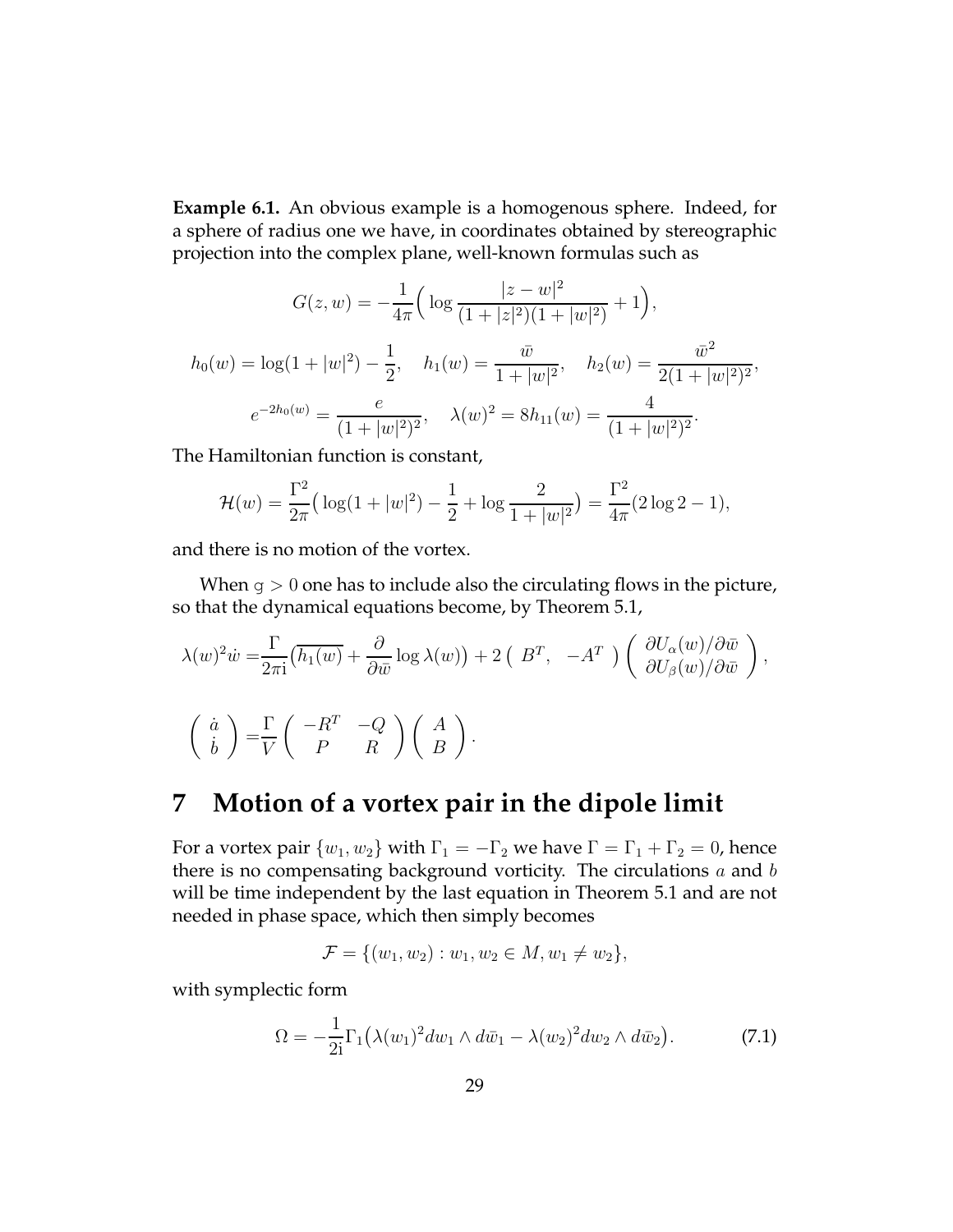The Hamiltonian is the same quantity as before, see (4.26), but it may now be considered as a function only of  $w_1$  and  $w_2$ . The circulations  $a$ ,  $b$  are fixed parameters, given in advance.

However the period vectors A and B still depend on time via  $w_1$ ,  $w_2$ . Indeed, using (3.20), (3.21) we have

$$
A = a + \Gamma_1 \oint_{\alpha} \left( *dG(\cdot, w_1) - *dG(\cdot, w_2) \right) = a + \Gamma_1 \int_{w_2}^{w_1} dU_{\alpha},
$$
  

$$
B = b + \Gamma_1 \oint_{\beta} \left( *dG(\cdot, w_1) - *dG(\cdot, w_2) \right) = b + \Gamma_1 \int_{w_2}^{w_1} dU_{\beta_j}.
$$

The Hamiltonian is

$$
2\mathcal{H}(w_1, w_2) = \begin{pmatrix} \Gamma_1, & -\Gamma_1 \end{pmatrix} \begin{pmatrix} R_{\text{robin}}(w_1) & G(w_1, w_2) \\ G(w_2, w_1) & R_{\text{robin}}(w_2) \end{pmatrix} \begin{pmatrix} \Gamma_1 \\ -\Gamma_1 \end{pmatrix} + \\ + \begin{pmatrix} A^T, & B^T \end{pmatrix} \begin{pmatrix} P & R \\ R^T & Q \end{pmatrix} \begin{pmatrix} A \\ B \end{pmatrix}, \tag{7.2}
$$

and the dynamics of the vortex pair  $\{w_1, w_2\}$  becomes, by (5.4),

$$
\Gamma_1 \lambda(w_1)^2 \, \dot{w}_1 = -2i \, \frac{\partial \mathcal{H}(w_1, w_2)}{\partial \bar{w}_1},
$$

$$
\Gamma_1 \lambda(w_2)^2 \, \dot{w}_2 = +2i \, \frac{\partial \mathcal{H}(w_1, w_2)}{\partial \bar{w}_2}.
$$

In place of  $w_1$  and  $w_2$  we may turn to  $w=\frac{1}{2}$  $\frac{1}{2}(w_1+w_2)$  and  $u=\frac{1}{2}$  $rac{1}{2}(w_1-w_2)$ as coordinates. These are similar to the "center-arrow coordinates" used in [3, 38]. Then

$$
\begin{cases} w_1 = w + u, \\ w_2 = w - u. \end{cases} \tag{7.3}
$$

We are interested in the limit  $u \to 0$ , and Taylor expansion of  $H(w_1, w_2) =$  $H(w + u, w - u)$  with respect to  $u$ ,  $\bar{u}$  gives, using relations in Appendix 2,

$$
H(w+u, w-u) = h_0(w) - \text{Re}\left((4h_2(w) - \frac{\partial h_1(w)}{\partial w})u^2\right) +
$$

$$
+ (4h_{11}(w) - \frac{\partial h_1(w)}{\partial \bar{w}})|u|^2 + \mathcal{O}(|u|^3). \tag{7.4}
$$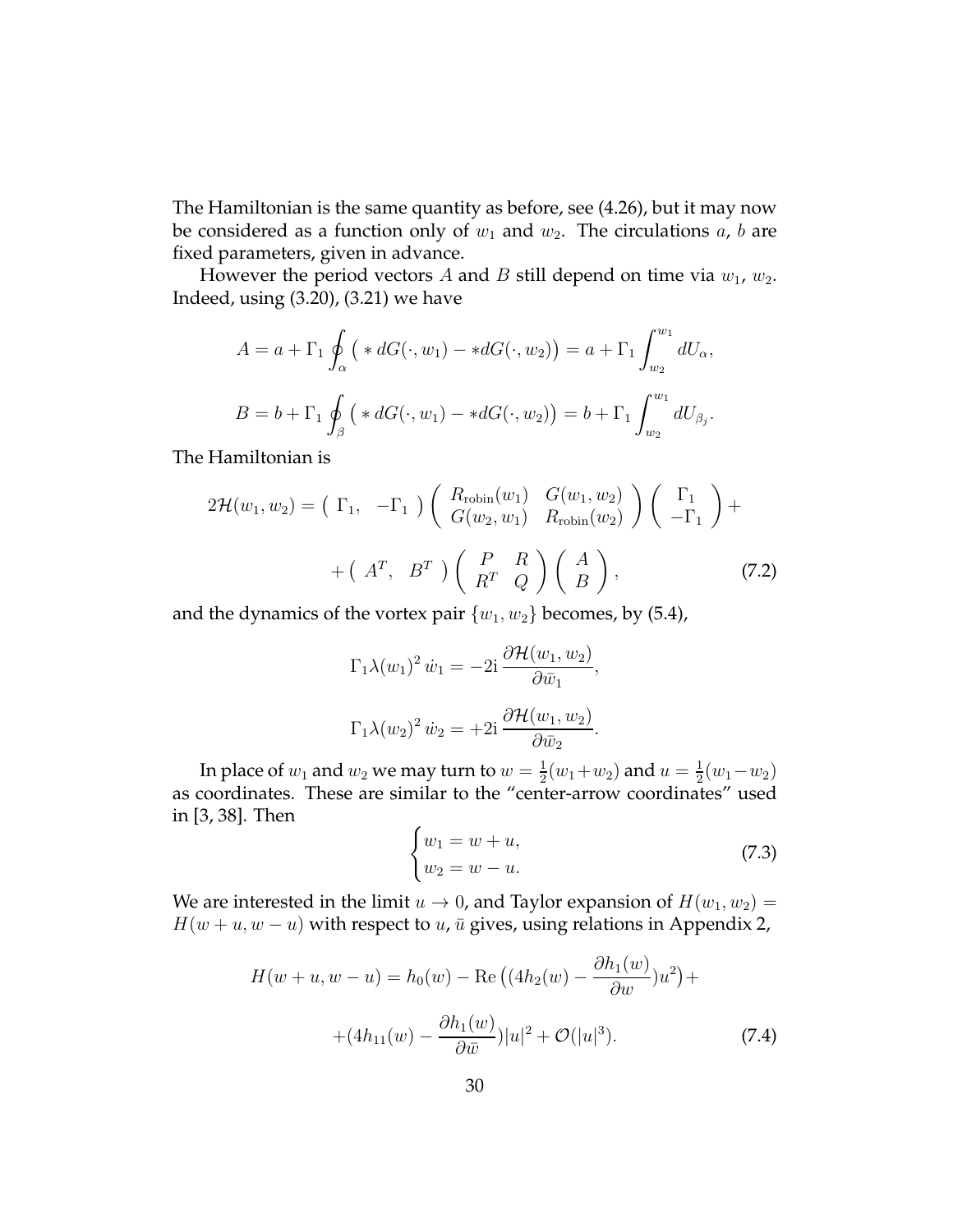The linear terms vanish because of the symmetry of  $H(w_1, w_2)$ . The second order terms will only be used briefly in Section 8, and even the constant term  $h_0(w)$  will eventually disappear below. In addition to (7.4) we have the Taylor expansions

$$
h_0(w \pm u) = h_0(w) \pm \left(h_1(w)u + \overline{h_1(w)u}\right) + \mathcal{O}(|u|^2),
$$
  

$$
\log \lambda(w \pm u) = \log \lambda(w) \pm \frac{1}{2} \left(r(w)u + \overline{r(w)u}\right) + \mathcal{O}(|u|^2)
$$

(coupled signs throughout). The latter equation uses the affine connection  $r(w) = r_{\text{metric}}(w)$ , see (5.7) or (10.1). For later use we record also the expansion

$$
\lambda(w \pm u)^2 = \lambda(w)^2 \Big( 1 \pm \big( r(w)u + \overline{r(w)}\overline{u} \big) + \mathcal{O}(|u|^2) \Big). \tag{7.5}
$$

Using these expansions we obtain, for the first matrix in the Hamiltonian (7.2),

$$
2\pi \begin{pmatrix} R_{\text{robin}}(w_1) & G(w_1, w_2) \\ G(w_2, w_1) & R_{\text{robin}}(w_2) \end{pmatrix} = (7.6)
$$
  
= 
$$
\begin{pmatrix} h_0(w+u) + \log \lambda(w+u) & -\log |2u| + H(w+u, w-u) \\ -\log |2u| + H(w+u, w-u) & h_0(w-u) + \log \lambda(w-u) \end{pmatrix} =
$$

$$
= \begin{pmatrix} \log \lambda(w) & -\log |2u| \\ -\log |2u| & \log \lambda(w) \end{pmatrix} + \begin{pmatrix} h_0(w) & h_0(w) \\ h_0(w) & h_0(w) \end{pmatrix} +
$$

$$
+ \begin{pmatrix} h_1(w) + \frac{1}{2}r(w) & 0 \\ 0 & -h_1(w) - \frac{1}{2}r(w) \end{pmatrix} u + \begin{pmatrix} \overline{h_1(w)} + \frac{1}{2}r(w) & 0 \\ 0 & -\overline{h_1(w)} - \frac{1}{2}r(w) \end{pmatrix} \overline{u} +
$$

$$
+ \mathcal{O}(|u|^2).
$$
 (7.6)

When acting with  $(\Gamma_1, -\Gamma_1)$  on both sides of the matrix (7.6), the last three terms in the final expression disappear and the result becomes, up to  $\mathcal{O}(|u|^2)$ ,

$$
\begin{pmatrix} \Gamma_1 & -\Gamma_1 \end{pmatrix} \begin{pmatrix} \log \lambda(w) & -\log |2u| \\ -\log |2u| & \log \lambda(w) \end{pmatrix} \begin{pmatrix} \Gamma_1 \\ -\Gamma_1 \end{pmatrix} =
$$
  
=  $2\Gamma_1^2 (\log \lambda(w) + \log |2u|).$  (7.7)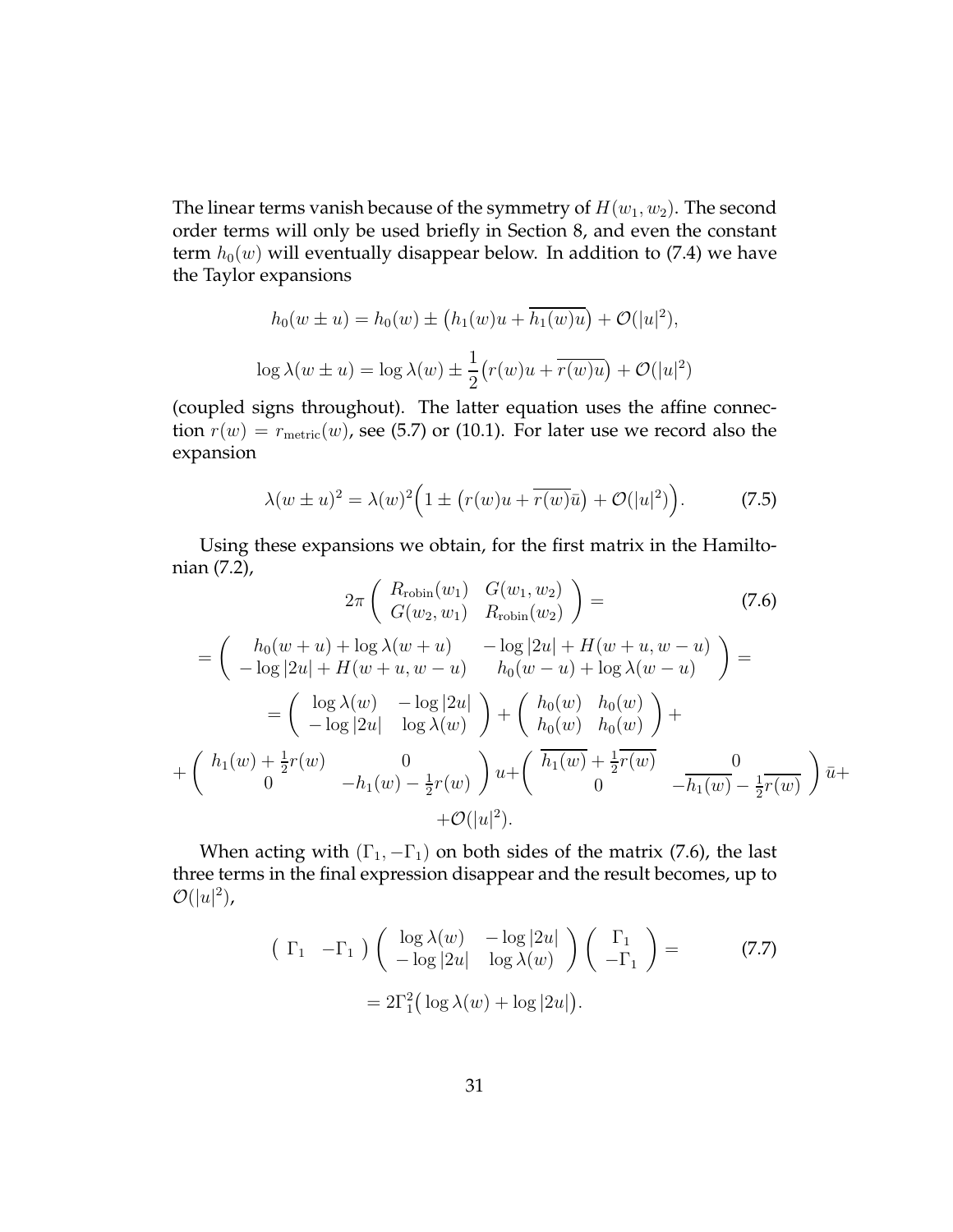The full Hamiltonian (7.2) therefore becomes, up to terms of order  $\mathcal{O}(|u|^2)$ ,

$$
2\mathcal{H}(w+u,w-u) = \frac{\Gamma_1^2}{\pi} \left( \log \lambda(w) + \log |2u| \right) +
$$
  
+ 
$$
\left( (a+\Gamma_1 \int_{w-u}^{w+u} dU_\alpha)^T, (b+\Gamma_1 \int_{w-u}^{w+u} dU_\beta)^T \right) \left( \begin{array}{cc} P & R \\ R^T & Q \end{array} \right) \left( \begin{array}{cc} a+\Gamma_1 \int_{w-u}^{w+u} dU_\alpha \\ b+\Gamma_1 \int_{w-u}^{w+u} dU_\beta \end{array} \right).
$$

Here one can see that the final term remains bounded as  $u \to 0$ , hence is negligible in this limit compared to the first term. Therefore the leading terms in this limit are given by

$$
\mathcal{H}(w+u, w-u) = \frac{\Gamma_1^2}{2\pi} \big( \log \lambda(w) + \log |2u| \big) + \mathcal{O}(1) \quad (u \to 0). \tag{7.8}
$$

This is essentially a constant factor times log of the distance (in the metric) between  $w_1 = w + u$  and  $w_2 = w - u$ . Indeed, we recover the simple and beautiful formula

$$
\mathcal{H}(w_1, w_2) = \frac{\Gamma_1^2}{2\pi} \log \text{dist} (w_1, w_2) + \mathcal{O}(1) \quad (|w_1 - w_2| \to 0)
$$

of Boatto and Koiller. See equations (24), (25) in [3]. Compare also [19]. The distance is taken with respect to the Riemannian metric. The error term  $\mathcal{O}(1)$  can be identified with a what is called the "Batman function" in [3]. In our notations the latter is given by (10.3).

Taking the differential of (7.8) gives, on using again the metric affine connection  $r(w) = r_{\text{metric}}(w)$  defined by (5.7),

$$
d\mathcal{H} = \frac{\partial \mathcal{H}}{\partial w} dw + \frac{\partial \mathcal{H}}{\partial \bar{w}} d\bar{w} + \frac{\partial \mathcal{H}}{\partial u} du + \frac{\partial \mathcal{H}}{\partial \bar{u}} d\bar{u} =
$$
  

$$
= \frac{\Gamma_1^2}{4\pi} \Big( r(w) dw + \overline{r(w)} d\bar{w} + \frac{du}{u} + \frac{d\bar{u}}{\bar{u}} \Big). \tag{7.9}
$$

Recalling (7.5) we can expand the symplectic 2-form given by (7.1) in terms of  $w$  and  $u$  as

$$
\Omega = -\frac{\Gamma_1}{2i} \left( \lambda (w+u)^2 d(w+u) \wedge d(\bar{w}+\bar{u}) - \lambda (w-u)^2 d(w-u) \wedge d(\bar{w}-\bar{u}) \right) =
$$
  
=  $i\Gamma_1 \lambda(w)^2 \left( dw \wedge d\bar{u} - d\bar{w} \wedge du + \left( r(w)u + \overline{r(w)u} \right) \left( dw \wedge d\bar{w} + du \wedge d\bar{u} \right) \right) + \mathcal{O}(|u|^2).$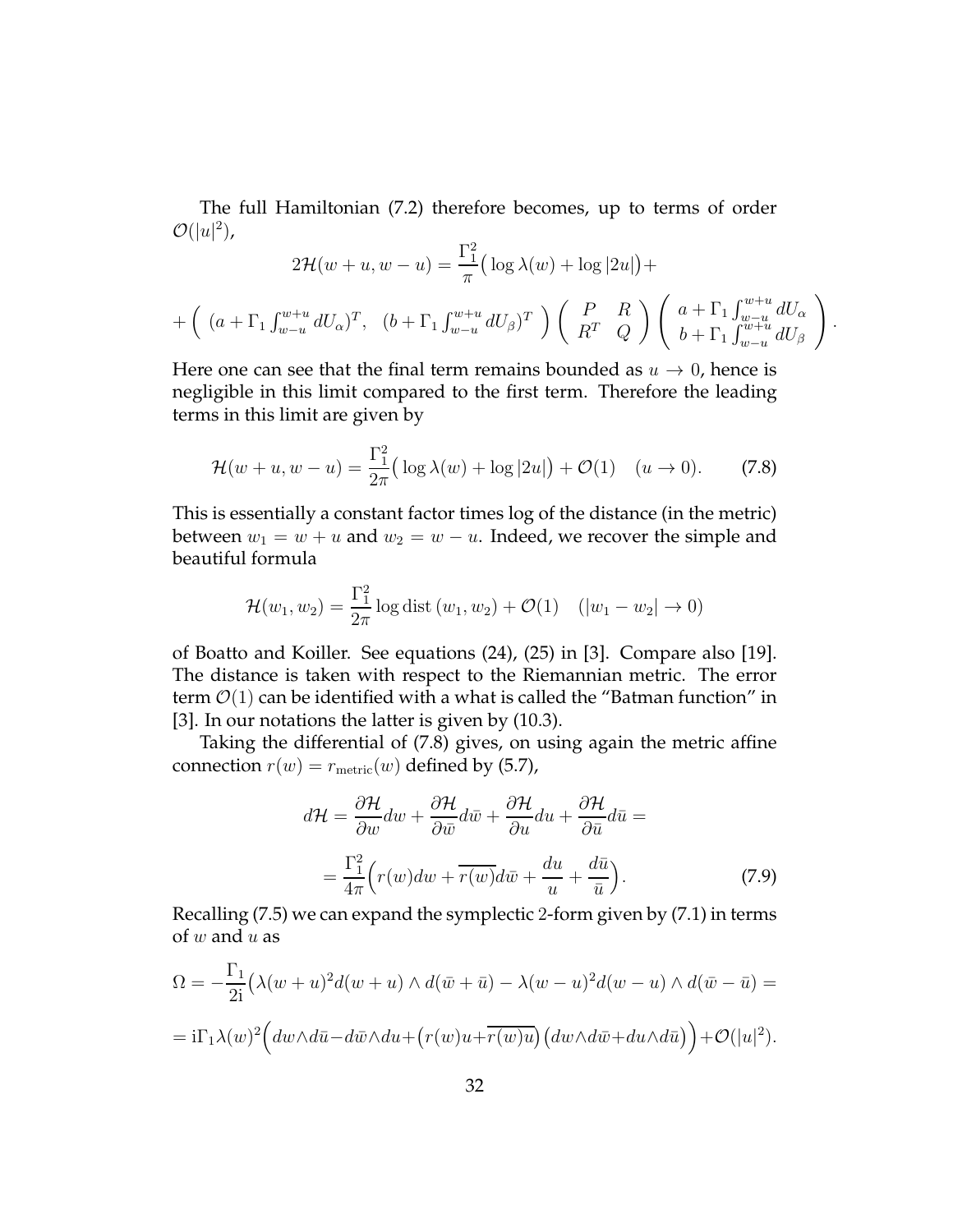With

$$
\xi = \dot{w}\frac{\partial}{\partial w} + \dot{\bar{w}}\frac{\partial}{\partial \bar{w}} + \dot{u}\frac{\partial}{\partial u} + \dot{\bar{u}}\frac{\partial}{\partial \bar{u}}
$$

this gives, as  $u \rightarrow 0$ ,

$$
i(\xi)\Omega = i\Gamma_1\lambda(w)^2 \Big( -(\dot{u}+(r(w)u+\overline{r(w)u})\dot{w}\Big)dw + (\dot{u}+(r(w)u+\overline{r(w)u})\dot{w}\Big) d\overline{w} -
$$

$$
-(\dot{\overline{w}}+(r(w)u+\overline{r(w)u})\dot{\overline{u}}\Big)du + (\dot{w}+(r(w)u+\overline{r(w)u})\dot{u})d\overline{u} + \mathcal{O}(|u|^2).
$$

Comparing with (7.9) we see that the dynamics of the vortex pair is described by the two equations

$$
\frac{\Gamma_1}{4\pi i} \overline{r(w)} = \lambda(w)^2 \big( \dot{u} + (r(w)u + \overline{r(w)u})\dot{w} \big) + \mathcal{O}(|u|^2),\tag{7.10}
$$

$$
\frac{\Gamma_1}{4\pi i} \frac{1}{\bar{u}} = \lambda(w)^2 \big( \dot{w} + (r(w)u + \overline{r(w)u})\dot{u} \big) + \mathcal{O}(|u|^2). \tag{7.11}
$$

Equation (7.11) can used to eliminate  $\dot{w}$  in (7.10), which then becomes

$$
\frac{\Gamma_1}{4\pi i} \overline{r(w)} = \lambda(w)^2 \dot{u} + (r(w)u + \overline{r(w)u}) \left( \frac{\Gamma_1}{4\pi i \overline{u}} - \lambda(w)^2 (r(w)u + \overline{r(w)u}) \dot{u} \right) + \mathcal{O}(|u|^2).
$$

Here the left member cancels with one of the terms in the right member, and the rest can be written, after division by  $u$ ,

$$
0 = \lambda(w)^2 \cdot \frac{\dot{u}}{u} + r(w) \frac{\Gamma_1}{4\pi i \bar{u}} - \lambda(w)^2 (r(w)u + \overline{r(w)u})^2 \cdot \frac{\dot{u}}{u} + \mathcal{O}(|u|).
$$

In this equation the third term in the right member is of a smaller magnitude than the other two terms and can be incorporated in the final  $\mathcal{O}(|u|)$ . Thus we arrive at

$$
\lambda(w)^2 \frac{d}{dt} \log u + r(w) \frac{\Gamma_1}{4\pi i \bar{u}} = 0,
$$
\n(7.12)

valid with an error of at most  $\mathcal{O}(|u|)$  as  $u \to 0$ .

The above equation, (7.12), essentially comes from (7.10), and it is to be combined again with (7.11). For the latter it is enough to use the simplified form

$$
\frac{\Gamma_1}{4\pi i\bar{u}} = \lambda(w)^2 \frac{dw}{dt},\tag{7.13}
$$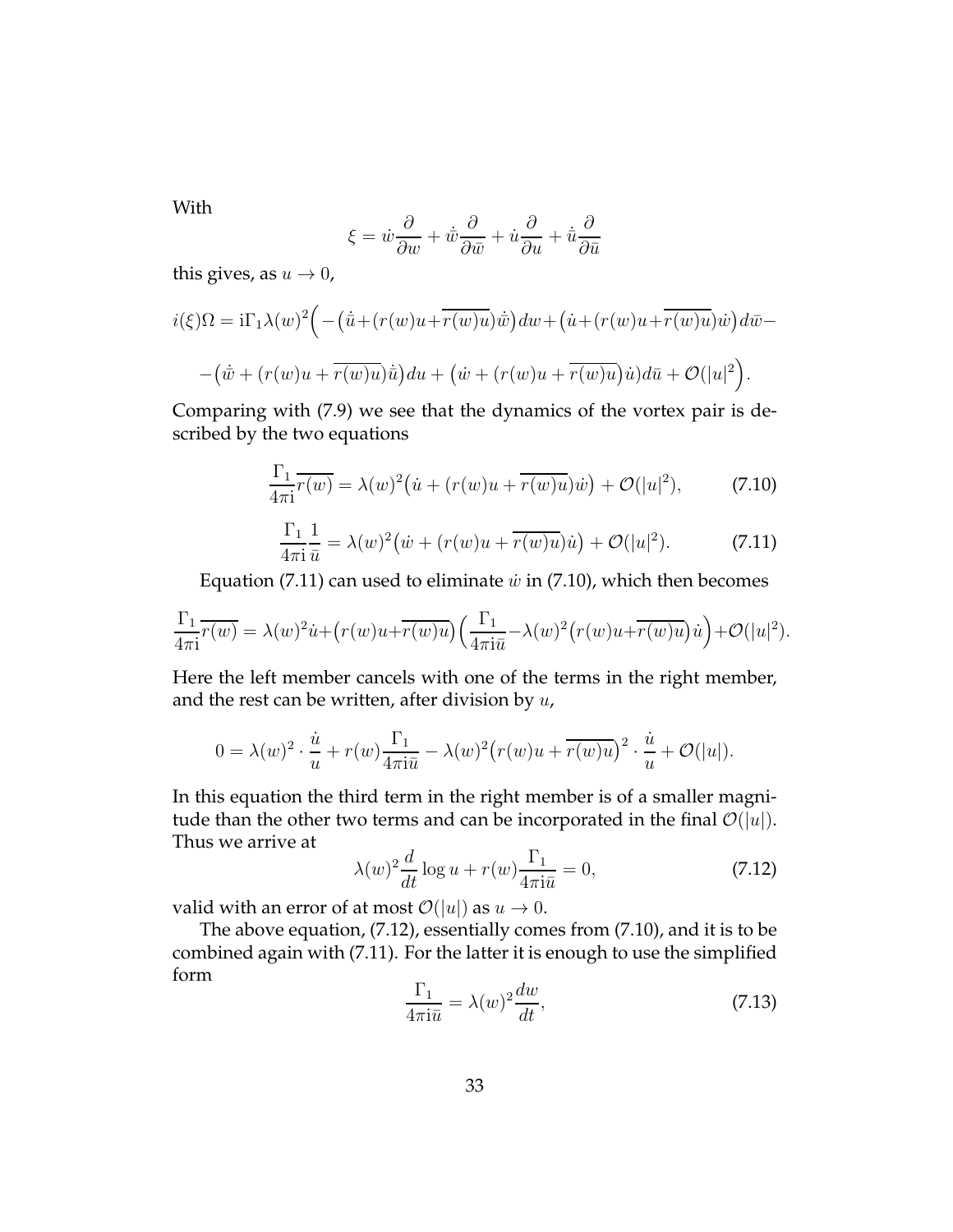which only uses the leading terms, and for which the error is still at most  $\mathcal{O}(|u|)$ . Inserting (7.13) in (7.12) results in the master equation

$$
\frac{d}{dt}\log u + r(w)\frac{dw}{dt} = 0.
$$
\n(7.14)

One problem with (7.14) is that the speed  $dw/dt$  becomes infinite, along with the first term, in the dipole limit. However, this problem only affects the real part of the equation. For the imaginary part one can replace true time t by an arbitrary parameter, which is scaled with u so that  $dw/dt$  remains finite as  $|u| \to 0$ . Alternatively one may scale  $\Gamma_1$  with u so that the left member of (7.13) remains finite. Then one can still think of any new parameter  $t$  as a time variable. In any case, we take imaginary parts of (7.14) and obtain

$$
\frac{d}{dt}\arg u + \text{Im}(r(w)\frac{dw}{dt}) = 0.
$$
\n(7.15)

Equation (7.13) shows that the directions of u and  $dw/dt$  are related as

$$
\arg u = \arg \frac{dw}{dt} \pm \frac{\pi}{2},\tag{7.16}
$$

where the plus sign is to be chosen if  $\Gamma_1 > 0$ , the minus sign if  $\Gamma_1 < 0$ . Now (7.15) and (7.16) taken together give the final law for the motion of the center  $w$  of the vortex pair in the dipole limit:

$$
\frac{d}{dt}\arg\frac{dw}{dt} + \text{Im}(r(w)\frac{dw}{dt}) = 0.
$$
\n(7.17)

As explained in Appendix 1, Section 10 (see in particular equation (10.5) there), (7.19) is exactly the equation for a geodesic curve when expressed in an arbitrary parameter  $t$ . One may notice that  $(7.15)$  (and similarly for (7.17)) can be written in the parameter-free form

$$
d \arg u + \operatorname{Im}(r(w)dw) = 0,
$$

confirming again the fact that the geometry of the dipole trajectory has a meaning independent of any choice of parameter.

The real part of  $(7.14)$  says, in view of  $(10.1)$  (or  $(5.7)$ ), that

$$
\frac{d}{dt} \big( \log |u| + \log \lambda(w) \big) = 0,
$$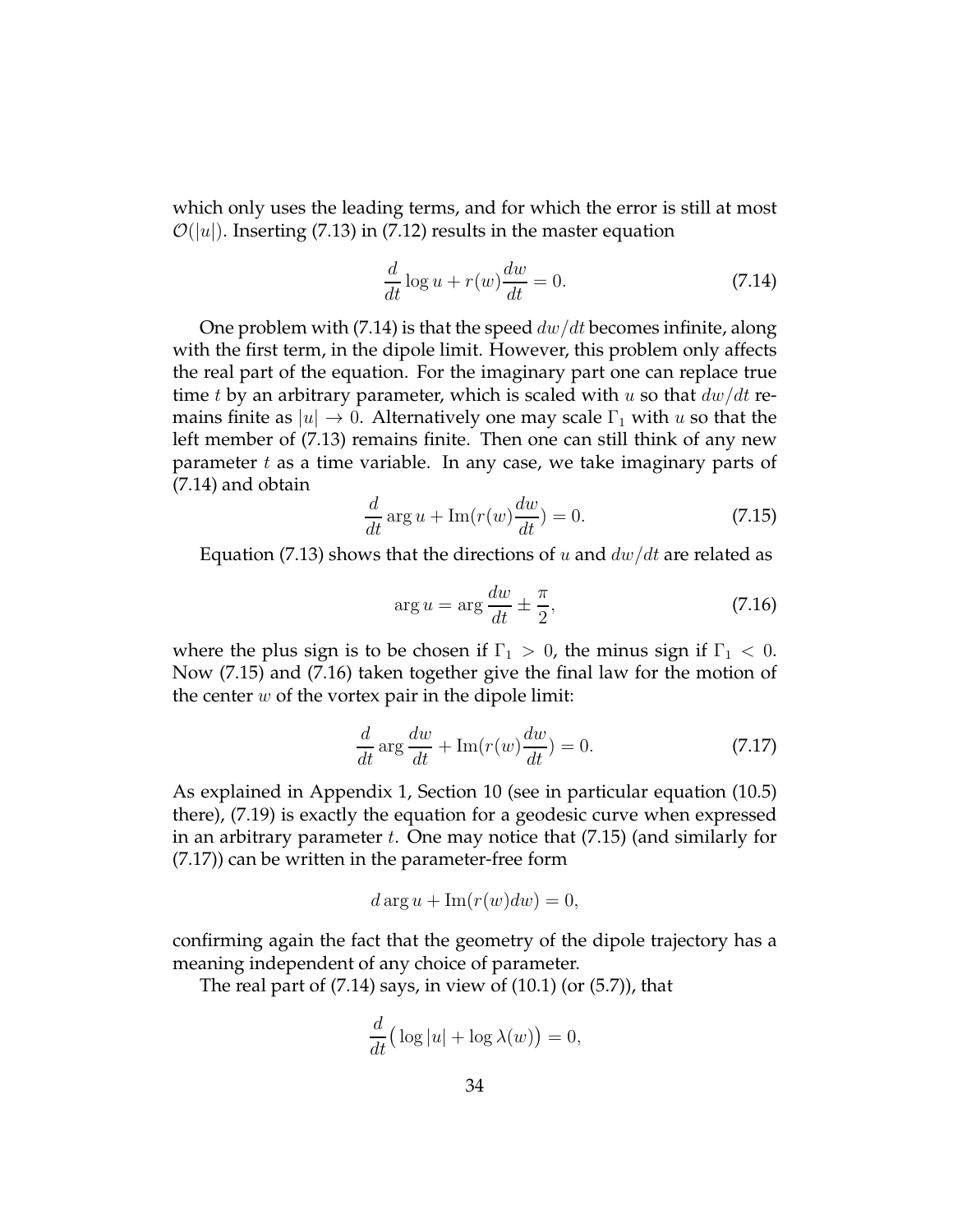the error term  $\mathcal{O}(u)$  being disregarded. In other words that  $|u|\lambda(w) = C$ (constant) along each trajectory. By (7.13) this also gives

$$
\left|\frac{dw}{dt}\right| = \frac{C}{\lambda(w)}.\tag{7.18}
$$

Thus along each trajectory  $\lambda(w)$  has, being proportional to one over the velocity, the same role as the refraction index in optics.

We summarize the most essential parts of the above discussion as

**Theorem 7.1.** *The dynamical equations for a vortex pair in the dipole limit is identical with the geodesic equation for the metric*  $ds = \lambda(w)|dw|$ , namely

$$
\frac{d}{dt}\arg\frac{dw}{dt} + \text{Im}(r(w)\frac{dw}{dt}) = 0.
$$
\n(7.19)

*Here*  $w = w(t)$  *is the location of the dipole, t is an arbitrarily scaled time parameter chosen such that* dw/dt *is finite. The orientation of the dipole is perpendicular to*  $dw/dt$ *.* 

**Remark 7.1.** It is possible to understand why dipole move along geodesics by thinking of vortex pair as a "wave front", in an optical analogy. Equation (7.16) says that the motion is perpendicular to the wave front (the line segment from  $w - u$  to  $w + u$ ). Equation (7.15) then expresses that if the front of a vortex pair is not aligned with the level line of  $\lambda(w)$  then the direction of  $u$  (representing the wave front) changes in such a way that the curve  $w(t)$  bends towards higher values of  $\lambda$ .

Being slightly more direct and exact, on taking  $t$  to be Euclidean arc length the first term in (7.19) is the ordinary curvature for the curve traced out by  $w(t)$ . The second term can be viewed as the inner product between the gradient of  $\lambda(w)$ , which can be identified with  $r(w)$ , and  $dw/dt$  rotated 90 degrees to the right. Letting  $\theta$  denote the angle between the gradient of  $\lambda(w)$  and the velocity vector  $dw/dt$  we can write

$$
\operatorname{Im}(r(w)\frac{dw}{dt}) = |\overline{r(w)}| \frac{dw}{dt} |\sin \theta.
$$

The above remarks are compatible with the laws of optics, for example Fermat's law, and also with "Snell's law" (see for example [20, 6]) in the somewhat singular case that  $\lambda(w)$  jumps between two constant values.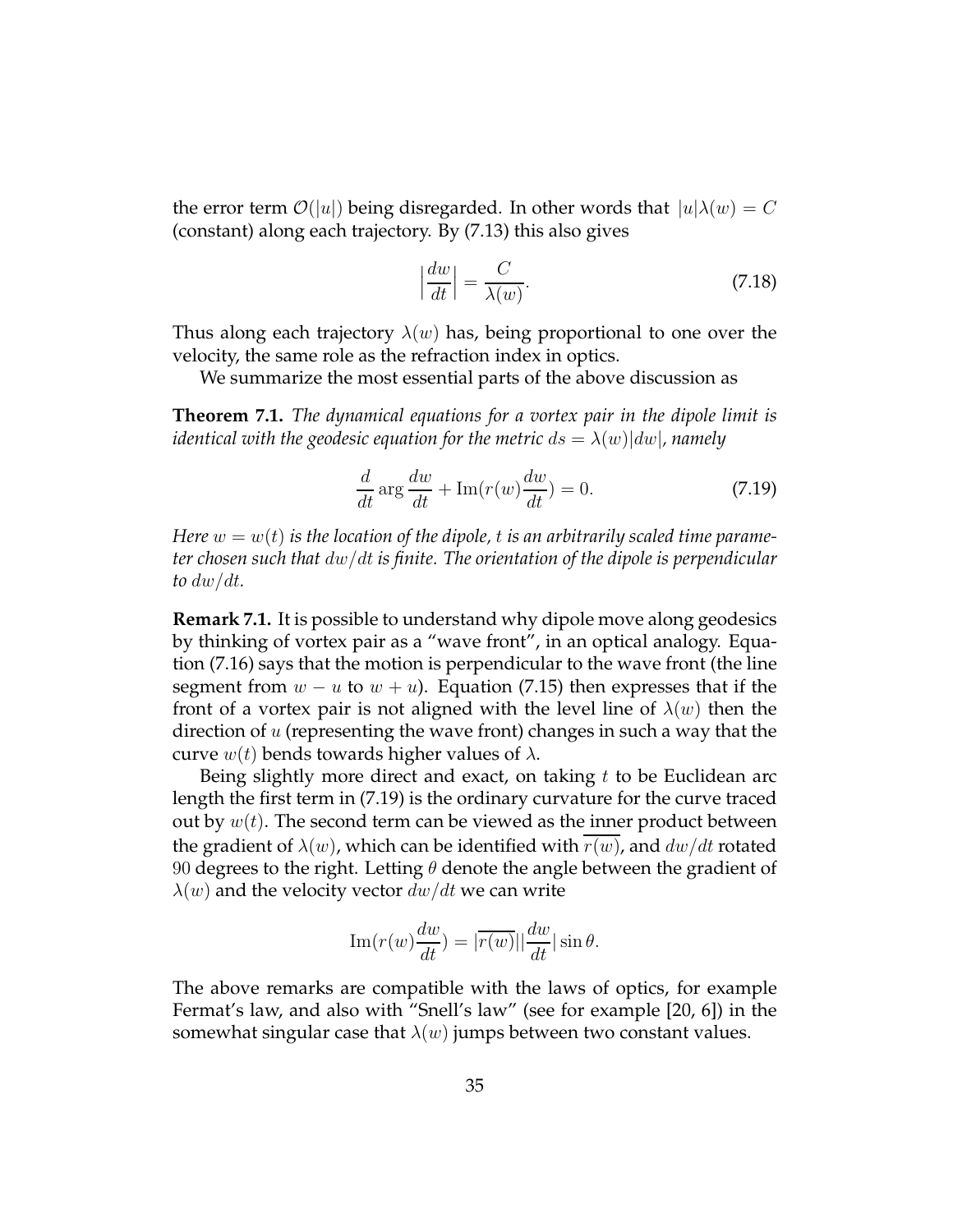# **8 Vortex dipoles and projective connections**

A vortex dipole constructed as a vortex pair melting together is a result of two regularizations: First, a single vortex is already regularized in itself by removal of a singularity of type  $\log |z - w|$  in the stream function, together with a possible adjustment with a term related to the curvature of the surface. This is not so severe, and everyone agrees on the result. The motion of the vortex then comes from the regular terms in the Taylor expansion, and it is easy to handle. In particular the speed of the vortex is finite.

When the two vortices in a vortex pair approach each, then a second regularization becomes necessary. If one does not want the two vortices to just annihilate each other in the limit, then one has to let the strengths of the vortices tend to infinity. Even without that, the speed of the vortex pair will be infinite in the limit, so with the vortex strengths blowing up the speed will become infinite to an even higher degree. But in any case one can speak of a residual trajectory, which will be a geodesic for the metric of the manifold, as was conjectured in [28], proved in [3], and further clarified in Theorem 7.1 above.

There is also the possibility of treating the flow directly as a dipole flow, not going via vortex pairs, and this touches on the theory of projective (or Schwarzian) connections. Below we shall sketch upon such a procedure, but it seems difficult to read off the trajectory of the dipole from this approach.

We start from the expression, using (4.25),

$$
\nu = \eta - *dG^{\omega} = (B^T, -A^T) \begin{pmatrix} dU_{\alpha} \\ dU_{\beta} \end{pmatrix} - \Gamma * dG(\cdot, w)
$$

$$
= (b^T + \oint_{\beta} *dG(\cdot, w), -a^T - \oint_{\alpha} *dG(\cdot, w)) \begin{pmatrix} dU_{\alpha} \\ dU_{\beta} \end{pmatrix} - \Gamma * dG(\cdot, w)
$$

for the flow 1-form  $\nu$  in the single vortex case, and we shall to pass to the dipole limit by differentiation with respect to w. Recall that  $\nu$  is a realvalued form: on writing  $\nu = \nu_z dz + \nu_{\bar{z}} d\bar{z}$  we have  $\nu_{\bar{z}} = \overline{\nu_z}$ . When differentiating with respect to w we get a covariant tensor, denoted  $d_w \nu$ , which is real valued in a similar sense. In  $d_w\nu$  there will appear two kinds of differentials:  $dz$ ,  $d\bar{z}$  are differentials for the flow itself (as a 1-form) at a general point z. The dipole is located at w and the differentials  $dw$ ,  $d\bar{w}$  represent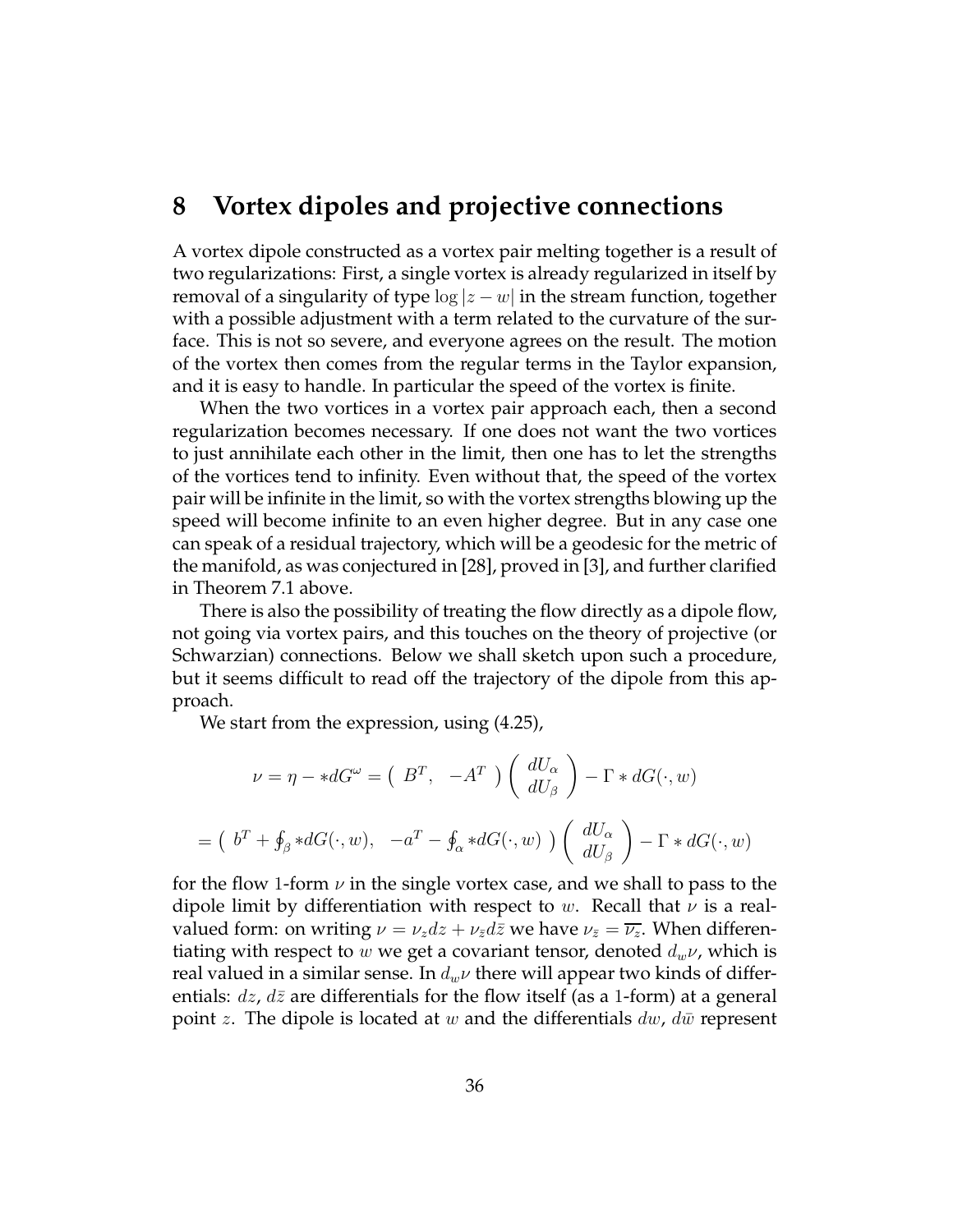its orientation. These two kinds of differentials are combined only via a tensor product (not an antisymmetric wedge product).

On using (3.13), (3.16), (3.17) one finds that differentiation of  $\nu$  with respect to w gives, writing for simplicity  $dzdw$  in place of  $dz \otimes dw$  (etc),

$$
d_w\nu(z)=\frac{1}{2}\sum_{j=1}^g\big(dU_{\beta_j}(w)\otimes dU_{\alpha_j}(z)-dU_{\alpha_j}(w)\otimes dU_{\beta_j}(z)\big)+
$$

$$
+{\rm i}\Gamma\big(\frac{\partial^2 G(z,w)}{\partial z\partial w}dzdw+\frac{\partial^2 G(z,w)}{\partial z\partial \bar w}dzd\bar w-\frac{\partial^2 G(z,w)}{\partial \bar z\partial w}d\bar zdw-\frac{\partial^2 G(z,w)}{\partial \bar z\partial \bar w}d\bar zd\bar w\big).
$$

Here the first term vanishes in the limit  $z \rightarrow w$ . In the remaining terms we single out the poles as separate terms and let  $z \rightarrow w$  in what remains. This gives, on using (11.6), (11.7), (11.5) and representing the first term simply by  $\mathcal{O}(|z-w|)$  (at the end),

$$
d_w \nu(z) = -\frac{\Gamma}{4\pi i} \Big( \Big( \frac{1}{(z-w)^2} + 2 \frac{\partial^2 H(z,w)}{\partial z \partial w} \Big) dz dw + 2 \frac{\partial^2 H(z,w)}{\partial z \partial \bar{w}} dz d\bar{w} -
$$
  

$$
-2 \frac{\partial^2 H(z,w)}{\partial \bar{z} \partial w} d\bar{z} dw - \Big( \frac{1}{(\bar{z}-\bar{w})^2} + 2 \frac{\partial^2 H(z,w)}{\partial \bar{z} \partial \bar{w}} \Big) d\bar{z} d\bar{w} \Big) + \mathcal{O}(|z-w|) =
$$
  

$$
= -\frac{\Gamma}{2\pi} \operatorname{Im} \Big( \Big( \frac{1}{(z-w)^2} + \frac{\partial h_1(w)}{\partial w} - 2h_2(w) \Big) dz dw - \Big( \frac{\partial h_1(w)}{\partial \bar{w}} - 2h_{11}(w) \Big) dz d\bar{w} \Big)
$$
  

$$
+ \mathcal{O}(|z-w|).
$$

To get the speed of dipole one would like to insert  $z = w$  above, but clearly this does not give any sensible result, just a flow 1-form in  $z$  that becomes infinite at  $z = w$ . Still this singular flow is associated with a certain direction determined by  $dw$ , or more precisely by the action of  $dw$ on a vector m representing the orientation of the dipole. See Example 8.1 below. In any case, this singular term overrules all other terms.

Up to a real factor, we thus have above the singularity

$$
\operatorname{Im} \frac{dzdw}{(z-w)^2}
$$

plus the finite quantity

Im 
$$
\left( \left( \frac{\partial h_1(w)}{\partial w} - 2h_2(w) \right) dz dw - \left( \frac{\partial h_1(w)}{\partial \bar{w}} - 2h_{11}(w) \right) dz d\bar{w} \right).
$$
 (8.1)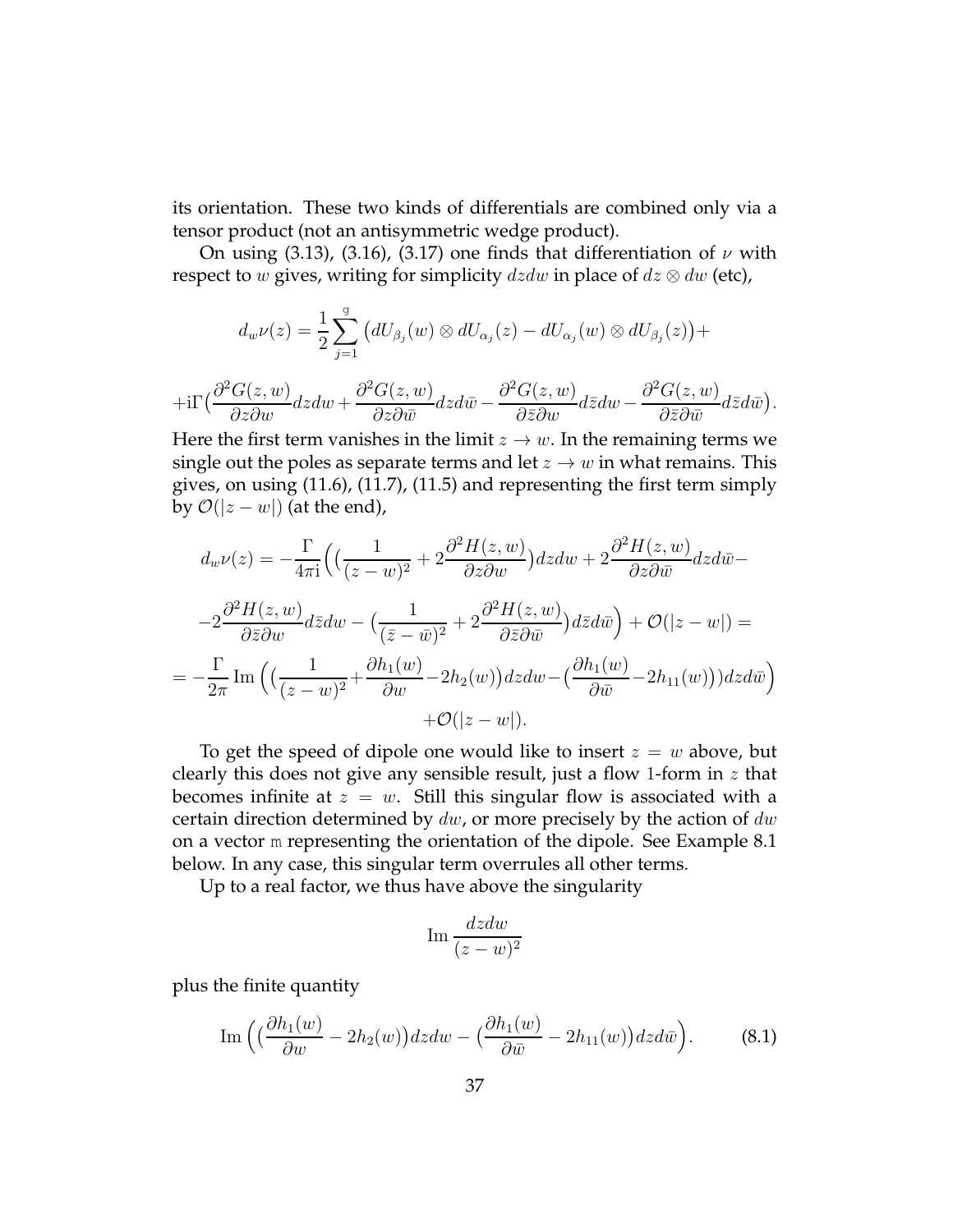Certainly this finite term will be of minor importance compared with the singular term. The singular term actually determines the entire flow (at a given instance) once the orientation of the dipole is given and, for example, the imaginary parts of the periods are given, say are set to zero. Indeed, on letting dw act on a vector m representing the orientation,  $\langle dw, m \rangle$ becomes a complex number and there remains the differentials  $dz$  and  $d\bar{z}$ representing the flow, and this can then be associated with with a unique meromorphic differential on M.

To elaborate the above statements a little, let  $m \in \mathbb{C}$  be given. Then there exists a unique meromorphic differential  $\mu = \mu_z dz$  on M of the form

$$
\mu = \frac{m dz}{(z - w)^2} + \text{regular}
$$

and having periods

$$
\operatorname{Im} \oint_{\alpha_k} \mu = 0, \quad \operatorname{Im} \oint_{\beta_k} \mu = 0 \quad (k = 1, \dots, g).
$$

Such a  $\mu$  represents the dipole flow via

$$
\langle d_w \nu, \cdot \otimes \mathfrak{m} \rangle = \operatorname{Im} \mu,
$$

where the left member means that the differentials dw and  $d\bar{w}$  in  $d_w \nu$  shall act on m. In practice this just means that dw and  $d\bar{w}$  shall be replaced by m and  $\bar{m}$ , respectively, regarded as complex numbers

However, this purely conformal picture (we have not yet used the metric) gives no information of how the dipole is to move. That must be determined by the metric, and there seems to be no other reasonable possibility than that it shall move along the geodesic perpendicular to m. In particular, the regular part (8.1) seems not to influence the dipole dynamics. What one can say from a mathematical point of view is that the coefficient in the leading term of (8.1),

$$
-\frac{1}{6}q_{\text{robin}}(w) = \frac{\partial h_1(w)}{\partial w} - 2h_2(w)
$$

is a projective connection, up to a factor, see Lemma 11.2. The second term in  $(8.1)$  is directly linked to the two metrics involved: by  $(6.2)$ ,  $(6.1)$ ,  $(11.5)$ we have

$$
\frac{\partial h_1(w)}{\partial \bar{w}} - 2h_{11}(w) = \frac{1}{4} \Delta h_0(w) - \frac{\pi}{V} \lambda(w)^2.
$$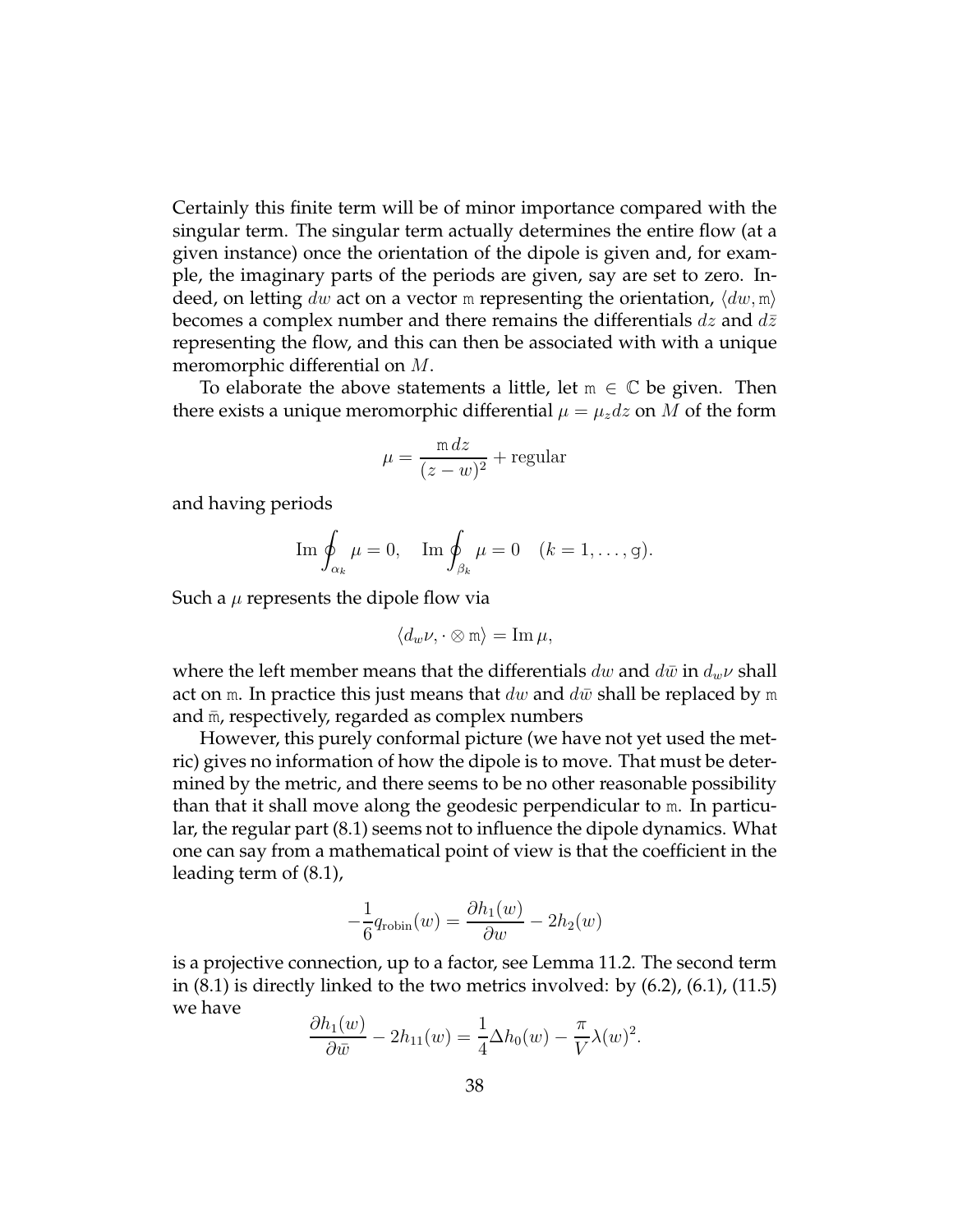This entire quantity transforms as the density of a metric. But it is not necessarily positive. In the case of a sphere, for example, it vanishes (see Example 6.1). Also  $q_{\text{robin}}$  vanishes in the case.

**Example 8.1.** As an example, let the initial condition be that  $w = 0$  and  $\lim_{\delta\to 0^+}\frac{\partial}{\partial y}$ , where  $w=u+\mathrm{i} v.$  Then  $\langle dw,\mathrm{m}\rangle=\mathrm{i}$ , and the flow 1-form from the singularity becomes

Im 
$$
\frac{dz \langle dw, m \rangle}{(z - w)^2}
$$
 = Re  $\frac{dz}{z^2}$  =  $\frac{(x^2 - y^2)dx - 2xydy}{(x^2 + y^2)^2}$ .

On the *x*-axis ( $y = 0$ ) this is  $dx/x^2$ , in other words a flow along the axis with a polar singularity of order two, as expected. Indeed, the entire flow is the well-known dipole picture which appears in many applications of conformal mapping.

### **9 Remarks on vortex motion in planar domains**

Vortex motion in a planar domain can easily be treated as a special case of vortex motion on Riemann surfaces by turning to the *Schottky double* of the planar domain. For simplicity we shall only discuss the case of one single vortex in the planar domain. The case of several vortices will be similar in an obvious way. The ideas in this section extend to cases of vortex motion on general open Riemannian surfaces with analytic boundary.

Let  $\Omega \subset \mathbb{C}$  be the planar domain, assumed to be bounded by finitely many real analytic curves. The Schottky double, first described in [45], is the compact Riemann surface  $M = \Omega$  obtained by completing  $\Omega$  with a "backside"  $\Omega$ , having the opposite conformal structure, and glueing the two along the common boundary. Thus  $\Omega = \Omega \cup \partial \Omega \cup \Omega$  in a set theoretic sense, and the conformal structure becomes smooth over  $\partial\Omega$ , as can be seen from well-known reflection principles. If z is a point in  $\Omega \subset M$ , then  $\tilde{z}$  will denote the corresponding (reflected) point on  $\Omega \subset M$ . Both z and  $\tilde{z}$  can also be considered as points in  $\mathbb{C}$ , then serving as coordinates of the mentioned points in  $M$  (holomorphic respectively anti-holomorphic coordinates), and as such they are the same:  $z = \tilde{z} \in \mathbb{C}$ .

In our case we need also a Riemannian structure, with a metric. This is to be the Euclidean metric on each of  $\Omega$  and  $\Omega$ , but these do not fit smoothly across curved parts of  $\partial\Omega$ , it will only be Lipschitz continuous. But that is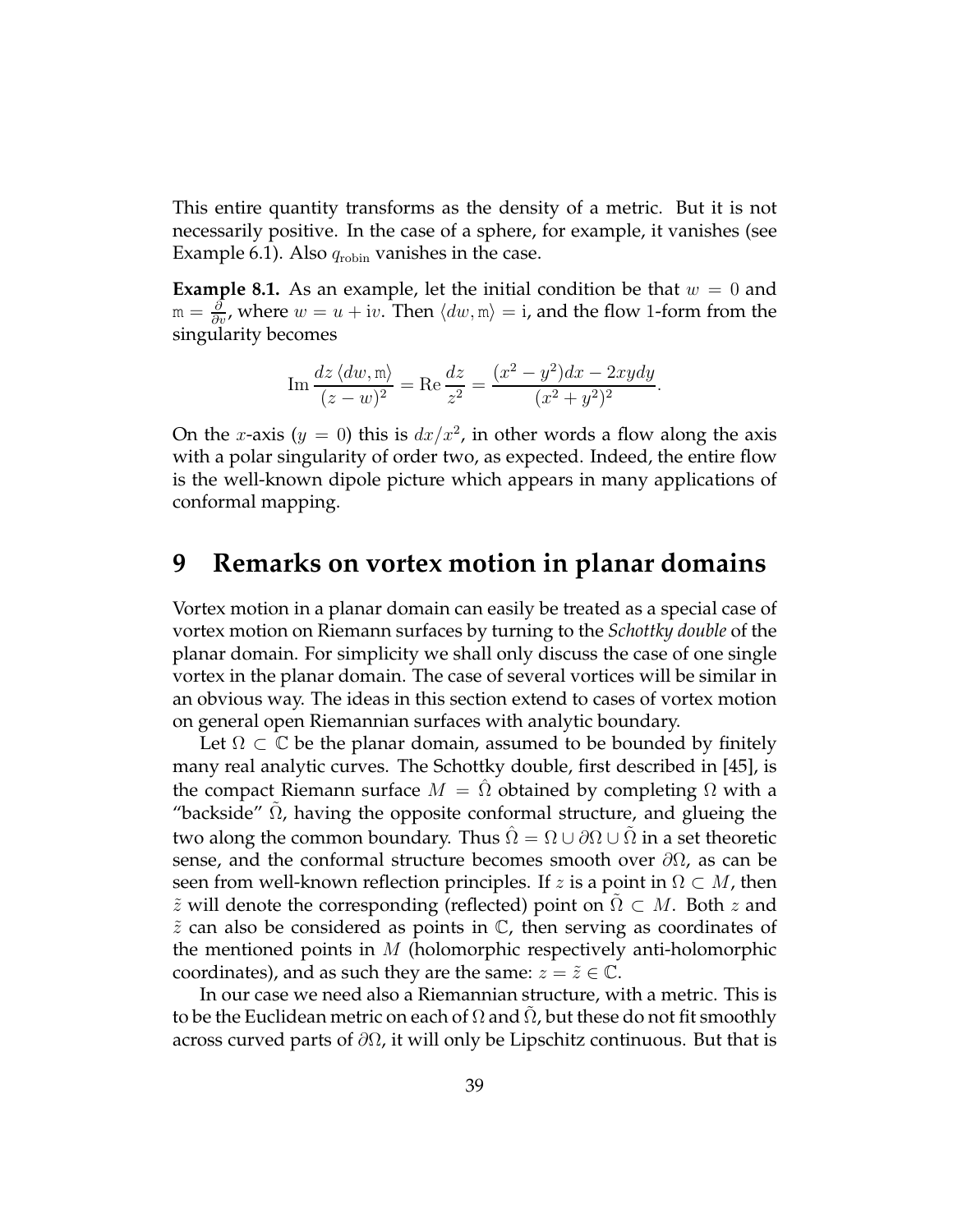good enough for our purposes because the vortex will anyway never approach the boundary. (In the case of several vortices it is however possible to make up situations in which vortices do reach the boundary).

The metric on  $M = \hat{\Omega}$  is thus to be

$$
ds = \begin{cases} |dz|, & z \in \Omega, \\ |d\tilde{z}|, & \tilde{z} \in \tilde{\Omega}. \end{cases}
$$
 (9.1)

To see how this behaves across  $\partial\Omega$  we need a holomorphic coordinate defined in a full neighborhood of this curve in  $M$ . A natural candidate can be defined in terms of the *Schwarz function* S(z) for ∂Ω, a function which is defined by its properties of being holomorphic in a neighborhood of  $\partial\Omega$ in C and by satisfying

$$
S(z) = \bar{z} \quad \text{on } \partial\Omega. \tag{9.2}
$$

See [9, 47] for details about  $S(z)$ . We remark that  $z \mapsto \overline{S(z)}$  is the (local) anti-conformal reflection map in  $\partial\Omega$  and that  $S'(z) = T(z)^{-2}$ , where  $T(z)$  is the positively oriented and holomorphically extended unit tangent vector on  $\partial\Omega$ .

The complex coordinate z in  $\Omega$  extends, as a holomorphic function, to a full neighborhood of  $\Omega \cup \partial \Omega$ , both when this neighborhood is considered as a subset of  $\mathbb C$  and when it is considered as a subset of M. The first case is trivial, and the second case depends on  $\partial\Omega$  being analytic. In terms of the Schwarz function this second extension is given by

$$
z = \begin{cases} z & \text{for } z \in \Omega \cup \partial\Omega, \\ \overline{S(\tilde{z})} & \text{for } \tilde{z} \in \tilde{\Omega}, \text{ close to } \partial\Omega. \end{cases}
$$
(9.3)

In the latter expression,  $\overline{S(\tilde{z})}$ ,  $\tilde{z}$  is to be interpreted as a complex number. When the metric on  $M$  is expressed in the coordinate (9.3) it becomes

$$
ds = \begin{cases} |dz| & \text{for } z \in \Omega \cup \partial\Omega, \\ |S'(z)| |dz| & \text{for } z \in \mathbb{C} \setminus \overline{\Omega}, \text{ close to } \partial\Omega. \end{cases}
$$
(9.4)

In the second case,  $z = \overline{S(\tilde{z})}$ ,  $\tilde{z} \in \tilde{\Omega}$ , whereby  $\tilde{z} = \overline{S(z)}$  and so  $|d\tilde{z}| =$  $|S'(z)||dz|$ . Thus (9.4) is consistent with (9.1). We see from the coordinate representation (9.4) that the metric is only Lipschitz continuous across  $\partial \Omega$ . This is the best one can expect.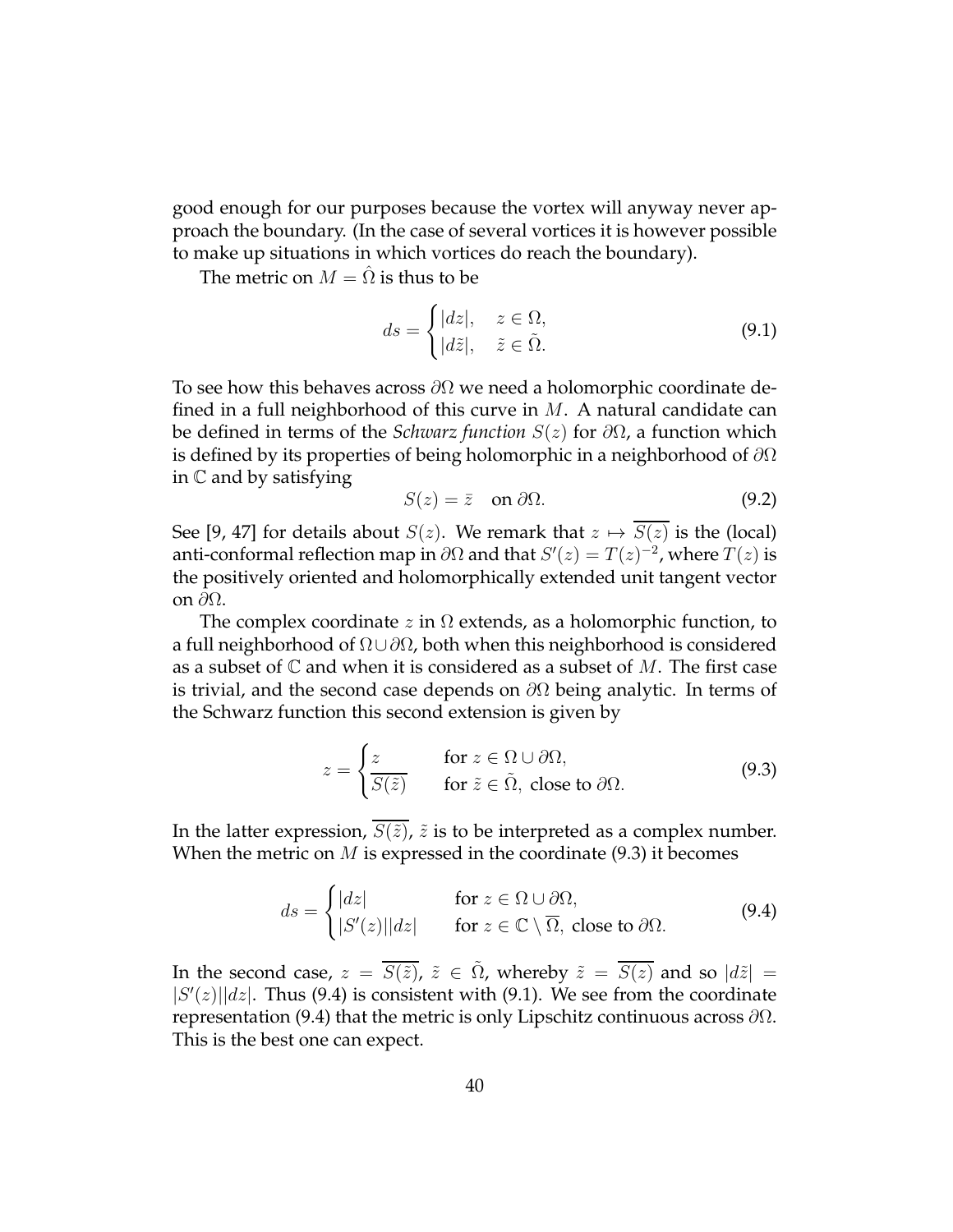The associated affine connection  $(5.7)$  (or  $(10.1)$ ) is in the coordinate (9.3) given by

$$
r(z) = \begin{cases} 0 & \text{for } z \in \Omega \cup \partial \Omega, \\ \{S(z), z\}_1 & \text{for } z \in \mathbb{C} \setminus \overline{\Omega}, \text{ close to } \partial \Omega, \end{cases}
$$

where (see Appendix 1, Section 10, for notations)

$$
\{S(z), z\}_1 = \frac{S''(z)}{S'(z)} = -2\frac{T'(z)}{T(z)}.\tag{9.5}
$$

Thus  $r(z)$  is discontinuous across  $\partial\Omega$  and it should on this curve be represented by its mean-value

$$
r_{\text{MV}}(z) = \frac{1}{2} \{ S(z), z \}_1 = -\frac{T'(z)}{T(z)} \quad (z \in \partial \Omega). \tag{9.6}
$$

**Example 9.1.** Let  $\Omega = \mathbb{D}$ . Then  $S(z) = \frac{1}{z}$  and the coordinate z in (9.3) extends to the entire complex plane, thus representing all of  $M = \mathbb{D} \cup \partial \mathbb{D} \cup \mathbb{D}$ except for the point  $\tilde{0} \in \tilde{D}$ . And the metric expressed in this coordinate becomes

$$
ds = \begin{cases} |dz|, & |z| \le 1, \\ |z|^{-2}|dz|, & |z| > 1. \end{cases}
$$

The affine connection similarly becomes, including the mean-value on the boundary,

$$
r(z) = \begin{cases} 0, & |z| < 1, \\ -z, & |z| = 1, \\ -2z, & |z| > 1. \end{cases}
$$

The geodesic curves in  $\Omega$  are of course the (Euclidean) straight lines (similarly in  $\Omega$ ), geodesic curves crossing  $\partial\Omega$  are straight lines reflecting into the other side under equal angles on  $\partial\Omega$  (just as ordinary optical reflection), while  $\partial\Omega$  is in itself a geodesic curve. The latter is intuitively obvious since at any point on  $\partial\Omega$  there should be one geodesic in the tangential direction, and this has no other way to go than to follow the boundary.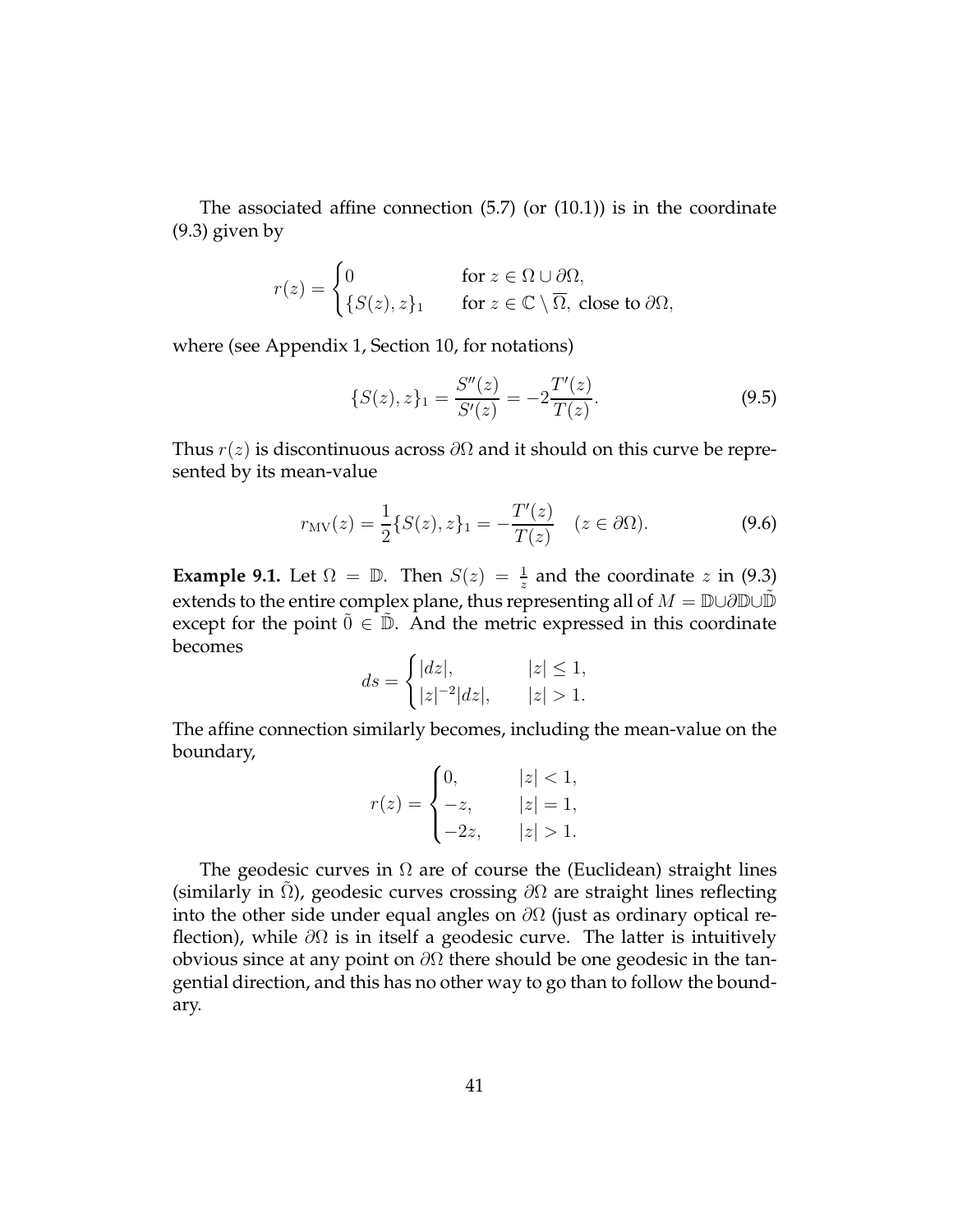To confirm the last statement analytically, let  $t$  be an arc length (with respect to the Euclidean metric) parameter along  $\partial\Omega$ , so that  $T(z) = \frac{dz}{dt}$  on  $\partial Ω$ . The curvature κ of  $\partial Ω$  is

$$
\kappa = \frac{d}{dt} \arg \frac{dz}{dt} \quad z \in \partial \Omega,
$$

and using that  $T(z)\overline{T(z)} = 1$  on  $\partial\Omega$  one finds that

$$
T'(z) = i\kappa \quad (z \in \partial \Omega).
$$

In particular  $T'(z)$ , and so  $r_{MV}(z)T(z)$  (by (9.6)), is purely imaginary on  $\partial\Omega$ . Combining with (9.6) it follows that

$$
\frac{d}{dt} \arg \frac{dz}{dt} = \mathrm{i} r_{\mathrm{MV}}(z) T(z),
$$

hence

$$
\frac{d}{dt}\arg\frac{dz}{dt} + \text{Im}(r_{\text{MV}}(z)T(z)) = 0 \quad (z \in \partial\Omega).
$$

Thus the geodesic equation (7.19) holds for the curve  $\partial\Omega$ , as claimed.

We remark also that the curvature  $\kappa$  of the boundary curve  $\partial\Omega$  appears also in the expression for the Gaussian curvature for the metric on  $M$ . That curvature vanishes on  $\Omega$  and on  $\Omega$ , whereas it on  $\partial\Omega$  has a singular contribution, with density 2κ with respect arc-length measure on  $\partial\Omega$ .

A single vortex in a planar domain  $\Omega$  moves along a level line of the appropriate Robin function, or Routh's stream function [34, 35, 36]). If the vortex is close to the boundary then it follows the boundary closely, with high speed. From the perspective of the Schottky double the boundary conditions for planar fluid motion are such that there is automatically a mirror vortex on the other side in the double, thus we really have a vortex pair close to  $\partial\Omega$  on the double. In the limit this becomes a vortex dipole, moving with infinite speed along the geodesic  $\partial\Omega$ .

Considering in some more detail such a symmetric vortex pair, with vortex locations  $w \in \Omega$  and  $\tilde{w} \in \Omega$ , we first notice that the Green function  $G^{\omega}(z)$  for  $\omega = \delta_w - \delta_{\tilde{w}}$  simply is the anti-symmetric extension to the Schottky double of the ordinary Green function  $G_{\Omega}(z, w)$  for  $\Omega$ :

$$
G^{\delta_w - \delta_{\tilde{w}}}(z) = G_{\Omega}(z, w) \quad (z \in \Omega).
$$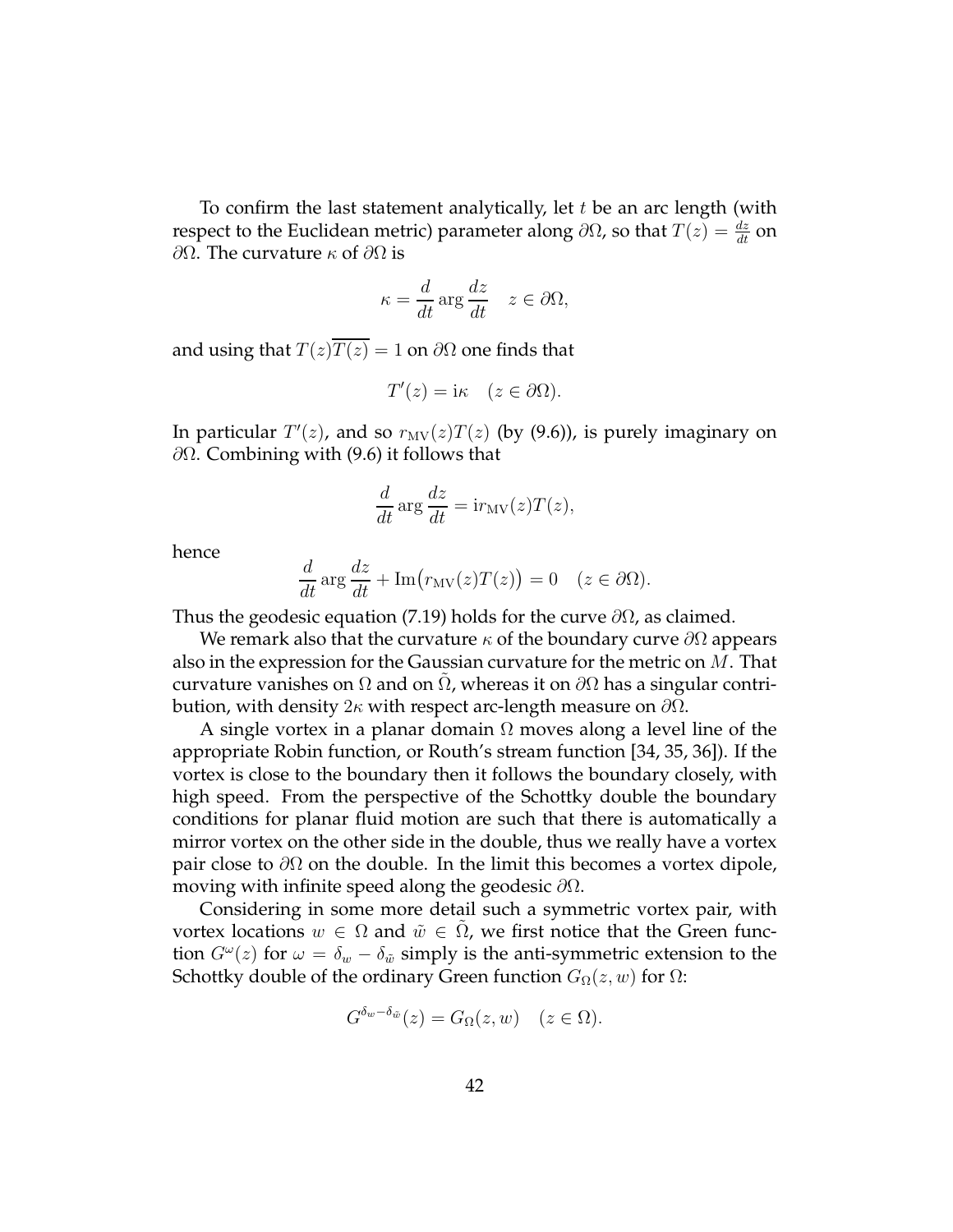Then the stream function  $\psi$  in (4.2) becomes what is sometimes called the *hydrodynamic Green function*, which depends on the prescribed periods. This function, which can be traced back (at least in special cases) to [29, 36], has more recently been discussed in for example [8, 14, 13, 25].

We wish to clarify how this hydrodynamic Green function is related to the modification, in the beginning of Section 4, of the general Green function flow  $- * dG^{\omega}$  by an additional term  $\eta$ . To do this we fix, in the case of a Schottky double  $M = \Omega$ , the homology basis in such a way that the curves  $\beta_j$ ,  $j = 1, \ldots, g$ , closely follow the inner components of  $\partial \Omega$ , and each curve  $\alpha_i$  goes from the *j*:th inner component of  $\partial\Omega$  through  $\Omega$  to the outer component, and then back again on the backside.

We also introduce the harmonic measures  $u_j$ ,  $j=1,\ldots,$  g, here defined to be those harmonic functions in  $\Omega$  which takes the boundary value one on the designated (number *j*) inner component of  $\partial\Omega$  and vanishes on the rest of  $\partial \Omega$ . Their differentials  $du_i$  extend harmonically to the Schottky double with  $\oint_{\alpha_k} du_j = -2\delta_{kj}$ ,  $\oint_{\alpha_k} du_j = 0$ . Thus  $du_j = -2dU_{\beta_j}$  in terms of our general notations (as in (3.18), (3.19)).

In the block matrix notation of (4.19) we have

$$
- * dU_{\beta} = P dU_{\alpha} + R dU_{\beta},
$$

where  $P = (P_{kj})$ ,  $R = (R_{kj})$  and (see (3.18), (3.19))

$$
P_{kj} = -\oint_{\beta_j} *dU_{\beta_k}, \quad R_{kj} = \oint_{\alpha_j} *dU_{\beta_k}.
$$

The last integral can be written

$$
R_{kj} = -\frac{1}{2} \oint_{\alpha_j} * du_k = -\frac{1}{2} \int_{\alpha_j \cap \Omega} \frac{\partial u_k}{\partial n} ds - \frac{1}{2} \int_{\alpha_j \cap \tilde{\Omega}} \frac{\partial u_k}{\partial n} ds,
$$

and it is easy to see that it is zero because of cancelling contributions from  $Ω$  and  $Ω$  due to the symmetry of  $du_k$  and  $α_j$  going the opposite way on the backside.

As a general conclusion we therefore have that  $R = 0$  in the matrix  $(4.19)$  when *M* is the Schottky double of a planar domain. As a consequence,

$$
- * dU_{\beta} = P dU_{\alpha}.
$$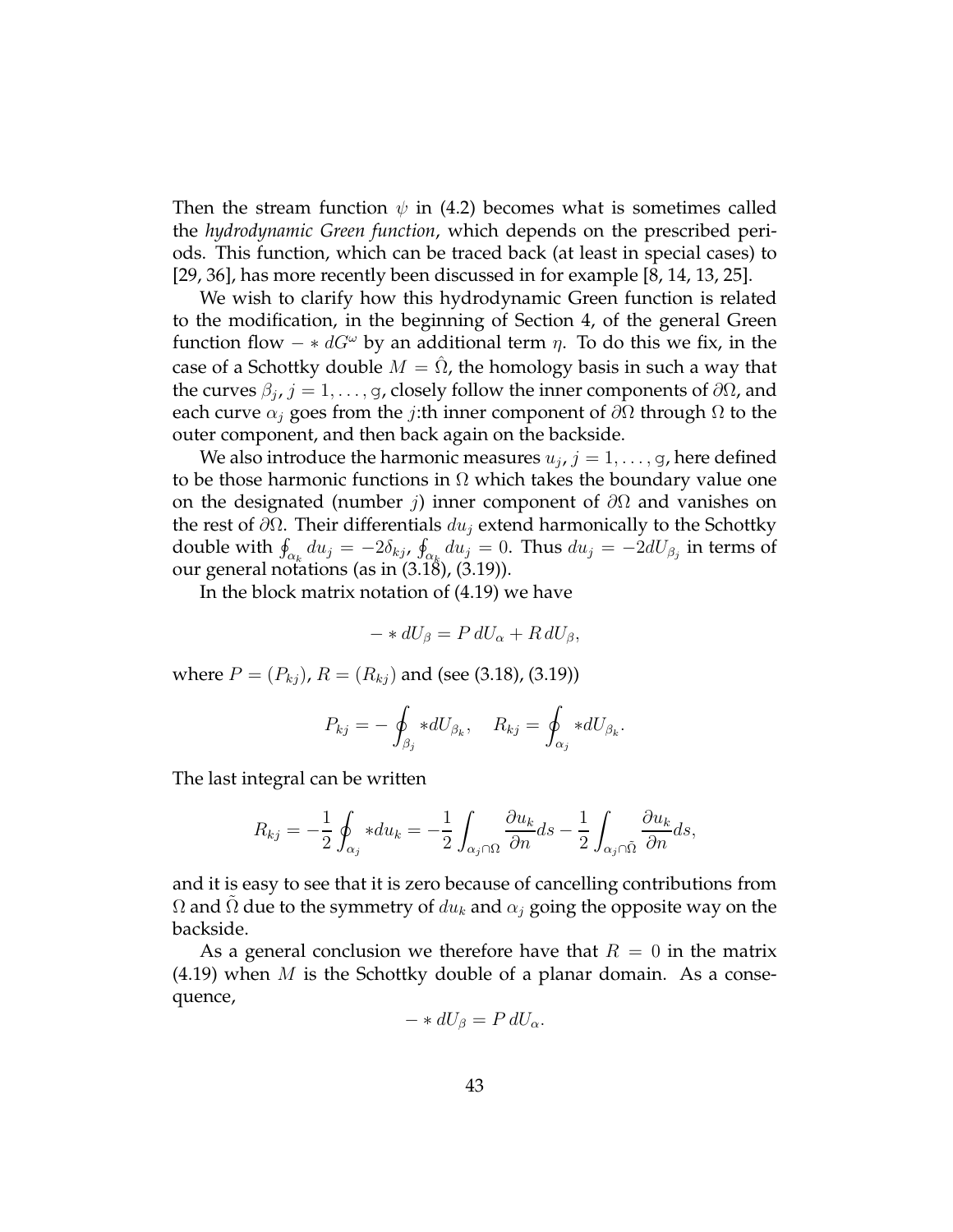Similarly, the other equation contained in (4.19) becomes

$$
*dU_{\alpha} = Q dU_{\beta}.
$$
\n(9.7)

Turning now to flow  $\eta$  in (4.15), this is necessarily symmetric on  $M =$  $\Omega$ , hence

$$
\oint_{\alpha_j} \eta = 0.
$$

It follows that the coefficients  $A_j$  in (4.15) vanish, whereby that equation becomes

$$
\eta = \sum_{j=1}^g B_j dU_{\alpha_j}.
$$

In terms of the stream function  $\psi = G^{\omega} + \psi_0$  (see again (4.2)) this gives, inserting also (9.7),

$$
d\psi_0 = * \eta = \sum_{j=1}^{g} B_j * dU_{\alpha_j} = \sum_{j=1}^{g} C_j dU_{\beta_j} = d\big(-\frac{1}{2} \sum_{j=1}^{g} C_j u_j\big),
$$

with  $C_j = \sum_{i=1}^g B_i Q_{ij}$ . It follows in particular that  $\psi_0$ , and hence all of  $\psi$ , is single-valued on  $\Omega$ .

In summary, the total stream function is

$$
\psi(z) = G_{\Omega}(z, w) + \sum_{j=1}^{g} C_j U_{\beta_j}(z),
$$

and it is single-valued when restricted to  $\Omega$ . It is clear that the  $C_j$  will actually depend on  $w$ , and for symmetry reasons the above formula eventually takes the form

$$
\psi(z) = G_{\Omega}(z, w) + \sum_{i,j=1}^{g} C_{ij} U_{\beta_i}(z) U_{\beta_j}(w)
$$

for some constants  $C_{ij}$  subject to  $C_{ij} = C_{ji}$ .

# **10 Appendix 1: Affine and projective connections**

Besides differential forms, and tensor fields in general, affine and projective connections are quantities on Riemann surfaces which are relevant for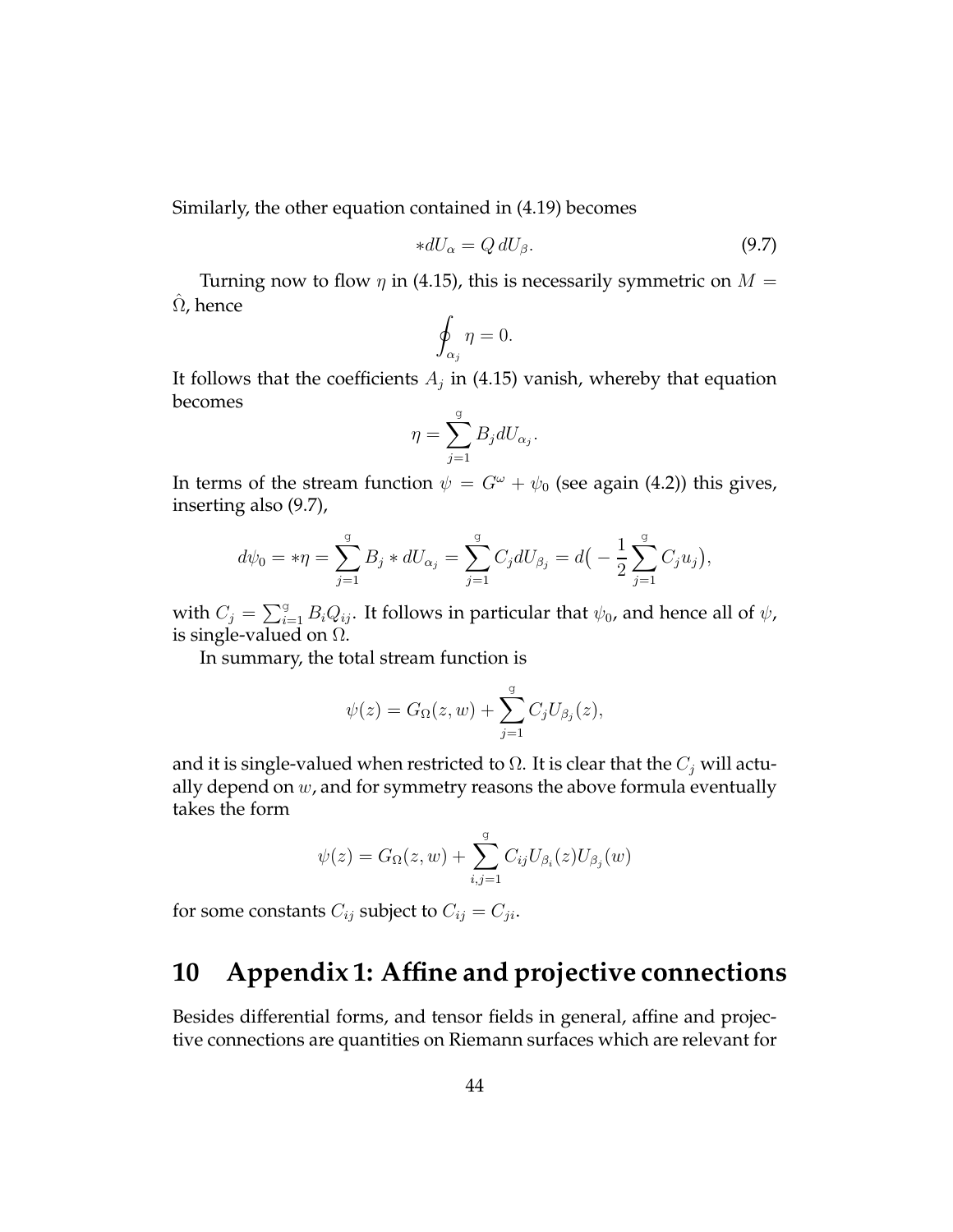point vortex motion. Therefore we give below a short introduction to these notions. The affine connections have the same meanings as in ordinary differential geometry, used to define covariant derivatives for example, and they play an important role in many areas of mathematical physics. Projective connections have more recently become important, in for example conformal field theory.

Some general references for the kind of connections we are going to consider are [43, 21, 22, 23, 25]. We define them in the simplest possible manner, namely as quantities defined in terms of local holomorphic coordinates and transforming in specified ways when changing from one coordinate to another.

Let  $\tilde{z} = \varphi(z)$  represent a holomorphic local change of complex coordinate on a Riemann surface  $M$  and define three nonlinear differential expressions  $\{\cdot,\cdot\}_k$ ,  $k = 0, 1, 2$ , by

$$
\{ \tilde{z}, z \}_0 = \log \varphi'(z) = -2 \log \frac{1}{\sqrt{\varphi'}}
$$
  

$$
\{ \tilde{z}, z \}_1 = (\log \varphi'(z))' = \frac{\varphi''}{\varphi'} = -2\sqrt{\varphi'} \left( \frac{1}{\sqrt{\varphi'}} \right)'
$$
  

$$
\{ \tilde{z}, z \}_2 = (\log \varphi'(z))'' - \frac{1}{2} ((\log \varphi'(z))')^2 = \frac{\varphi'''}{\varphi'} - \frac{3}{2} (\frac{\varphi''}{\varphi'})^2 = -2\sqrt{\varphi'} \left( \frac{1}{\sqrt{\varphi'}} \right)''
$$

The last expression is the *Schwarzian derivative* of  $\varphi$ . For  $\{\tilde{z}, z\}_0$  there is an additive indetermincy of  $2\pi i$ , so actually only its real part, or exponential, is completely well-defined.

As alternative definitions we have, with  $\tilde{z} = \varphi(z)$ ,  $\tilde{w} = \varphi(w)$ ,

$$
\{\tilde{w}, w\}_0 = \lim_{z \to w} \log \frac{\tilde{z} - \tilde{w}}{z - w},
$$
  

$$
\{\tilde{w}, w\}_1 = 2 \lim_{z \to w} \frac{\partial}{\partial z} \log \frac{\tilde{z} - \tilde{w}}{z - w},
$$
  

$$
\{\tilde{w}, w\}_2 = 6 \lim_{z \to w} \frac{\partial^2}{\partial z \partial w} \log \frac{\tilde{z} - \tilde{w}}{z - w}.
$$

The following chain rules hold, if z depends on  $w$  via an intermediate variable u:

$$
\{z, w\}_k(dw)^k = \{z, u\}_k(du)^k + \{u, w\}_k(dw)^k \quad (k = 0, 1, 2).
$$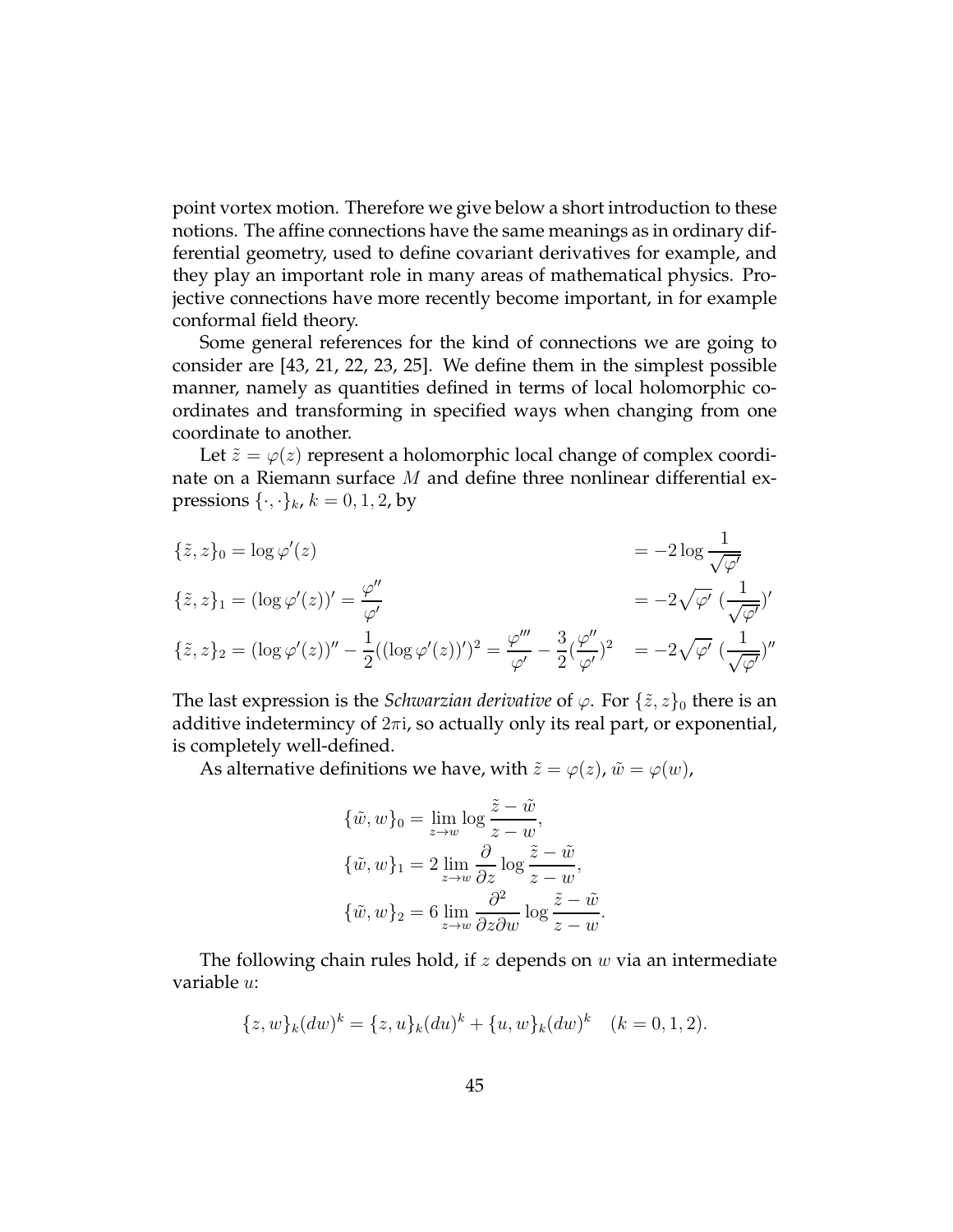In particular,

$$
\{z, w\}_k(dw)^k = -\{w, z\}_k(dz)^k \quad (k = 0, 1, 2).
$$

It turns out that the three operators  $\{\cdot,\cdot\}_k$ ,  $k = 0, 1, 2$ , are unique in having properties as above, i.e., one cannot go on with anything similar for  $k \geq 3$ . See [21, 22] for details.

**Definition 10.1.** An *affine connection* (or 1-*connection*) on M is an object which is represented by local differentials  $r(z)dz$ ,  $\tilde{r}(\tilde{z})d\tilde{z}$ ,... (one in each coordinate variable, and not necessarily holomorphic) glued together according to the rule

$$
\tilde{r}(\tilde{z})d\tilde{z} = r(z)dz - \{\tilde{z}, z\}_1 dz.
$$

**Definition 10.2.** A *projective connection* (or *Schwarzian connection*, or 2-*connection*) on M consists of local quadratic differentials  $q(z)(dz)^2$ ,  $\tilde{q}(\tilde{z})(d\tilde{z})^2$ , ..., glued together according to

$$
\tilde{q}(\tilde{z})(d\tilde{z})^2 = q(z)(dz)^2 - \{\tilde{z}, z\}_2 (dz)^2.
$$

One may also consider 0-*connections*, assumed here to be real-valued. Such a connection  $p(z)$  transforms according to

$$
\tilde{p}(\tilde{z}) = p(z) - \text{Re}\{\tilde{z}, z\}_0.
$$

This means exactly that

$$
ds = e^{p(z)}|dz|.
$$

is a Riemannian metric.

For a metric in general,  $ds = \lambda(z)|dz| = e^{p(z)}|dz|$ , there is a natural affine connection associated to it by

$$
r(z) = 2\frac{\partial}{\partial z}\log \lambda(z) = 2\frac{\partial p}{\partial z} = \frac{\partial p}{\partial x} - i\frac{\partial p}{\partial y}.
$$
 (10.1)

This can be identified with the Levi-Civita connection in general tensor analysis. The real and imaginary parts coincide (up to sign) with the components of the classical Christoffel symbols  $\Gamma^k_{ij}$ . The Gaussian curvature of the metric is

$$
\kappa(z) = -4\lambda(z)^{-2} \frac{\partial^2}{\partial z \partial \bar{z}} \log \lambda(z) = -2\lambda(z)^{-2} \frac{\partial r(z)}{\partial \bar{z}}.
$$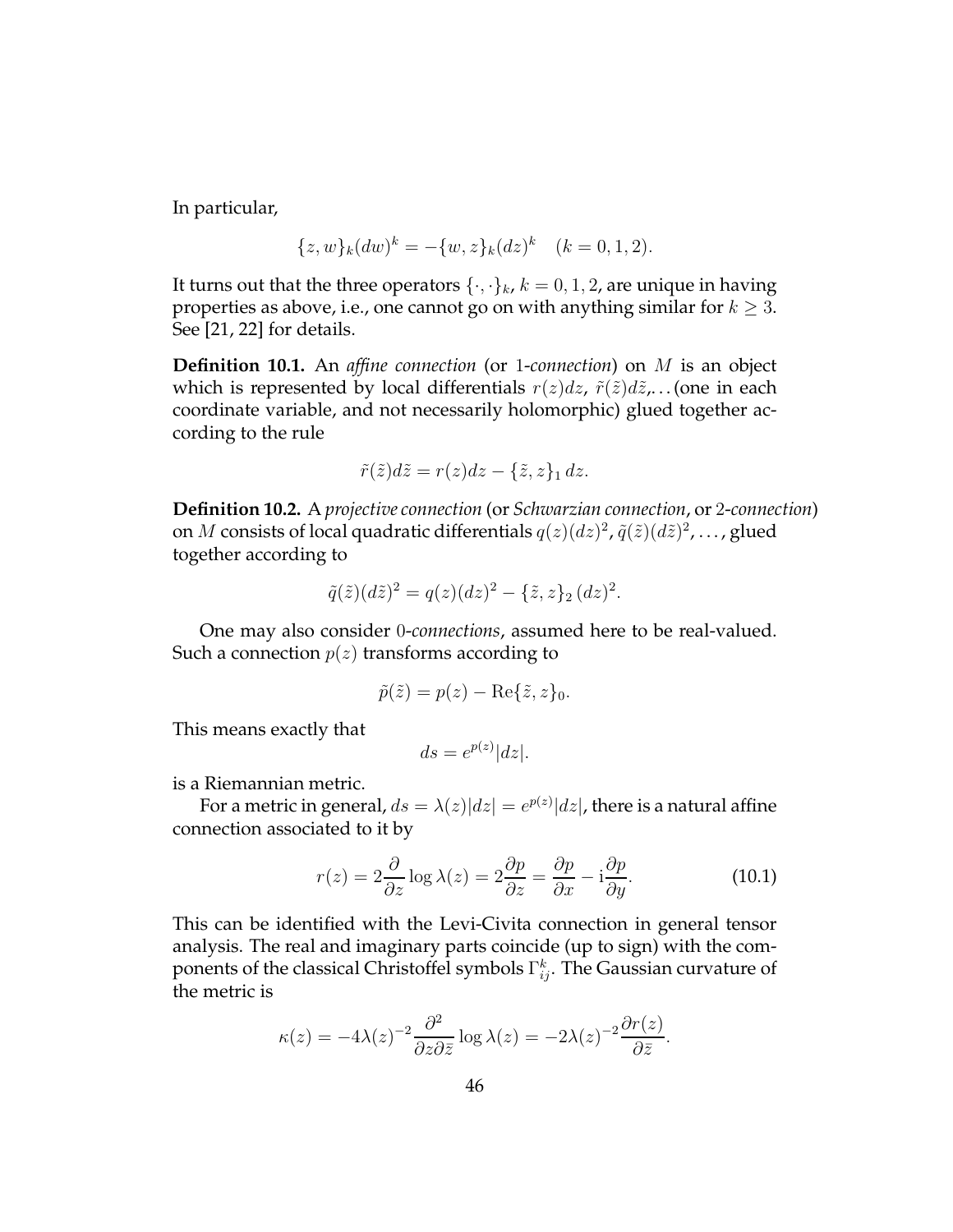Under conformal changes of coordinates  $\kappa$  transforms as a scalar:  $\tilde{\kappa}(\tilde{z}) =$  $\kappa(z)$  in previous notation.

Independent of any metric, an affine connection  $r$  gives rise to a projective connection  $q$  by

$$
q(z) = \frac{\partial r(z)}{\partial z} - \frac{1}{2}r(z)^2.
$$
 (10.2)

This q is sometimes called the "curvature" of  $r$  (see [11]). That curvature is however not the same as the Gaussian curvature in case  $r(z)$  comes form a metric. A polarized version of  $q$  is

$$
q(z, w) = \frac{1}{2} \left( \frac{\partial r(z)}{\partial z} + \frac{\partial r(w)}{\partial w} - r(z)r(w) \right),\tag{10.3}
$$

related to the Batman function in [3].

The equation for geodesic curves  $z = z(t)$  is, in terms of an arc-length parameter t,

$$
\frac{d^2z}{dt^2} + r(z)(\frac{dz}{dt})^2 = 0
$$

or, written in another way,

$$
\frac{d}{dt}\log\frac{dz}{dt} + r(z)\frac{dz}{dt} = 0.
$$
\n(10.4)

The first version is just a reformulation of the usual equation in terms of Christoffel functions in ordinary differential geometry (see [15]).

The real part of (10.4) only contains information about the parametrization, while the imaginary part, namely

$$
\frac{d}{dt}\arg\frac{dz}{dt} + \text{Im}\left(r(z)\frac{dz}{dt}\right) = 0.
$$
\n(10.5)

describes the geodesic curve in terms of an arbitrary real parameter  $t$ . The latter property is useful in the context of the motion of vortex pairs since the speed of such a pair tends to infinity as the distance between the two vortices goes zero, and time therefore has to be successively reparametrized.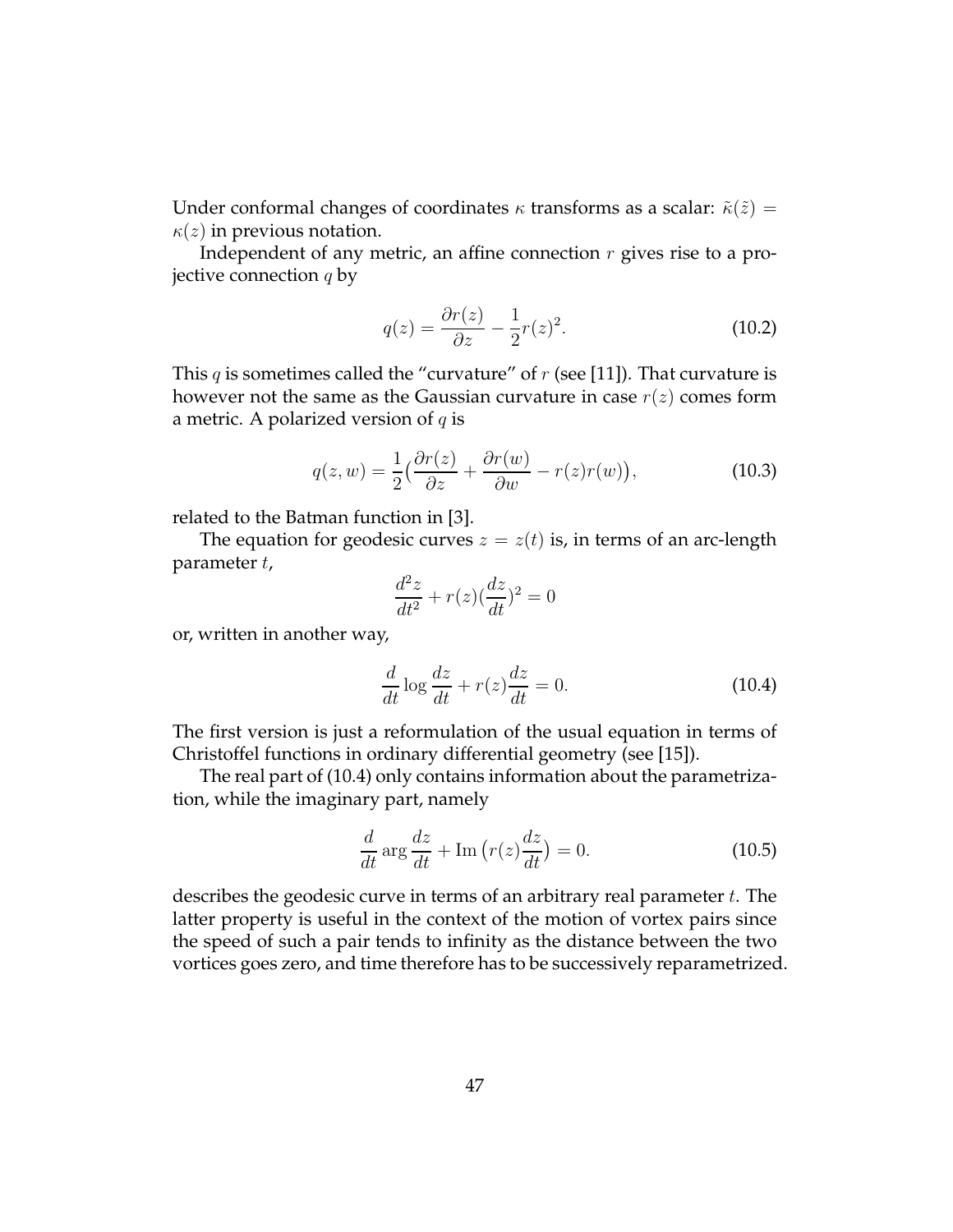# **11 Appendix 2: Behavior of singular parts under changes of coordinates**

The stream function  $\psi$  for a flow in a neighborhood of a point vortex with location w has an expansion starting, in local coordinates and up to a constant factor depending on the strength of the vortex,

$$
\psi(z) = \log |z - w| - c_0(w) - \mathcal{O}(|z - w|).
$$

Similarly, the expansion of the analytic completion  $\nu + i * \nu = 2i \frac{\partial \psi}{\partial z} dz$  of the flow 1-form  $\nu$  is (again up to a constant factor)

$$
f(z)dz = \frac{dz}{z-w} - c_1(w)dz - \mathcal{O}(z-w).
$$

One step further, one may consider a pure vortex dipole. The corresponding flow is obtained by differentiating the above  $\nu = \text{Re} (f(z) dz)$ with respect to a. The analytic completion  $F(z)dzdw$  of the so obtained flow 1-form  $d_w\nu$  has an expansion

$$
F(z)dzdw = \frac{dzdw}{(z-w)^2} - 2c_2(w)dzdw + \mathcal{O}(z-w).
$$

Above, and always in similar situations,  $dzdw$  should be interpreted as the tensor product  $dz \otimes dw$ , i.e. it is not a wedge product.

The coefficients  $c_0$ ,  $c_1$ ,  $c_2$  above transforms, under conformal changes of coordinates, as different kinds of connections as defined in Appendix, Section 10. This is made precise in the following elementary lemma, which we here cite without proof from [24]. Compare Lemma 3.6 and subsequent discussions in [2].

**Lemma 11.1.** Let  $\tilde{z} = \varphi(z)$  be a local conformal map representing a change of *coordinates near a point*  $z = w$ , and set  $\tilde{w} = \varphi(w)$ . Let  $\psi(z) = \psi(z, w)$  be a *locally defined real-valued harmonic function with a logarithmic pole at*  $z = w$ , *similarly* f(z)dz *a meromorphic differential with a simple pole at the same point, and* F(z)dzdw *a double differential with a pure (residue free) second order pole.*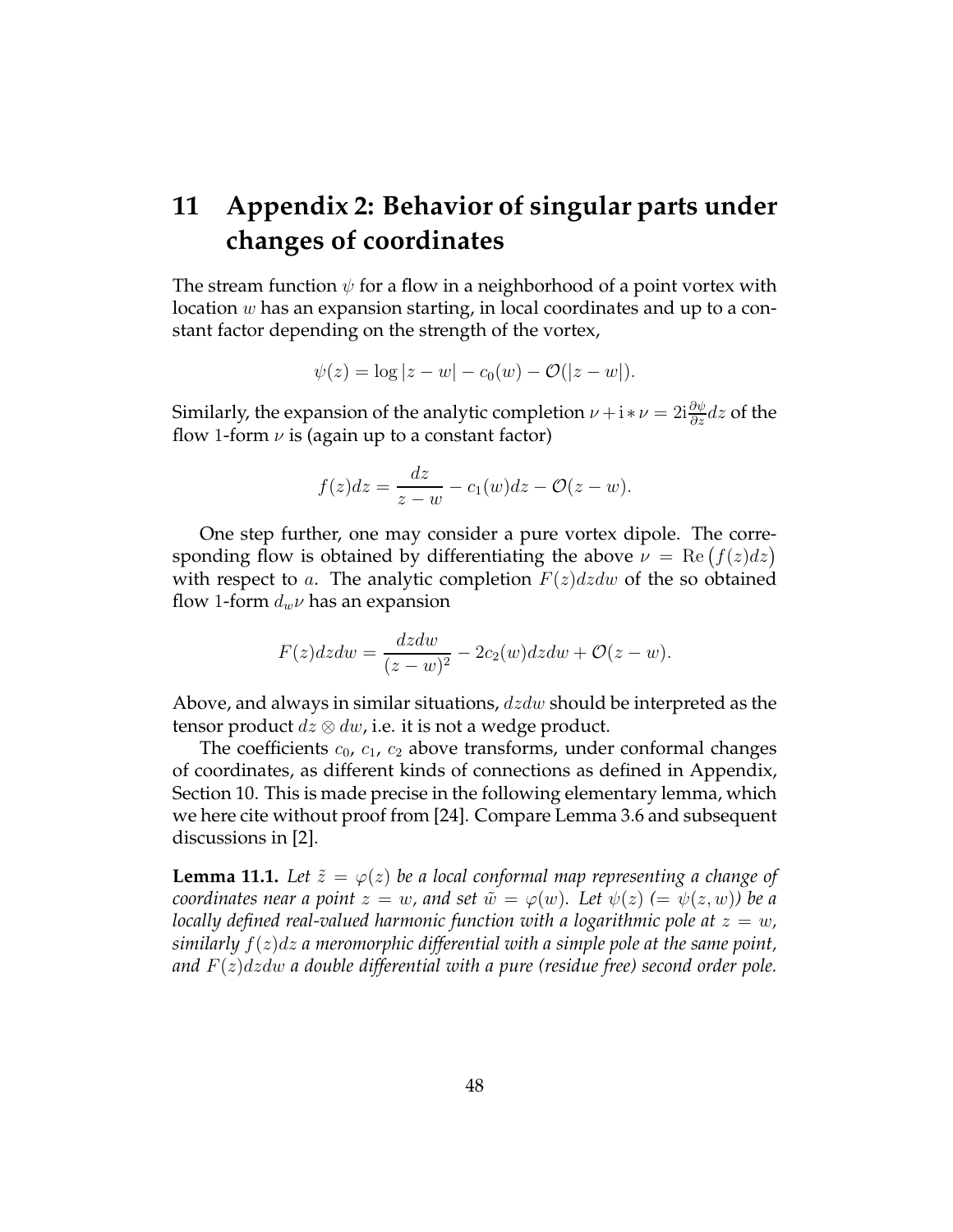*Precisely, we assume the following local forms, in the z and*  $\tilde{z}$  *variables:* 

$$
\psi(z) = \log|z - w| - c_0(w) + \mathcal{O}(|z - w|)
$$
  
\n
$$
= \log|\tilde{z} - \tilde{w}| - \tilde{c}_0(\tilde{w}) + \mathcal{O}(|\tilde{z} - \tilde{w}|),
$$
  
\n
$$
f(z)dz = \frac{dz}{z - w} - c_1(w)dz + \mathcal{O}(z - w)
$$
  
\n
$$
= \frac{d\tilde{z}}{\tilde{z} - \tilde{w}} - \tilde{c}_1(\tilde{w})d\tilde{z} + \mathcal{O}(\tilde{z} - \tilde{w}),
$$
  
\n
$$
F(z)dzdw = \frac{dzdw}{(z - w)^2} - 2c_2(w)dzdw + \mathcal{O}(z - w)
$$
  
\n
$$
= \frac{d\tilde{z}d\tilde{w}}{(\tilde{z} - \tilde{w})^2} - 2\tilde{c}_2(\tilde{w})d\tilde{z}d\tilde{w} + \mathcal{O}(\tilde{z} - \tilde{w}).
$$

*Then, as functions of the location of the singularity and up to constant factors,*  $c_0$  *transforms as a* 0-connection,  $c_1$  *as an affine connection and*  $c_2$  *as a projective connection:*

$$
\tilde{c}_0(\tilde{w}) = c_0(w) + \text{Re}\{\tilde{w}, w\}_0,
$$

$$
\tilde{c}_1(\tilde{w})d\tilde{w} = c_1(w)dw + \frac{1}{2}\{\tilde{w}, w\}_1 dw,
$$

$$
2\tilde{c}_2(\tilde{w})d\tilde{w}^2 = 2c_2(w)dw^2 + \frac{1}{6}\{\tilde{w}, w\}_2 dw^2
$$

*The first statement is most conveniently expressed by saying that*

$$
ds = e^{-\tilde{c}_0(\tilde{w})}|d\tilde{w}| = e^{-c_0(w)}|dw|
$$

*defines a conformally invariant metric.*

**Remark 11.1.** It is actually not necessary for the conclusions of the lemma that  $\psi$ ,  $fdz$ ,  $Fdzdw$  are harmonic/analytic away from the singularity, it is enough that the local forms of the singularity and constant terms given as above hold.

We may adapt the above lemma to the Green function  $G(z, w) = G^{\delta_w}(z)$ , despite it is not harmonic in  $z$  (because of the compensating background flow). First we write

$$
G(z, w) = \frac{1}{2\pi} (-\log|z - w| + H(z, w))
$$
\n(11.1)

.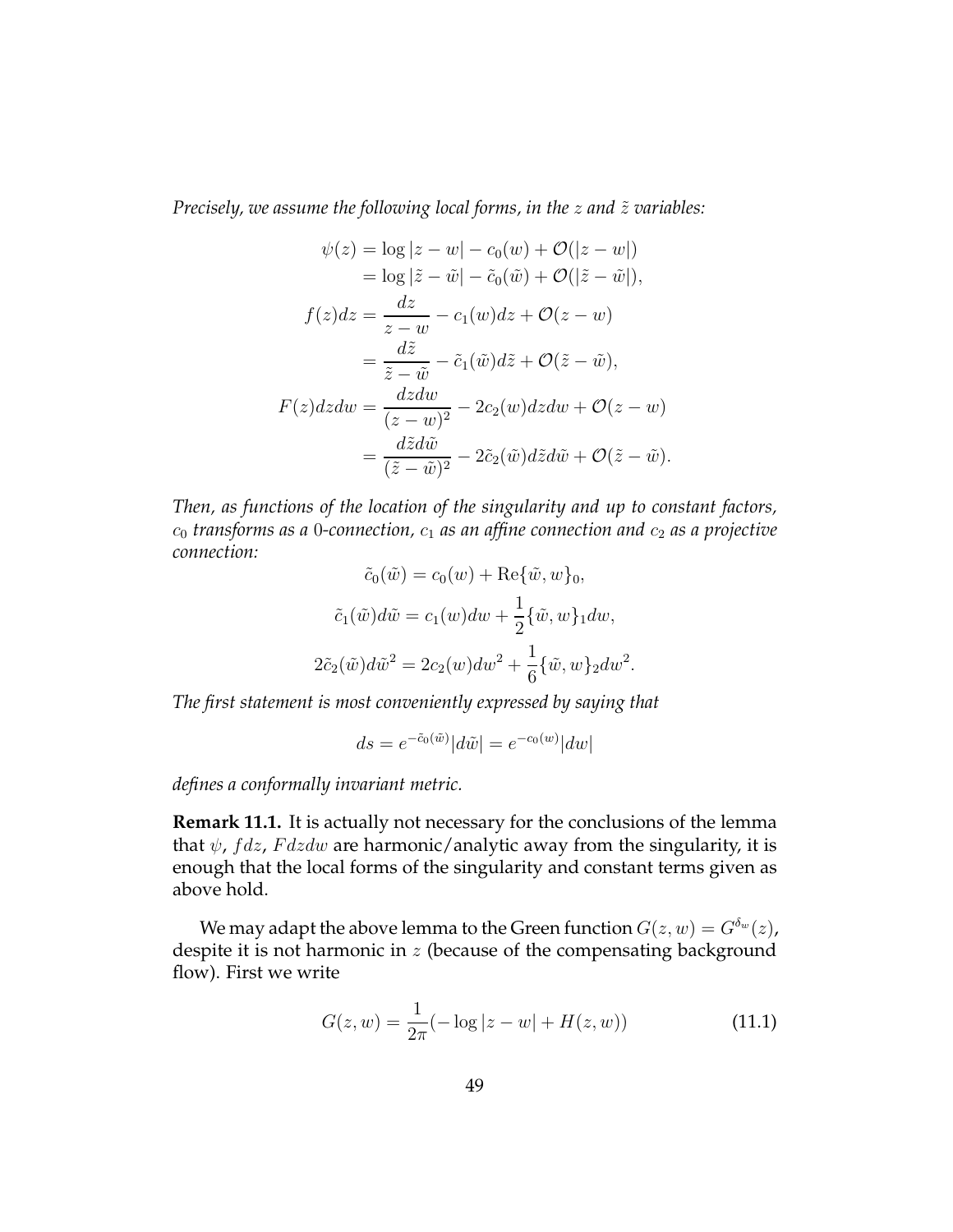and then expand the regular part as

$$
H(z, w) = h_0(w) + \frac{1}{2} \left( h_1(w)(z - w) + \overline{h_1(w)}(\bar{z} - \bar{w}) \right) +
$$
 (11.2)

$$
+\frac{1}{2}\left(h_2(w)(z-w)^2+\overline{h_2(w)}(\bar{z}-\bar{w})^2\right)+h_{11}(w)(z-w)(\bar{z}-\bar{w})+\mathcal{O}(|z-w|^3).
$$

We note from (4.10) that

$$
H(w, w) = h_0(w), \quad \{\frac{\partial H(z, w)}{\partial z}\}_{z=w} = \frac{1}{2}h_1(w).
$$

Thus the symmetry of  $H(z, w)$  gives

$$
h_1(w) = \frac{\partial h_0(w)}{\partial w},\tag{11.3}
$$

For the second order derivatives we have

$$
\{\frac{\partial^2 H(z,w)}{\partial z^2}\}_{z=w} = h_2(w),\tag{11.4}
$$

$$
\{\frac{\partial^2 H(z, w)}{\partial z \partial \overline{z}}\}_{z=w} = h_{11}(w) = \frac{\pi}{2V} \lambda(w)^2, \tag{11.5}
$$

$$
\{\frac{\partial^2 H(z, w)}{\partial z \partial w}\}_{z=w} = \frac{1}{2} \frac{\partial h_1(w)}{\partial w} - h_2(w),\tag{11.6}
$$

$$
\{\frac{\partial^2 H(z,w)}{\partial z \partial \bar{w}}\}_{z=w} = \frac{1}{2} \frac{\partial h_1(w)}{\partial \bar{w}} - h_{11}(w). \tag{11.7}
$$

The transformation properties of the coefficients  $h_j(w)$  are closely related to those appearing in Lemma 11.1. Citing from [24] we have

**Lemma 11.2.** *Under a local holomorphic change*  $\tilde{z} = \varphi(z)$  *of coordinates, with*  $\tilde{w} = \varphi(w)$ , we have

$$
\tilde{h}_0(\tilde{w}) = h_0(w) + \text{Re}\{\tilde{w}, w\}_0,
$$
\n(11.8)

$$
\tilde{h}_1(\tilde{w})d\tilde{w} = h_1(w)dw + \frac{1}{2}\{\tilde{w}, w\}_1 dw,
$$
\n(11.9)

$$
\left(\frac{\partial \tilde{h}_1(\tilde{w})}{\partial \tilde{w}} - 2\tilde{h}_2(\tilde{w})\right) d\tilde{w}^2 = \left(\frac{\partial h_1(w)}{\partial w} - 2h_2(w)\right) dw^2 + \frac{1}{6} \{\tilde{w}, w\}_2 dw^2, \tag{11.10}
$$

$$
\tilde{h}_{11}(\tilde{w})|d\tilde{w}|^2 = h_{11}(w)|dw|^2.
$$
\n(11.11)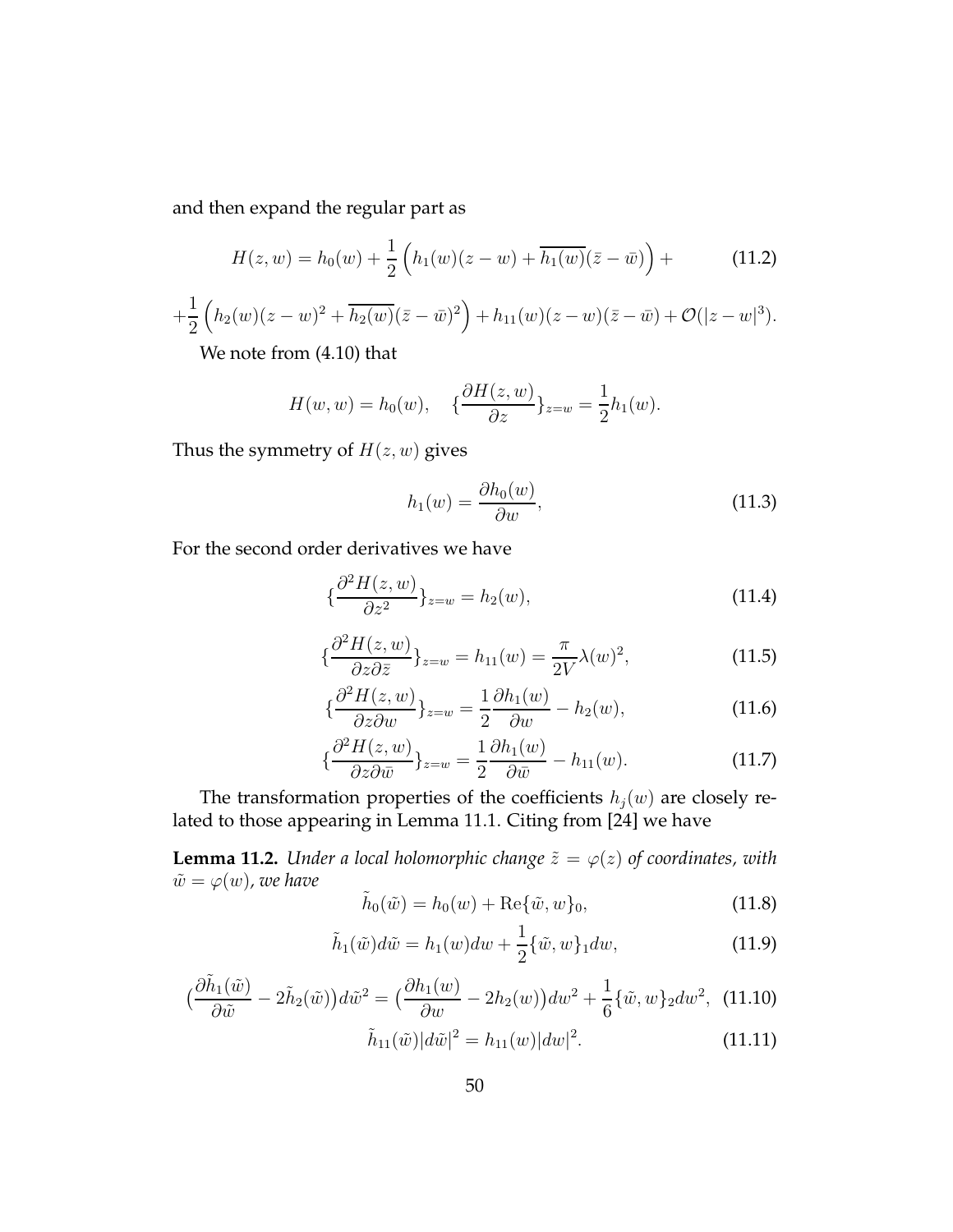# **References**

- [1] V. I. ARNOLD AND B. A. KHESIN, *Topological methods in hydrodynamics*, vol. 125 of Applied Mathematical Sciences, Springer-Verlag, New York, 1998.
- [2] I. BISWAS AND A. K. RAINA, *Projective structures on a Riemann surface*, Internat. Math. Res. Notices, (1996), pp. 753–768.
- [3] S. BOATTO AND J. KOILLER, *Vortices on closed surfaces*, in Geometry, mechanics, and dynamics, vol. 73 of Fields Inst. Commun., Springer, New York, 2015, pp. 185–237.
- [4] A. BOGATSKIY, *Vortex flows on closed surfaces*, J. Phys. A, 52 (2019), pp. 475501, 23.
- [5] A. V. BORISOV AND I. S. MAMAEV, *On the problem of motion of vortex sources on a plane*, Regul. Chaotic Dyn., 11 (2006), pp. 455–466.
- [6] M. M. CAWTE, X. YU, B. P. ANDERSON, AND A. S. BRADLEY, *Snell's law for a vortex dipole in a Bose-Einstein condensate*, SciPost Phys., 6 (2019), pp. Paper No. 032, 18.
- [7] A. J. CHORIN, *Numerical study of slightly viscous flow*, J. Fluid Mech., 57 (1973), pp. 785–796.
- [8] H. COHN, *Conformal mapping on Riemann surfaces*, Dover Publications, Inc., New York, 1980. Reprint of the 1967 edition, Dover Books on Advanced Mathematics.
- [9] P. J. DAVIS, *The Schwarz function and its applications*, The Mathematical Association of America, Buffalo, N. Y., 1974. The Carus Mathematical Monographs, No. 17.
- [10] D. G. DRITSCHEL AND S. BOATTO, *The motion of point vortices on closed surfaces*, Proc. A., 471 (2015), pp. 20140890, 25.
- [11] B. DUBROVIN, *Geometry of* 2*D topological field theories*, in Integrable systems and quantum groups (Montecatini Terme, 1993), vol. 1620 of Lecture Notes in Math., Springer, Berlin, 1996, pp. 120–348.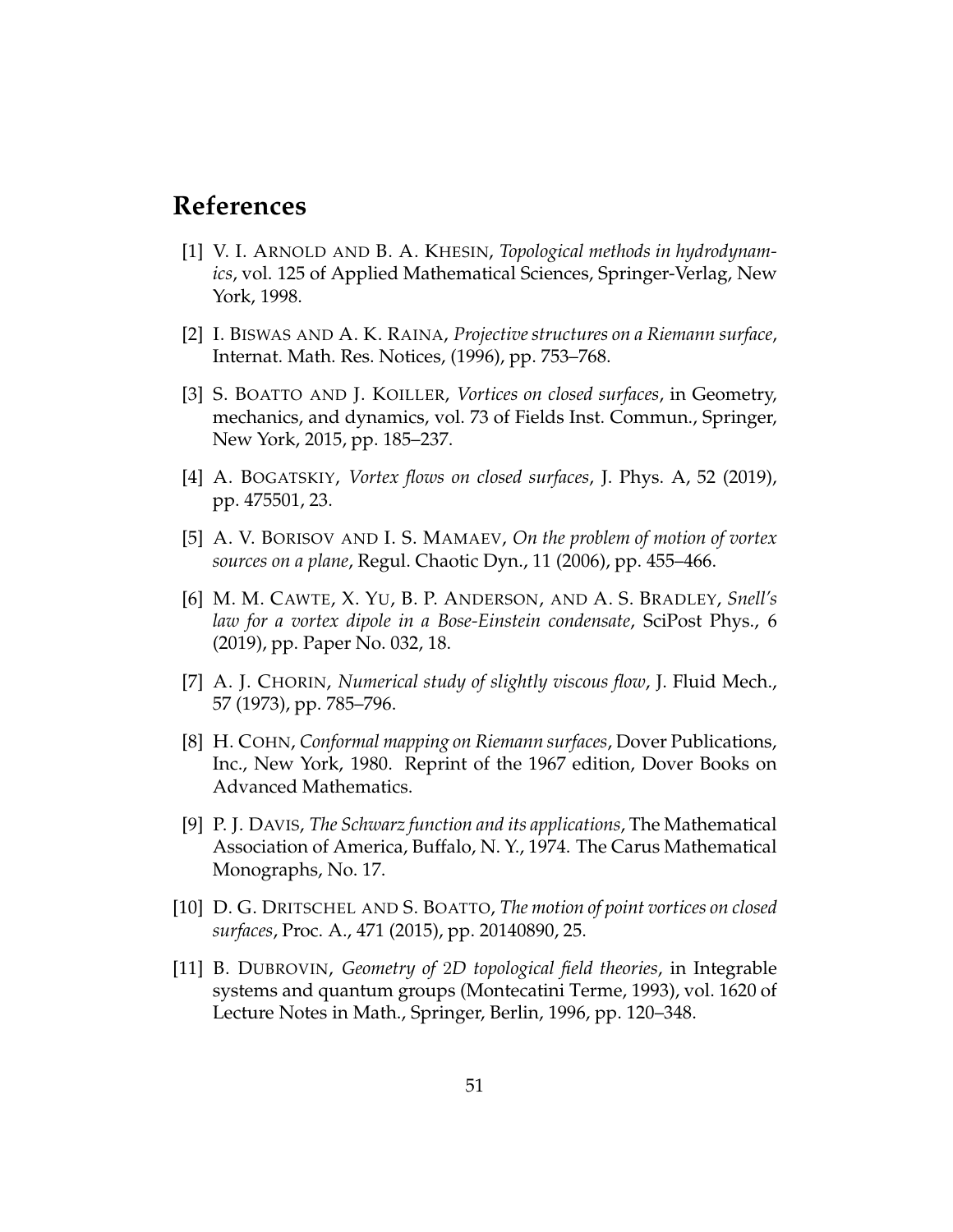- [12] H. M. FARKAS AND I. KRA, *Riemann surfaces*, vol. 71 of Graduate Texts in Mathematics, Springer-Verlag, New York, second ed., 1992.
- [13] M. FLUCHER, *Variational problems with concentration*, vol. 36 of Progress in Nonlinear Differential Equations and their Applications, Birkhäuser Verlag, Basel, 1999.
- [14] M. FLUCHER AND B. GUSTAFSSON, *Vortex motion in two-dimensional hydrodynamics*, Royal Instituste of Technology Research Bulletins, TRITA-MAT-1997-MA-02 (1979), pp. 1–24.
- [15] T. FRANKEL, *The Geometry of Physics*, Cambridge University Press, Cambridge, third ed., 2012. An introduction.
- [16] A. FRIDMAN AND P. POLUBARINOVA, *On moving singularities of a flat motion of an incompressible fluid (in Russian)*, Geofizicheskii Sbornik, (1928), pp. 9–23.
- [17] P. GRIFFITHS AND J. HARRIS, *Principles of algebraic geometry*, Wiley-Interscience [John Wiley & Sons], New York, 1978. Pure and Applied Mathematics.
- [18] C. GROTTA RAGAZZO, *The motion of a vortex on a closed surface of constant negative curvature*, Proc. A., 473 (2017), pp. 20170447, 17.
- [19] C. GROTTA RAGAZZO AND H. H. D. B. VIGLIONI, *Hydrodynamic vortex on surfaces*, J. Nonlinear Sci., 27 (2017), pp. 1609–1640.
- [20] V. GUILLEMIN AND S. STERNBERG, *Symplectic techniques in physics*, Cambridge University Press, Cambridge, 1984.
- [21] R. C. GUNNING, *Lectures on Riemann surfaces*, Princeton Mathematical Notes, Princeton University Press, Princeton, N.J., 1966.
- [22] , *Special coordinate coverings of Riemann surfaces*, Math. Ann., 170 (1967), pp. 67–86.
- [23] , *On uniformization of complex manifolds: the role of connections*, vol. 22 of Mathematical Notes, Princeton University Press, Princeton, N.J., 1978.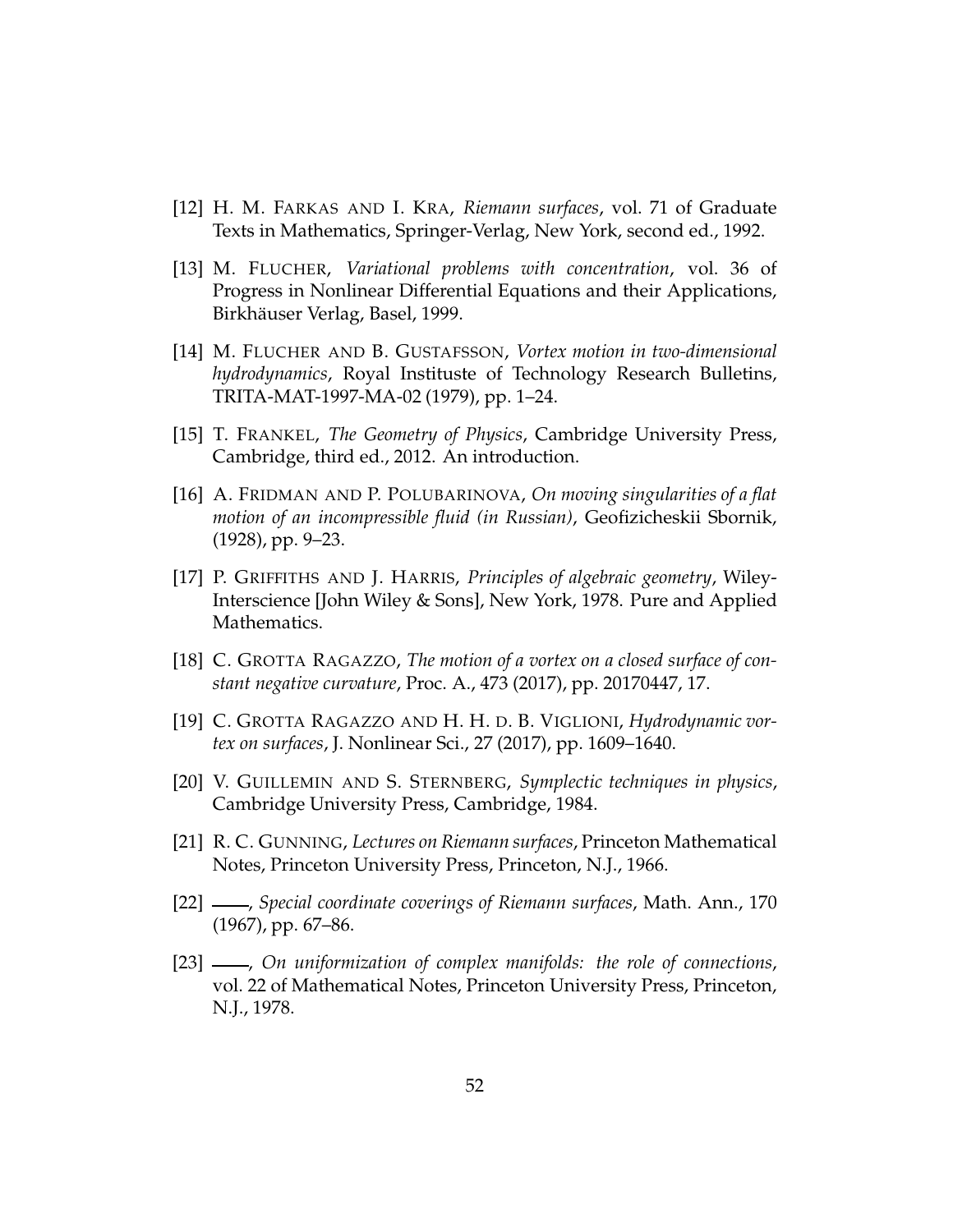- [24] B. GUSTAFSSON, *Vortex motion and geometric function theory: the role of connections*, Philos. Trans. Roy. Soc. A, 377 (2019), pp. 20180341, 27.
- [25] B. GUSTAFSSON AND A. SEBBAR, *Critical points of Green's function and geometric function theory*, Indiana Univ. Math. J., 61 (2012), pp. 939– 1017.
- [26] D. HALLY, *Stability of streets of vortices on surfaces of revolution with a reflection symmetry*, J. Math. Phys., 21 (1980), pp. 211–217.
- [27] D. D. HOLM AND H. O. JACOBS, *Multipole vortex blobs (MVB): symplectic geometry and dynamics*, J. Nonlinear Sci., 27 (2017), pp. 973–1006.
- [28] Y. KIMURA, *Vortex motion on surfaces with constant curvature*, R. Soc. Lond. Proc. Ser. A Math. Phys. Eng. Sci., 455 (1999), pp. 245–259.
- [29] P. KOEBE, *Abhandlungen zur Theorie der konformen Abbildung*, Acta Math., 41 (1916), pp. 305–344. IV. Abbildung mehrfach zusammenhängender schlichter Bereiche auf Schlitzbereiche.
- [30] J. KOILLER, *Getting into the vortex: on the contributions of James Montaldi*, J. Geom. Mech., 12 (2020), pp. 507–523.
- [31] J. KOILLER AND S. BOATTO, *Vortex paires on surfaces*, AIP Conference Proceedings 1130; https://doi.org/10.1063/1.3146241, 77 (2009).
- [32] V. S. KRISHNAMURTHY, M. H. WHEELER, D. G. CROWDY, AND A. CONSTANTIN, *Liouville chains: new hybrid vortex equilibria of the two-dimensional Euler equation*, J. Fluid Mech., 921 (2021), pp. Paper No. A1, 35.
- [33] K. N. KULIK, A. V. TUR, AND V. V. YANOVSKII, *Interaction of point and dipole vortices in an incompressible fluid*, Teoret. Mat. Fiz., 162 (2010), pp. 459–480.
- [34] C. C. LIN, *On the motion of vortices in two dimensions. I. Existence of the Kirchhoff-Routh function*, Proc. Nat. Acad. Sci. U. S. A., 27 (1941), pp. 570–575.
- [35] , *On the motion of vortices in two dimensions. II. Some further investigations on the Kirchhoff-Routh function*, Proc. Nat. Acad. Sci. U. S. A., 27 (1941), pp. 575–577.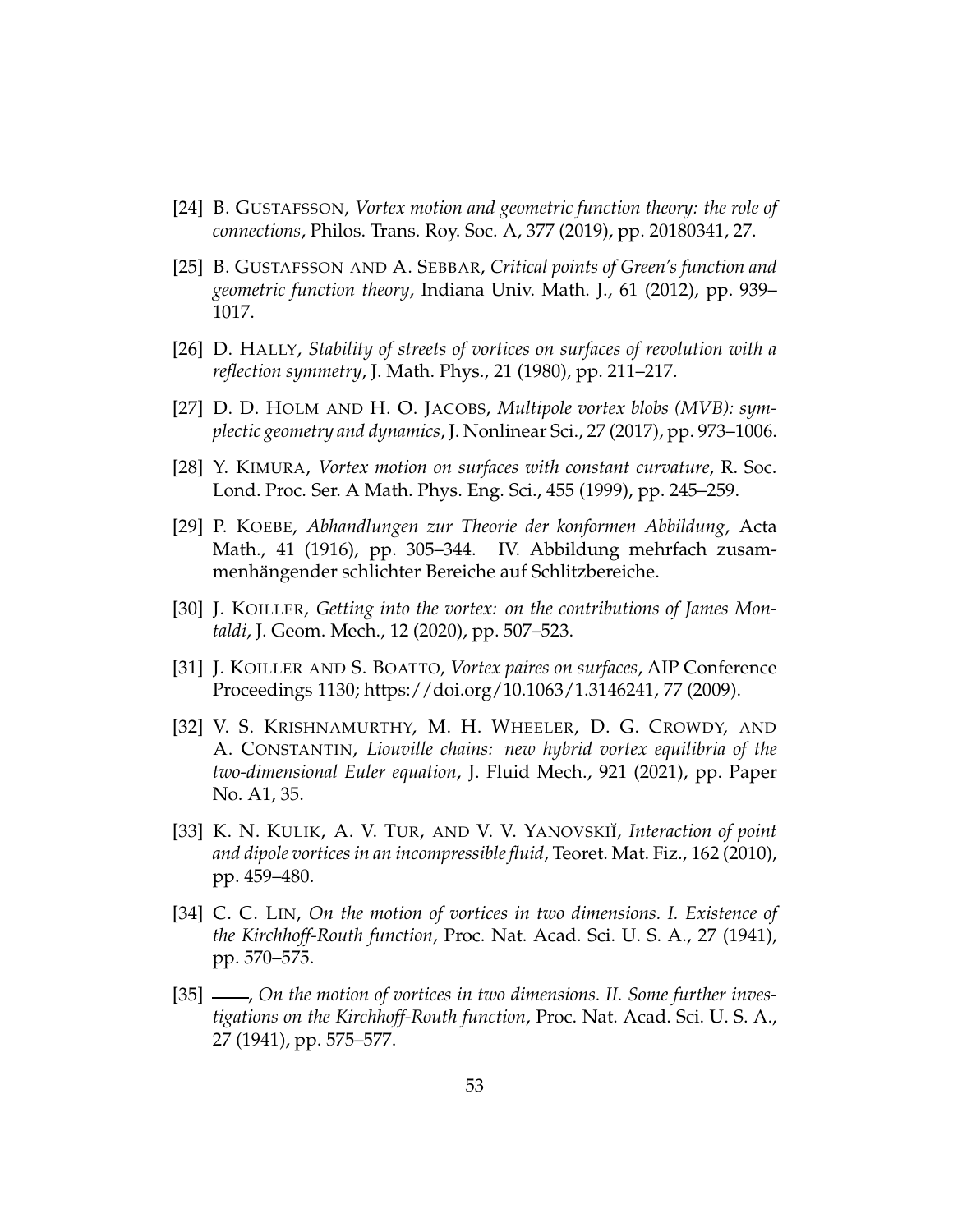- [36] , *On the Motion of Vortices in Two Dimensions*, University of Toronto Studies, Applied Mathematics Series, no. 5, University of Toronto Press, Toronto, Ont., 1943.
- [37] S. G. LLEWELLYN SMITH, *How do singularities move in potential flow?*, Phys. D, 240 (2011), pp. 1644–1651.
- [38] S. G. LLEWELLYN SMITH AND R. J. NAGEM, *Vortex pairs and dipoles*, Regul. Chaotic Dyn., 18 (2013), pp. 194–201.
- [39] C. MARCHIORO AND M. PULVIRENTI, *Mathematical theory of incompressible nonviscous fluids*, vol. 96 of Applied Mathematical Sciences, Springer-Verlag, New York, 1994.
- [40] P. K. NEWTON, *The* N*-vortex problem*, vol. 145 of Applied Mathematical Sciences, Springer-Verlag, New York, 2001. Analytical techniques.
- [41] A. REGIS RODRIGUES, C. CASTILHO, AND J. KOILLER, *Vortex pairs on a triaxial ellipsoid and Kimura's conjecture*, J. Geom. Mech., 10 (2018), pp. 189–208.
- [42] L. SARIO AND K. OIKAWA, *Capacity functions*, Die Grundlehren der mathematischen Wissenschaften, Band 149, Springer-Verlag New York Inc., New York, 1969.
- [43] M. SCHIFFER AND N. S. HAWLEY, *Connections and conformal mapping*, Acta Math., 107 (1962), pp. 175–274.
- [44] M. SCHIFFER AND D. C. SPENCER, *Functionals of finite Riemann surfaces*, Princeton University Press, Princeton, N. J., 1954.
- [45] F. SCHOTTKY, *Ueber die conforme Abbildung mehrfach zusam*menhängender ebener Flächen, J. Reine Angew. Math., 83 (1877), pp. 300–351.
- [46] B. F. SCHUTZ, JR., *Geometrical methods in mathematical physics*, Cambridge University Press, Cambridge, 1980.
- [47] H. S. SHAPIRO, *The Schwarz function and its generalization to higher dimensions*, University of Arkansas Lecture Notes in the Mathematical Sciences, 9, John Wiley & Sons Inc., New York, 1992. A Wiley-Interscience Publication.